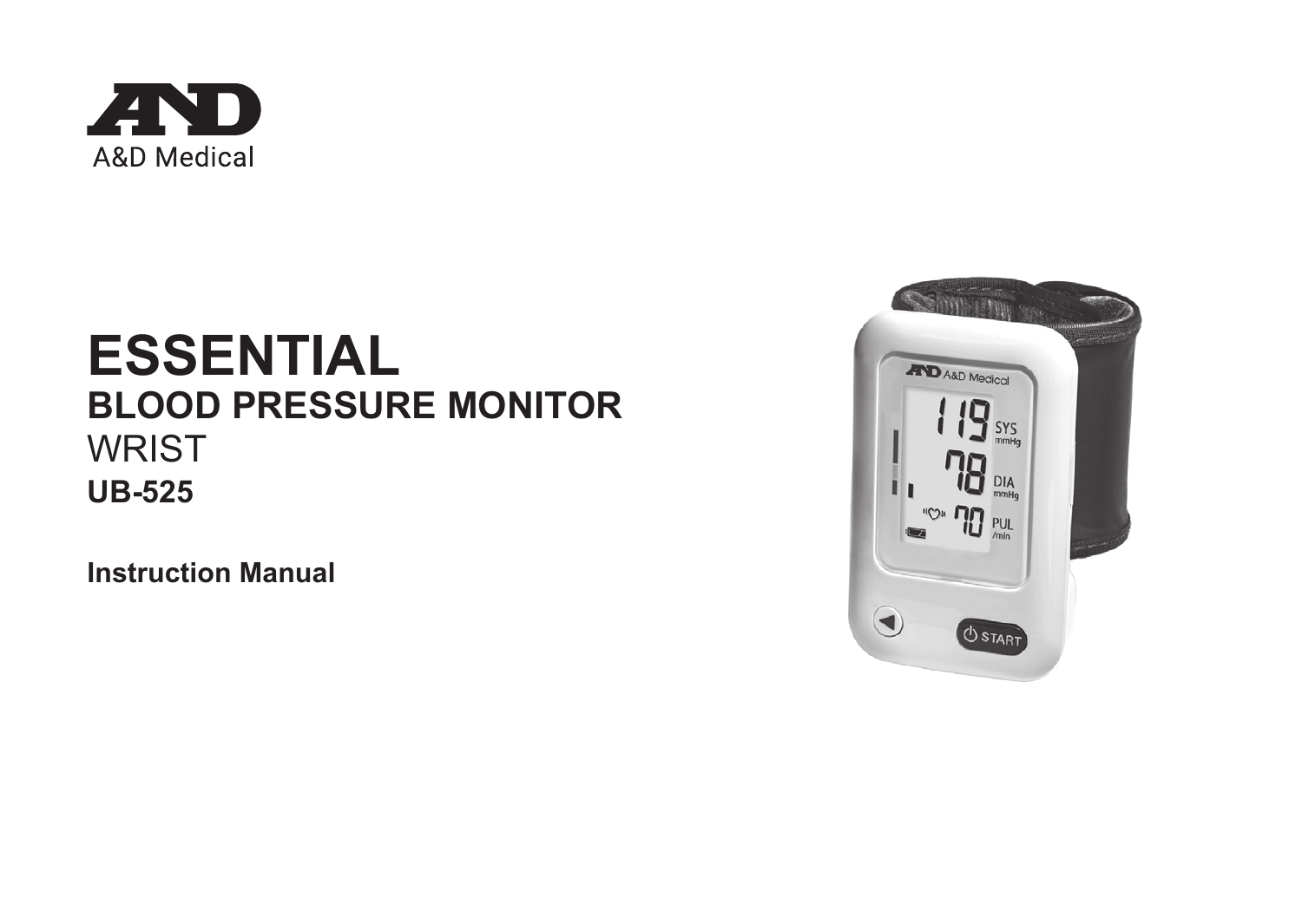# **Dear Customers**

Congratulations on purchasing a state-of-the-art A&D blood pressure monitor, one of the most advanced monitors available today. Designed for ease of use and accuracy, this device will facilitate your daily blood pressure regimen. We recommend that you read through this manual carefully before using the device for the first time.

# **Preliminary Remarks**

- The device is designed for use on adults, not newborns or infants.
- Environment for use. The device is for use to operate by yourself in the home healthcare environment.
- This device is designed to measure blood pressure and pulse rate of people for diagnosis.

### **Precautions**

- Precision components are used in the construction of this device. Extremes in temperature, humidity, direct sunlight, shock or dust should be avoided.
- Clean the device with a dry, soft cloth or a cloth dampened with water and a neutral detergent. Never use alcohol, benzene, thinner or other harsh chemicals to clean the device.
- Avoid tightly folding the cuff for long periods, as such treatment may shorten the life of the components.
- The device is not water resistant. Prevent rain, sweat and water from soiling the device.
- Measurements may be distorted if the device is used close to televisions, microwave ovens, cellular telephones, X-ray or other devices with strong electrical fields.
- Used equipment, parts and batteries are not treated as ordinary household waste, and must be disposed of according to the applicable local regulations.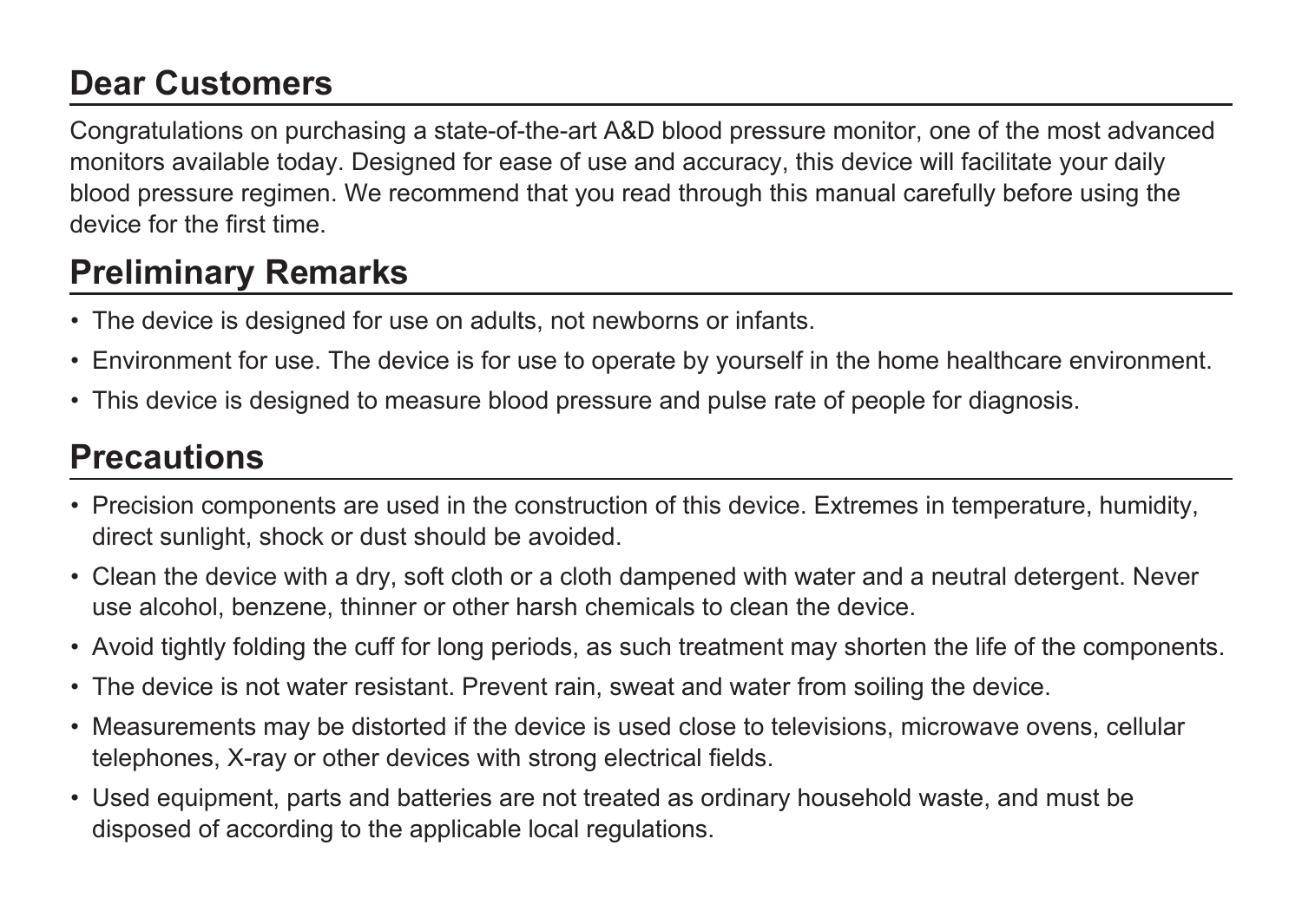# **Precautions**

- When reusing the device, confirm that the device is clean.
- Do not modify the device. It may cause accidents or damage to the device.
- To measure blood pressure, the wrist must be squeezed by the cuff hard enough to temporarily stop blood flow through the artery. This may cause pain, numbness or a temporary red mark to the wrist. This condition will appear especially when measurement is repeated successively. Any pain, numbness, or red marks will disappear with time.
- Wireless communication device, such as home networking devices, mobile phones, cordless phones and their base stations, walkie-talkies can affect this blood pressure monitor. Therefore, a minimum distance of 0.3 meters should be kept from such devices.
- Measuring blood pressure too frequently may cause harm due to blood flow interference. Check that the operation of the device does not result in prolonged impairment of blood circulation, when using the device repeatedly.
- Clinical testing has not been conducted on newborn infants and pregnant woman. Do not use on newborn infants or pregnant woman.
- If you have had a mastectomy, please consult a doctor before using the device.
- Do not let children use the device by themselves and do not use the device in a place within the reach of infants. It may cause accidents or damage.
- There are small parts that may cause a choking hazard if swallowed by mistake by infants.
- Do not touch the batteries and the patient at the same time. That may result in electrical shock.
- In the case of single components failure enclosure of near cuff may become hot and potentially cause malfunction.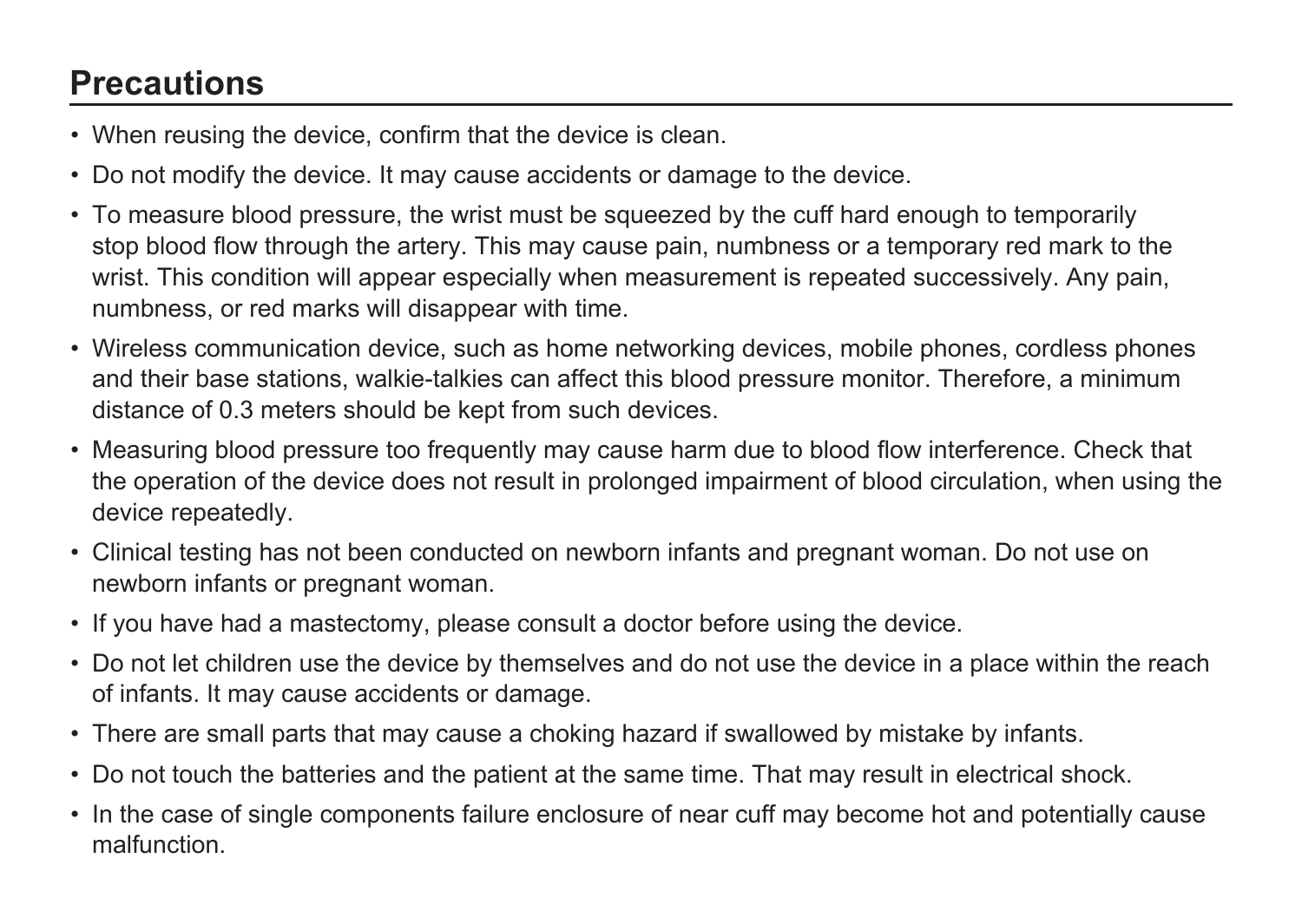# **Precautions**

- Use of accessories not detailed in this manual may compromise safety.
- Should the battery short-circuit, it may become hot and potentially cause burns.
- Allow the device to adapt to the surrounding environment before use (about one hour).
- Do not inflate without wrapping the cuff around your wrist.
- Do not apply the device to a wrist with other medical electrical equipment attached. The equipment may not function properly.
- People who have a severe circulatory deficit in the arm must consult a doctor before using the device to avoid medical problems.
- Do not self-diagnose the measurement results and start treatment by yourself. Always consult your doctor for evaluation of the results and treatment.
- Do not apply the device on a wrist with an unhealed wound.
- Do not apply the device on an arm receiving an intravenous drip or blood transfusion. It may cause injury or accidents.
- Do not use the device where flammable gases such as anesthetic gases are present. It may cause an explosion.
- Do not use the device in highly concentrated oxygen environments, such as a high-pressure oxygen chamber or an oxygen tent. It may cause a fire or explosion.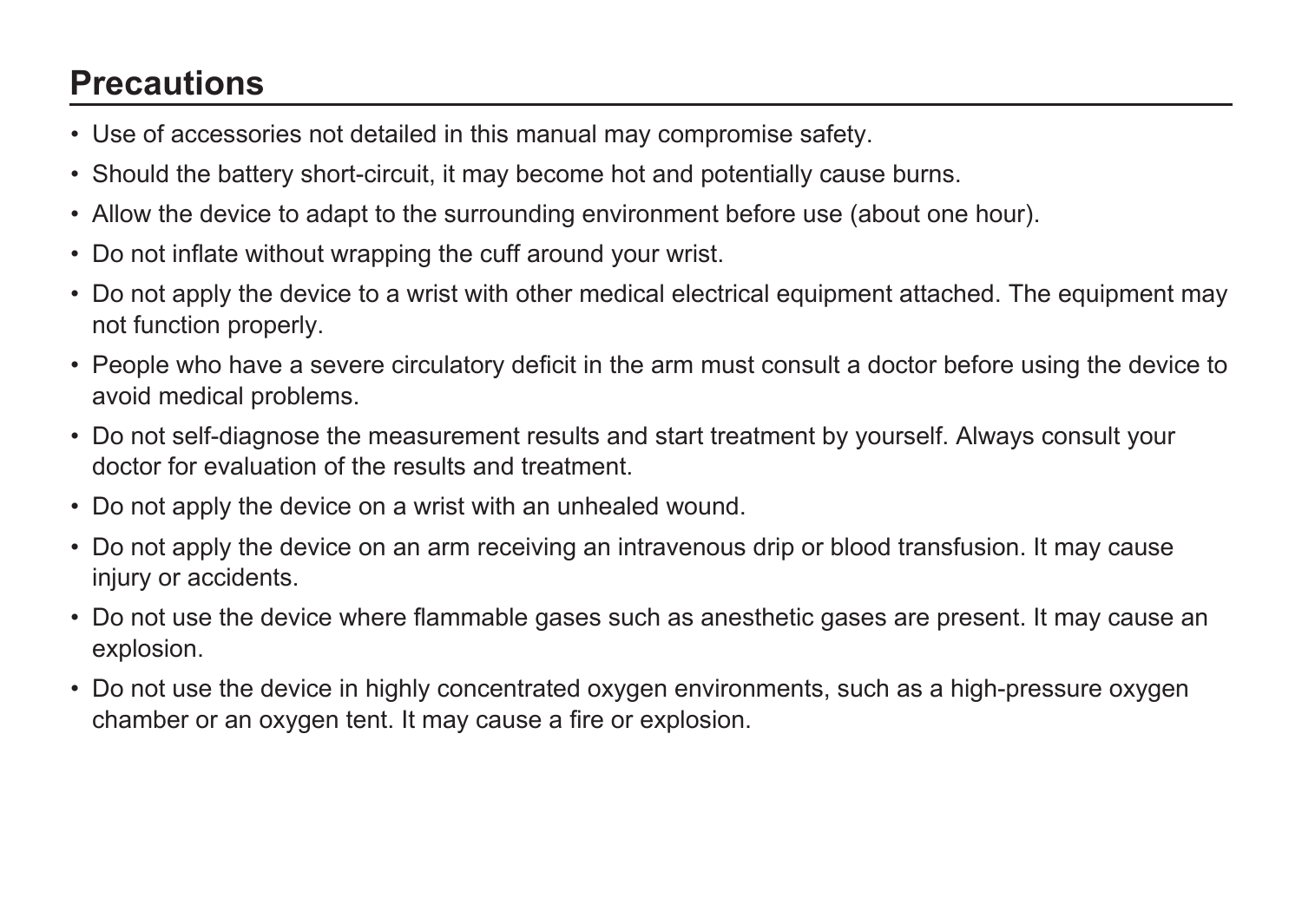# **Contents**

|                                  | $F-14$ |
|----------------------------------|--------|
|                                  | $F-14$ |
|                                  |        |
|                                  |        |
|                                  | $E-16$ |
| About Blood Pressure <b>E-17</b> |        |
|                                  |        |
|                                  | $E-20$ |
|                                  |        |
|                                  |        |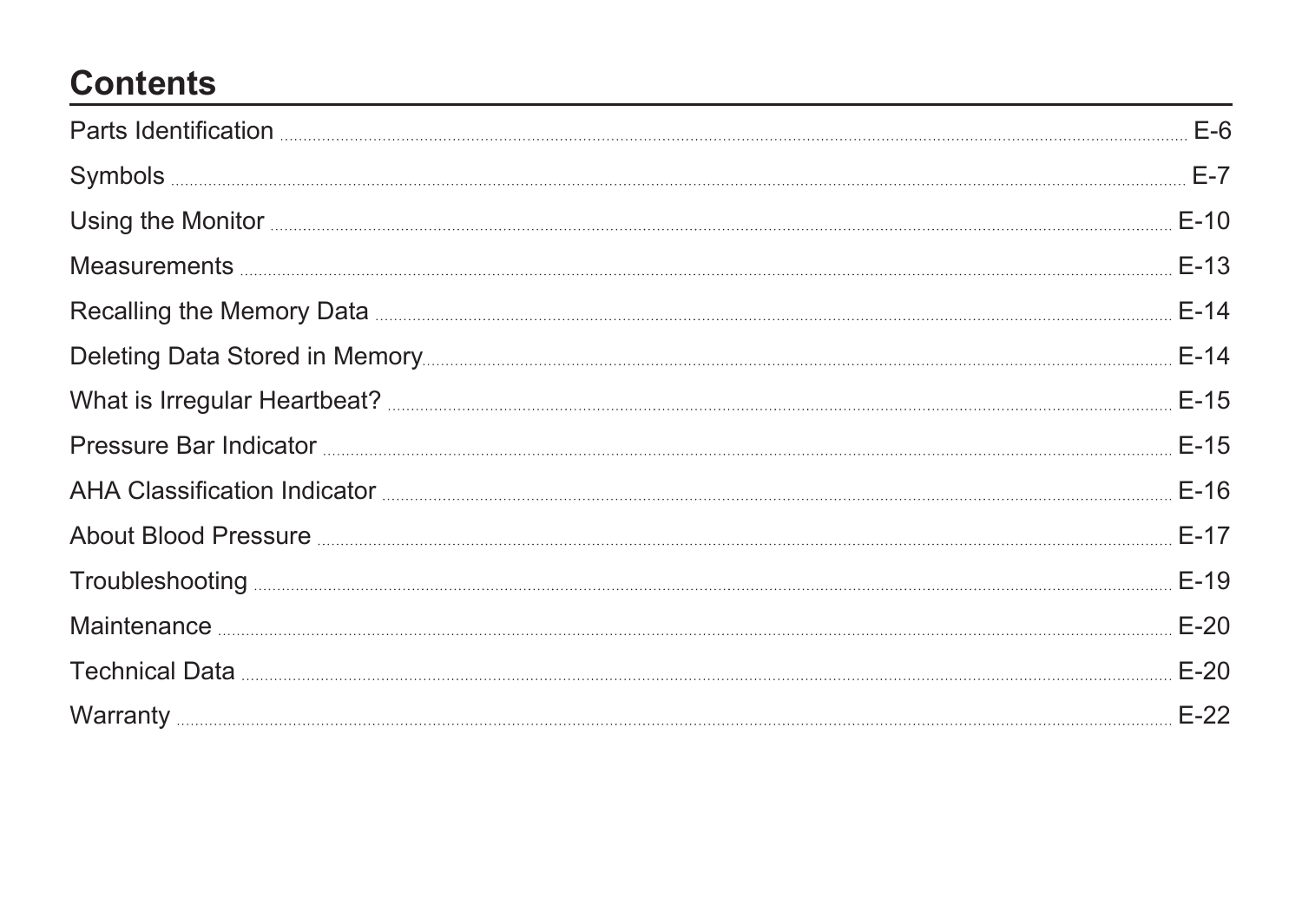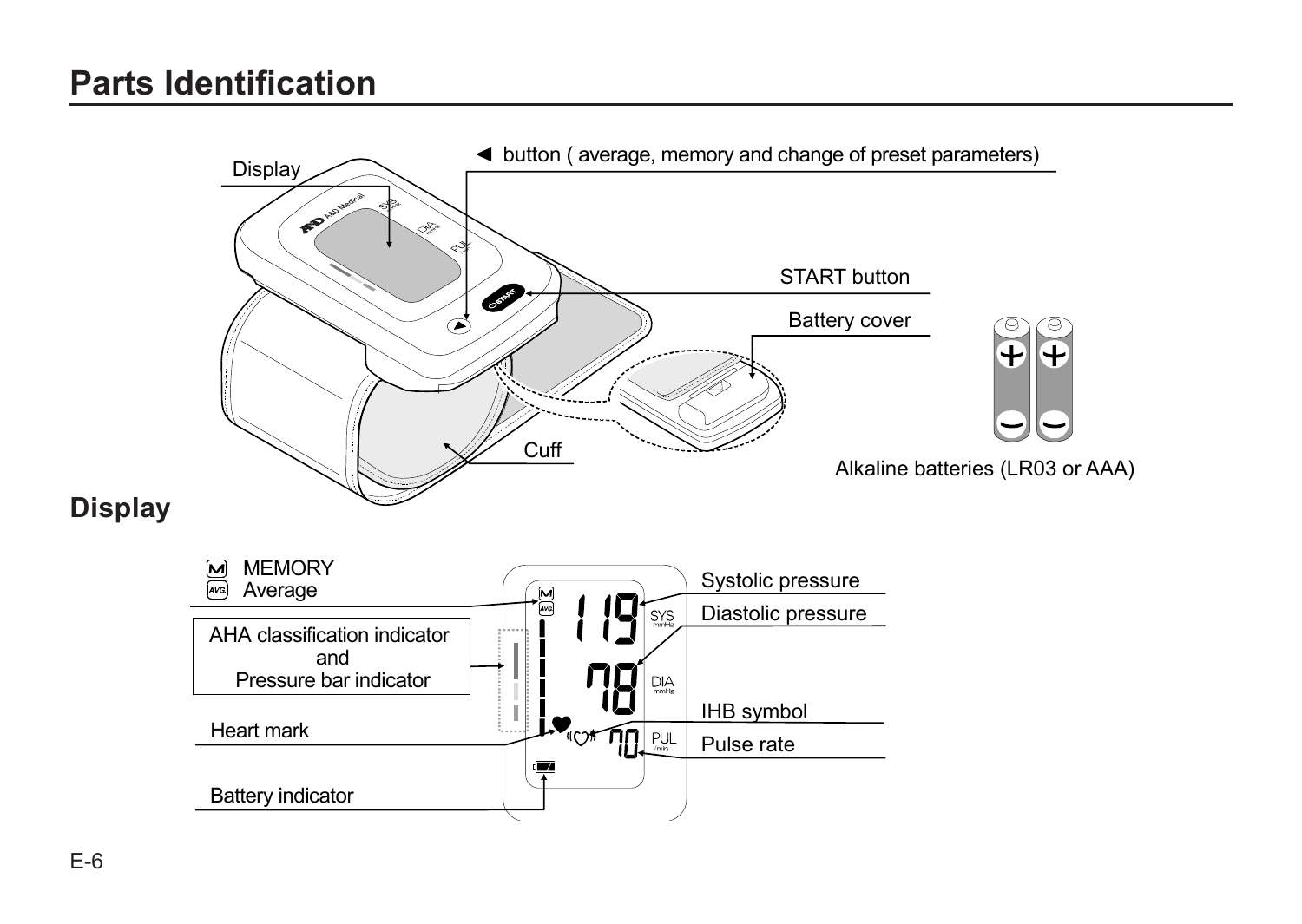# **Symbols**

Symbols that appear on the display

| <b>Symbols</b>           | <b>Function/Meaning</b>                                                                                | <b>Recommended Action</b>                                     |  |
|--------------------------|--------------------------------------------------------------------------------------------------------|---------------------------------------------------------------|--|
|                          | Appears while measurement is in progress. It blinks<br>when the pulse is detected.                     | Measurement is in progress. Remain as still as<br>possible.   |  |
|                          | Irregular Heartbeat symbol (IHB) Appears when an<br>irregular heartbeat is detected during measurement |                                                               |  |
| M                        | Previous measurements stored in memory                                                                 |                                                               |  |
| AVG.                     | Average data                                                                                           |                                                               |  |
| $\blacksquare$           | The battery power indicator during measurement.                                                        |                                                               |  |
| d A                      | The battery is low when it blinks.                                                                     | Replace all batteries with new ones when the<br>mark blinks.  |  |
| Ε                        | Unstable blood pressure due to movement during<br>measurement                                          | Take another measurement. Remain still during<br>measurement. |  |
| or<br>$E_{\overline{d}}$ | The systolic and diastolic values are within 10<br>mmHg of each other.                                 | Apply the cuff correctly, and take another<br>measurement.    |  |
| ε,                       | The pressure value did not increase during inflation.                                                  |                                                               |  |
|                          | The cuff is not applied correctly.                                                                     | Apply the cuff correctly, and take another                    |  |
| Е                        | PUL DISPLAY ERROR<br>The pulse is not detected correctly.                                              | measurement.                                                  |  |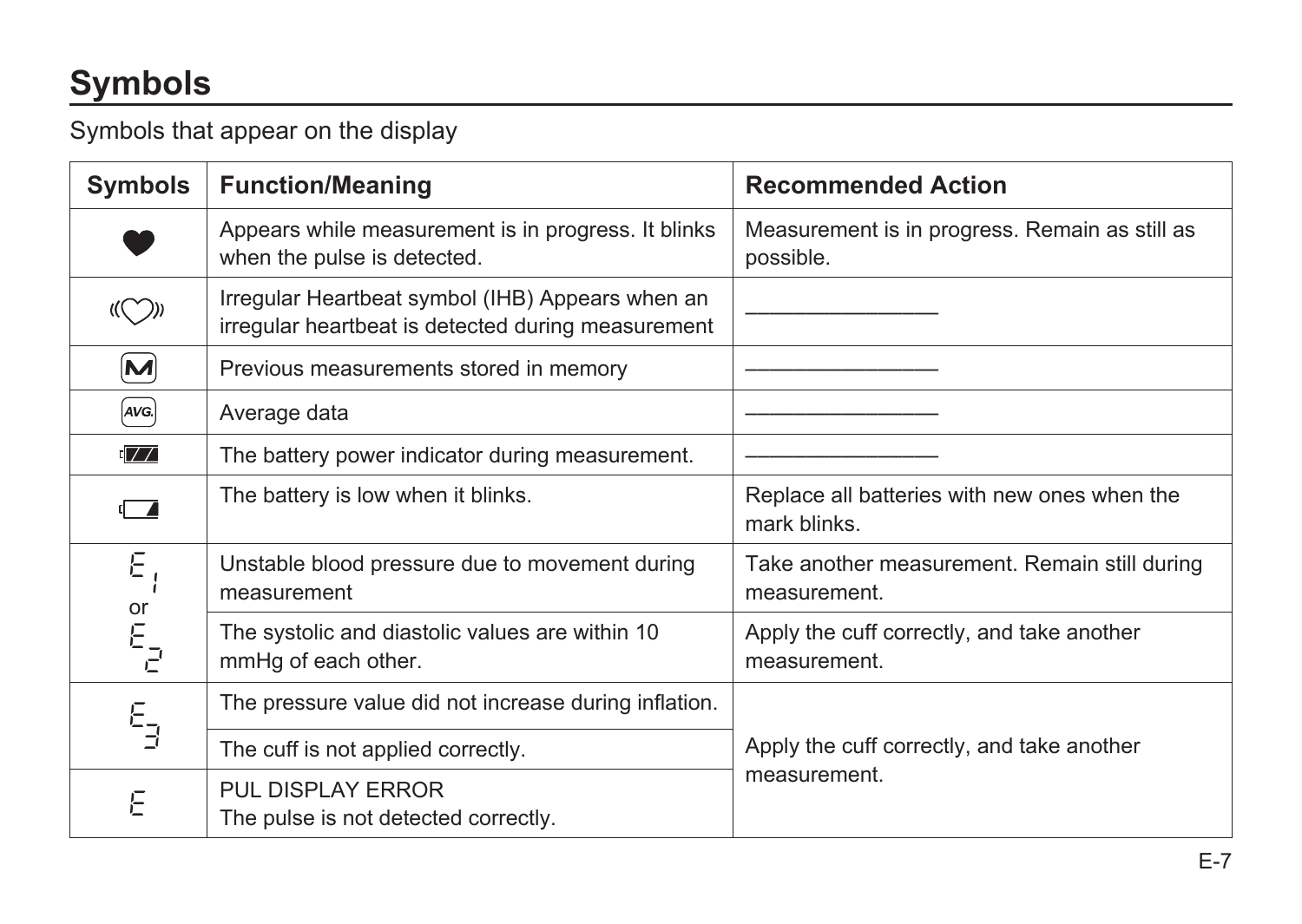# **Symbols**

| Symbols     | Function/Meaning                      | <b>Recommended Action</b>                                                                                                                    |
|-------------|---------------------------------------|----------------------------------------------------------------------------------------------------------------------------------------------|
| Ε<br>F<br>Q | Blood pressure monitor internal error | Remove the batteries and press the START<br>button, and then install the batteries again. If the<br>error still appears, contact the dealer. |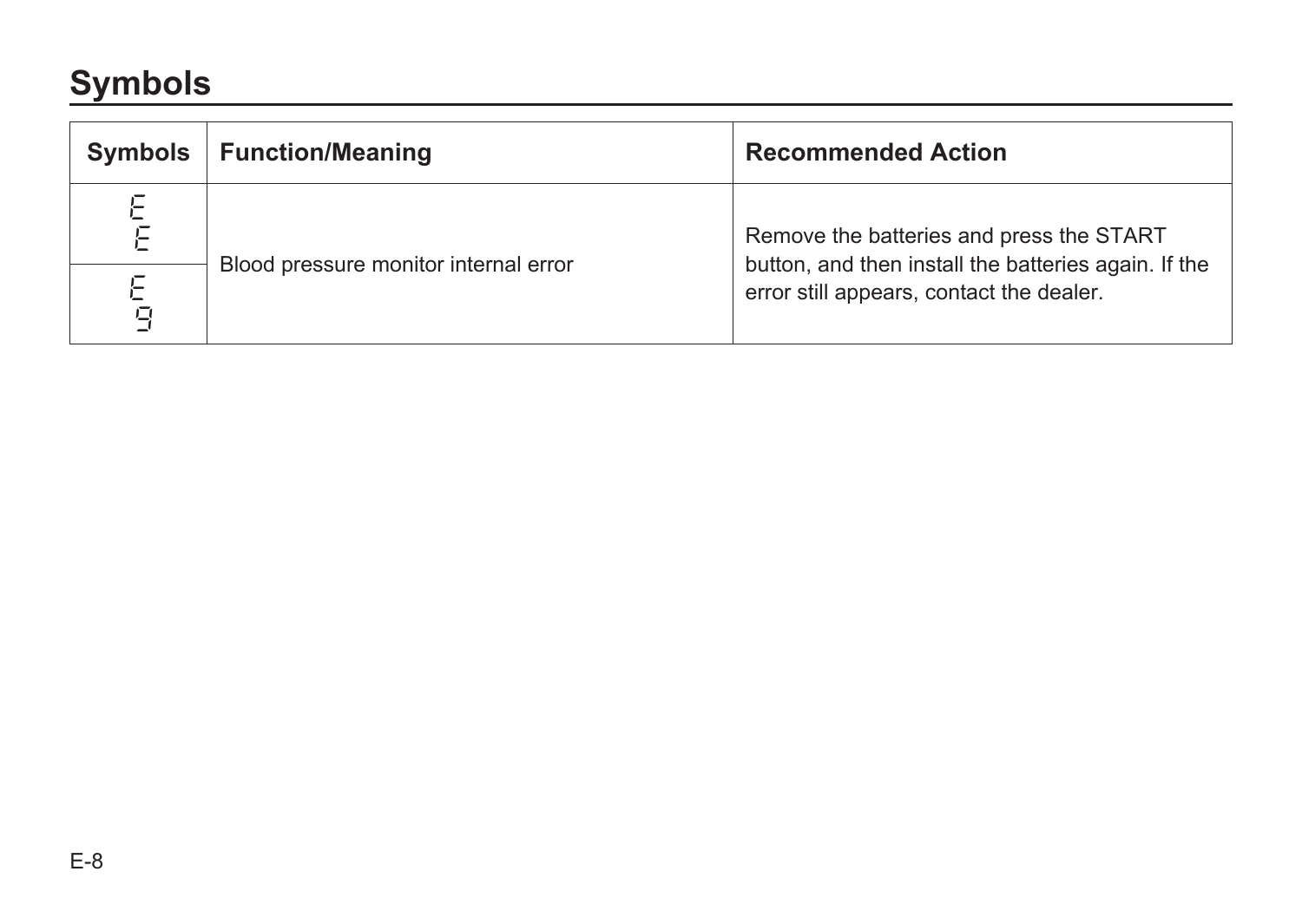# **Symbols**

#### Symbols that are printed on the device

| <b>Symbols</b>                     | <b>Function/Meaning</b>                                                                                |
|------------------------------------|--------------------------------------------------------------------------------------------------------|
| ტ                                  | Standby and Turn the device on.                                                                        |
| <b>SYS</b>                         | Systolic blood pressure in mmHg                                                                        |
| <b>DIA</b>                         | Diastolic blood pressure in mmHg                                                                       |
| <b>PUL</b>                         | Pulse per minute                                                                                       |
| $\bigoplus$ CLR03(AAA) $\bigoplus$ | Battery installation guide                                                                             |
|                                    | Direct current                                                                                         |
| $\hat{\bm{\pi}}$                   | Type BF: Device, cuff and tubing are designed to provide special protection against electrical shocks. |
| <b>SN</b>                          | Serial number                                                                                          |
| ℗                                  | Refer to instruction manual/booklet                                                                    |
| IP                                 | International Protection Symbol                                                                        |
|                                    | Keep dry                                                                                               |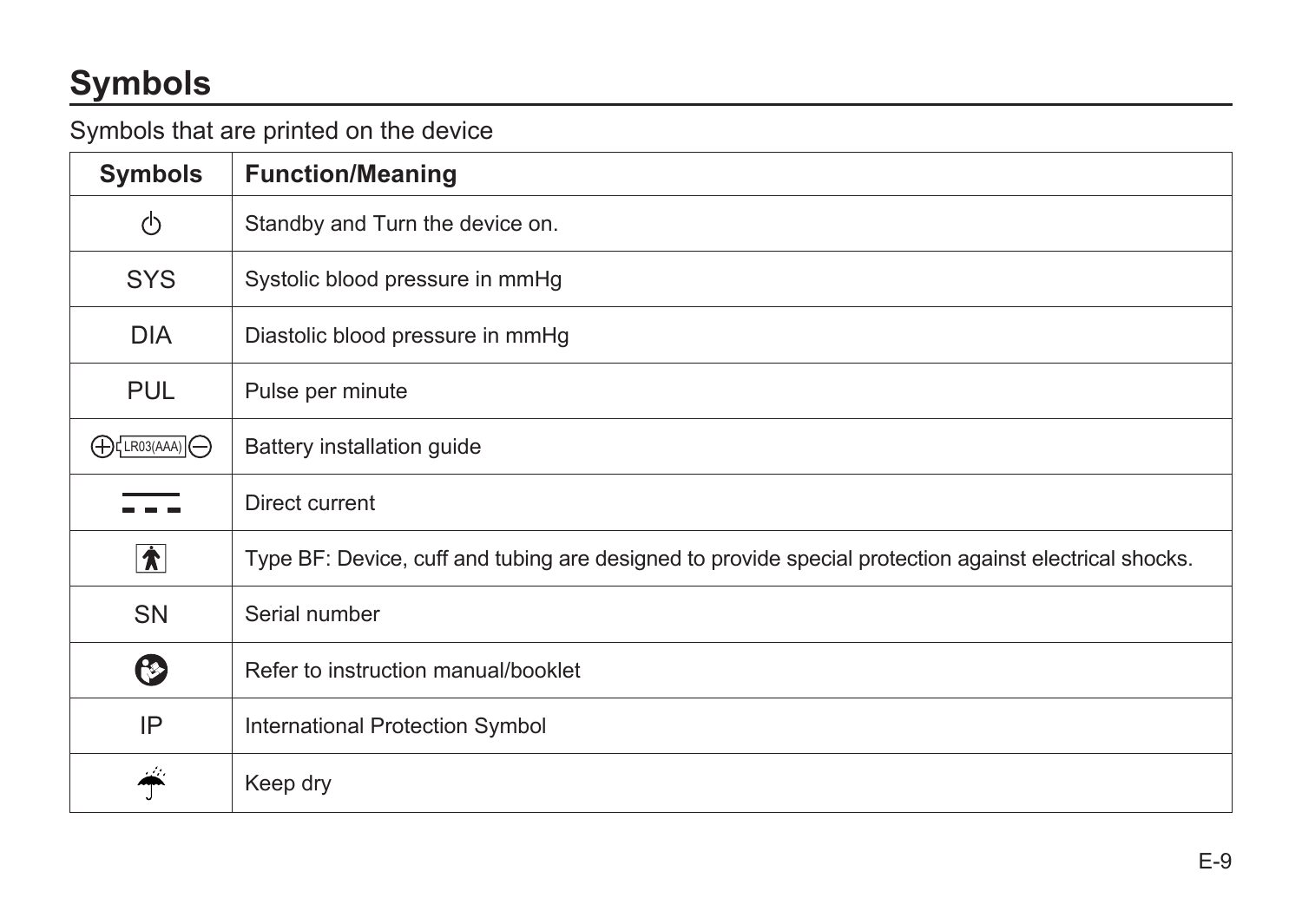# **Using the Monitor**

### **Installing/Changing the Batteries**

- 1. Remove the battery cover.
- 2. Remove the used batteries and insert new batteries into the battery compartment as shown, taking care that the polarities (+ and -) are correct. Use only LR03 or AAA batteries.
- 3. Attach the battery cover.



### **CAUTIONS**

- Insert the batteries as shown in the battery compartment. If installed incorrectly, the device will not work.
- When  $\Box$  (LOW BATTERY mark) blinks on the display, replace all batteries with new ones. Do not mix old and new batteries. It may shorten the battery life, or cause the device to malfunction.
- **I** (LOW BATTERY mark) does not appear when the batteries are drained.
- The battery life varies with the ambient temperature and may be shorter at low temperatures. Generally, two new LR03/AAA batteries will last approximately for four months when used twice for measurement each day.
- Use the specified batteries only. The batteries provided with the device are for testing monitor performance and may have a limited life.
- Remove the batteries if the device is not to be used for a long period of time. The batteries may leak and cause a malfunction.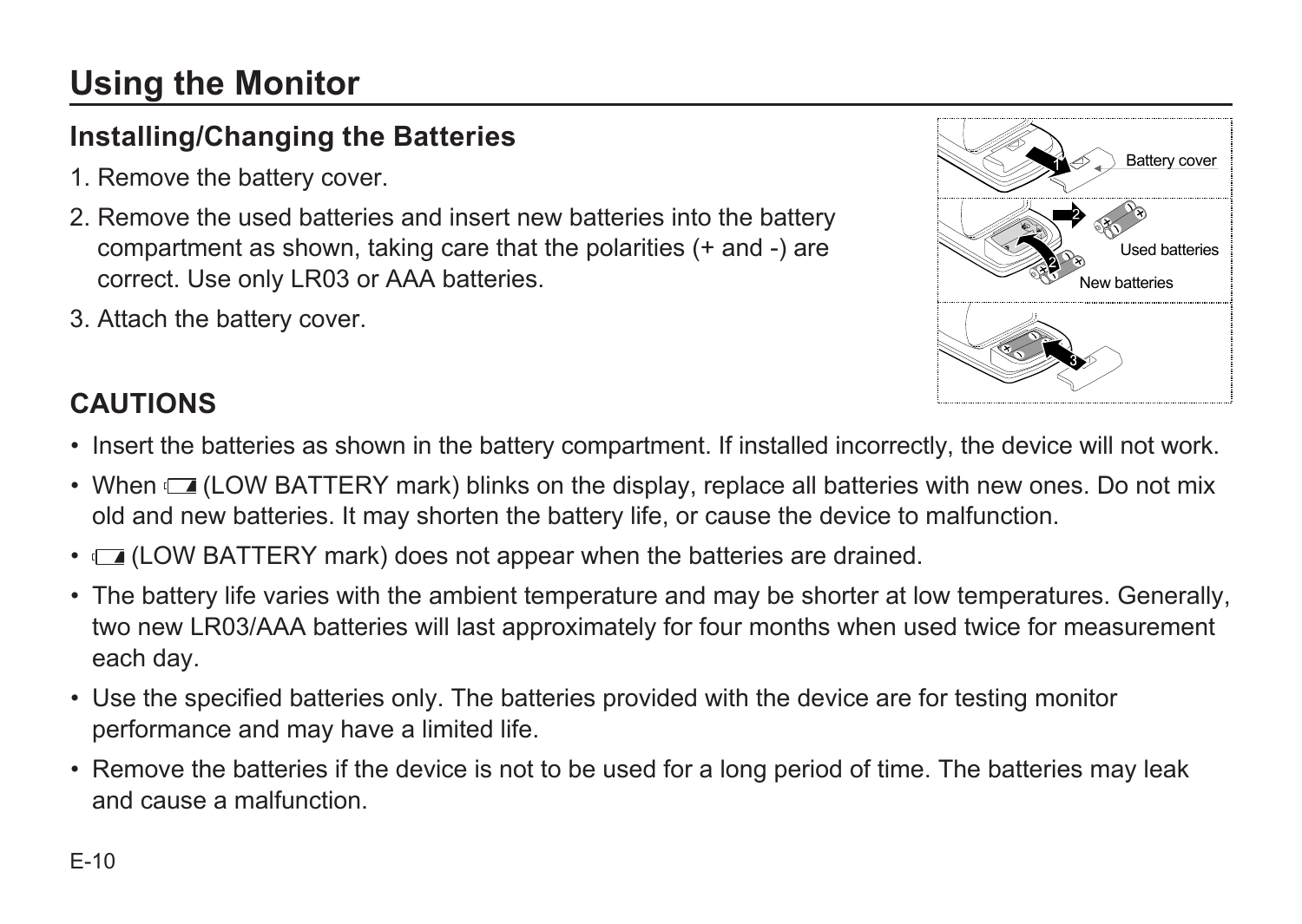# **Using the Monitor**

### **Applying the Cuff**

- 1. Wrap the cuff around your wrist about 1 cm above your hand as shown in the figure at the right.
- 2. Apply the cuff tightly using the Velcro strip.

Note: For accurate measurements, apply the cuff tightly and measure on a bare wrist

### **How to Take Accurate Measurements**

- Remain still and keep quiet during measurement.
- Sit down in a comfortable position. Place your elbow on a table with your palm facing upward and the cuff is at the same level as your heart.
- Relax for about five to ten minutes before measurement. If you are excited or depressed by emotional stress, the measurement will reflect this stress as a higher (or lower) than normal blood pressure reading and the pulse reading will usually be faster than normal.
- Try to measure your blood pressure at about the same time every day.
- An individual's blood pressure varies constantly, depending on what they are doing, what they have eaten and what they drink can have a very strong and rapid effect on your blood pressure.
- Do not measure immediately after physical exercise or a bath. Rest for twenty or thirty minutes before taking the measurement.
- Do not cross your legs. Keep your feet flat on the floor and straighten your back.
- This device bases its measurements on the heartbeat. If you have a very weak or irregular heartbeat, the device may have difficulty determining your blood pressure.

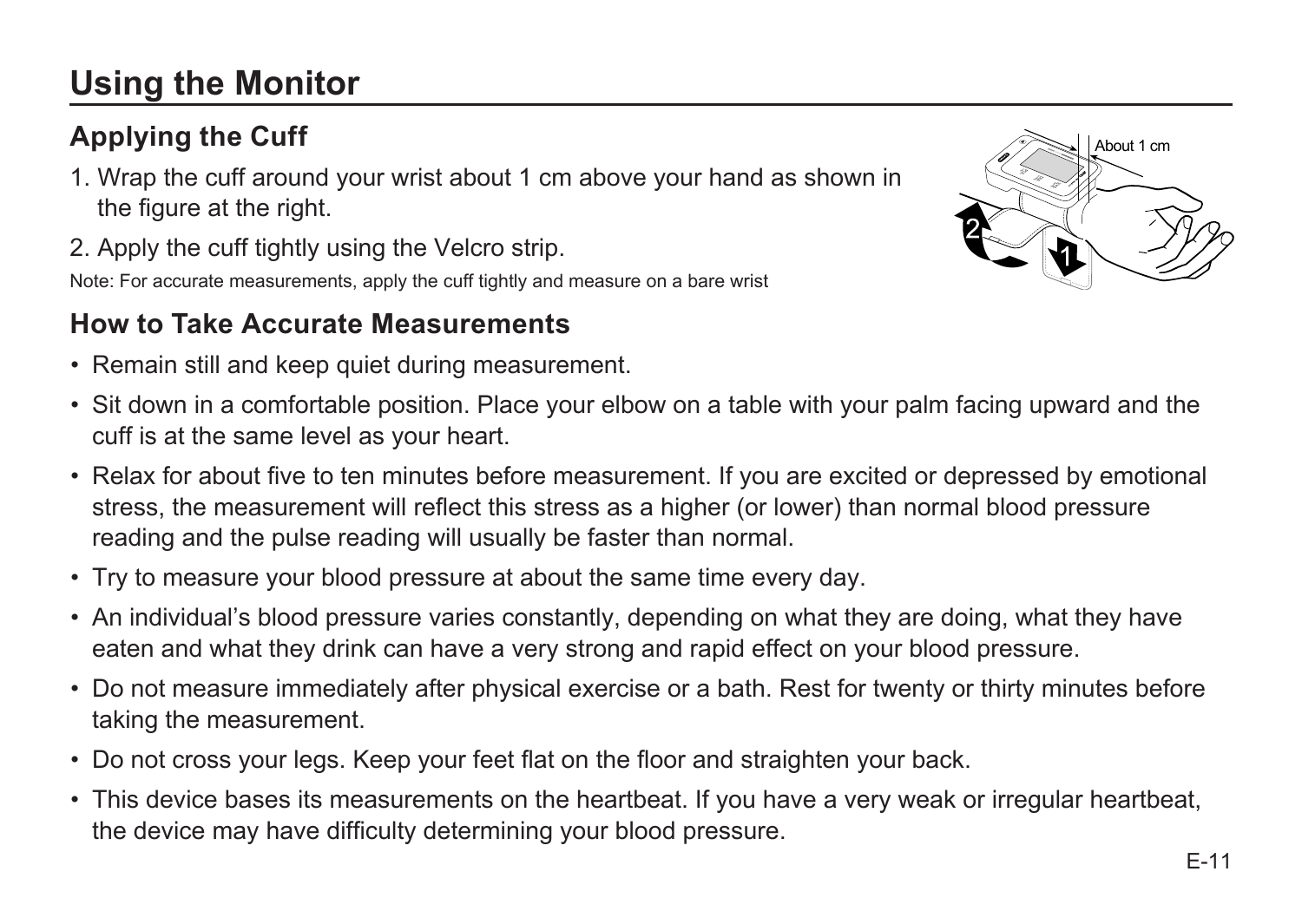# **Using the Monitor**

• Should the device detect a condition that is abnormal, it will stop the measurement and display an error symbol.

See page 6 for the description of symbols.

- This blood pressure monitor is intended for use by adults. Consult with your physician before using this device on a child. A child should not use this device unattended.
- The automatic blood pressure monitor's performance may be affected by excessive temperature or humidity, or altitude.

#### **Measurement**

• During measurement it is normal for the cuff to feel very tight.

### **After Measurement**

- While readings are displayed, if you press the START button to turn the device off, new readings are stored in memory.
- While readings are displayed, if you press the  $\triangleleft$  button to turn the device off, new readings are not stored.
- Remove the cuff and record your data

Notes: The device is provided with an automatic power shut-off function which stores the current data in the memory and turns the device off automatically one minute after measurement. Allow at least three minutes between measurements on the same person.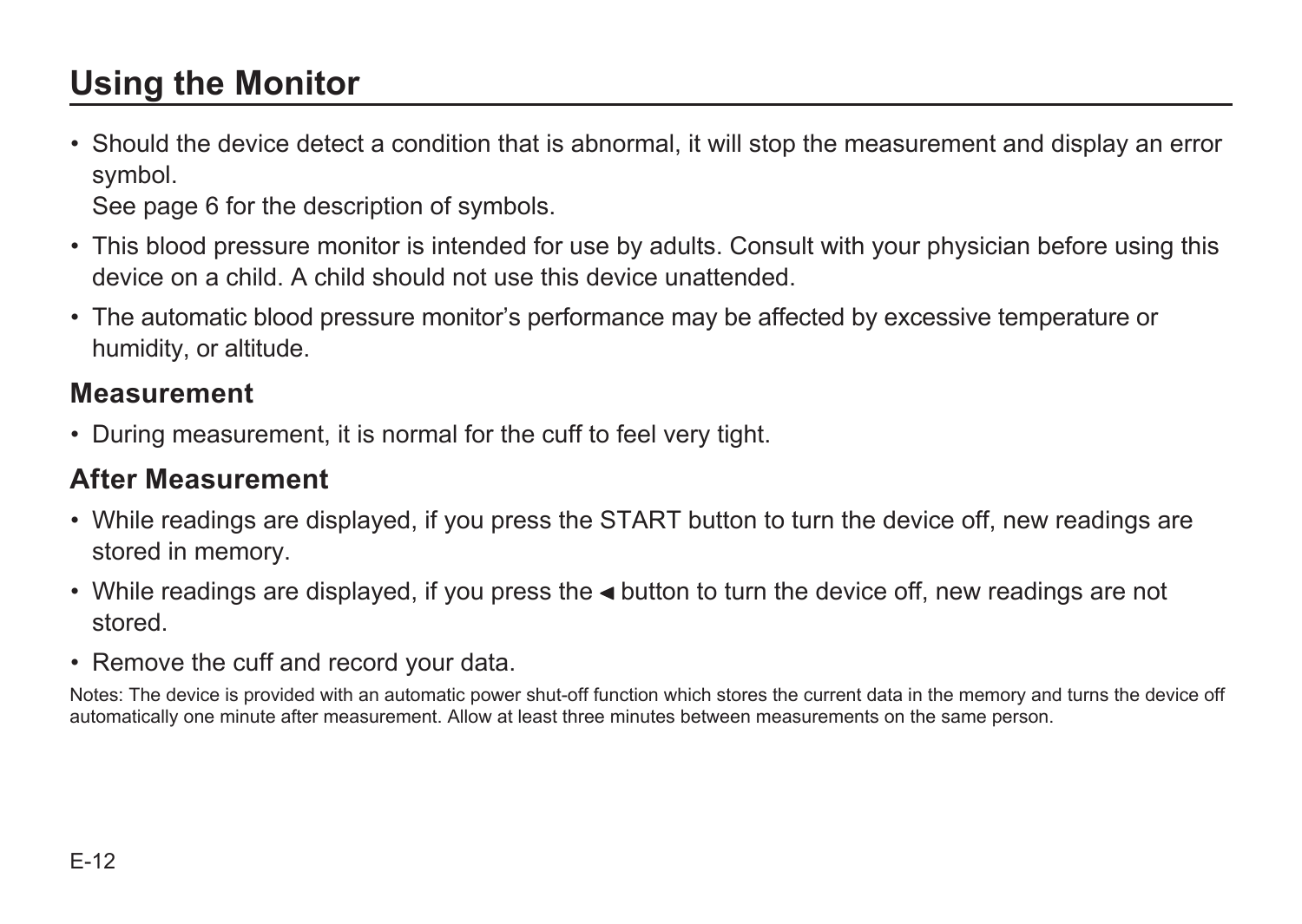## **Measurements**

Note: The UB-525, once used, will provide an inflation appropriate to the user.

- 1. Wrap the cuff around your wrist. Sit comfortably with the cuff at the same level as your heart and relax.
- 2. Press the START button. All of the display segments are displayed.
- 3. Zero (0) is displayed blinking briefly. Then the display changes, as measurement begins. The cuff starts to inflate. It is normal for the cuff to feel very tight. The measurement starts automatically when inflation starts, and the  $\bullet$  (heart mark) blinks.

Note: If you wish to stop inflation at any time, press the START  $\triangleleft$  button again.

4. When the measurement is complete, the device displays readings (of the systolic and diastolic pressure readings, pulse rate, AHA classification,

IHB symbol). The cuff exhausts the remaining air and completely deflates automatically.

Note: If you do not want to store new readings in memory, press the button while readings are displayed.

5. Press the START button again to turn the device off. Remove the cuff.

Notes: The device is provided with an automatic power shut-off function. Allow at least three minutes between measurements on the same person.

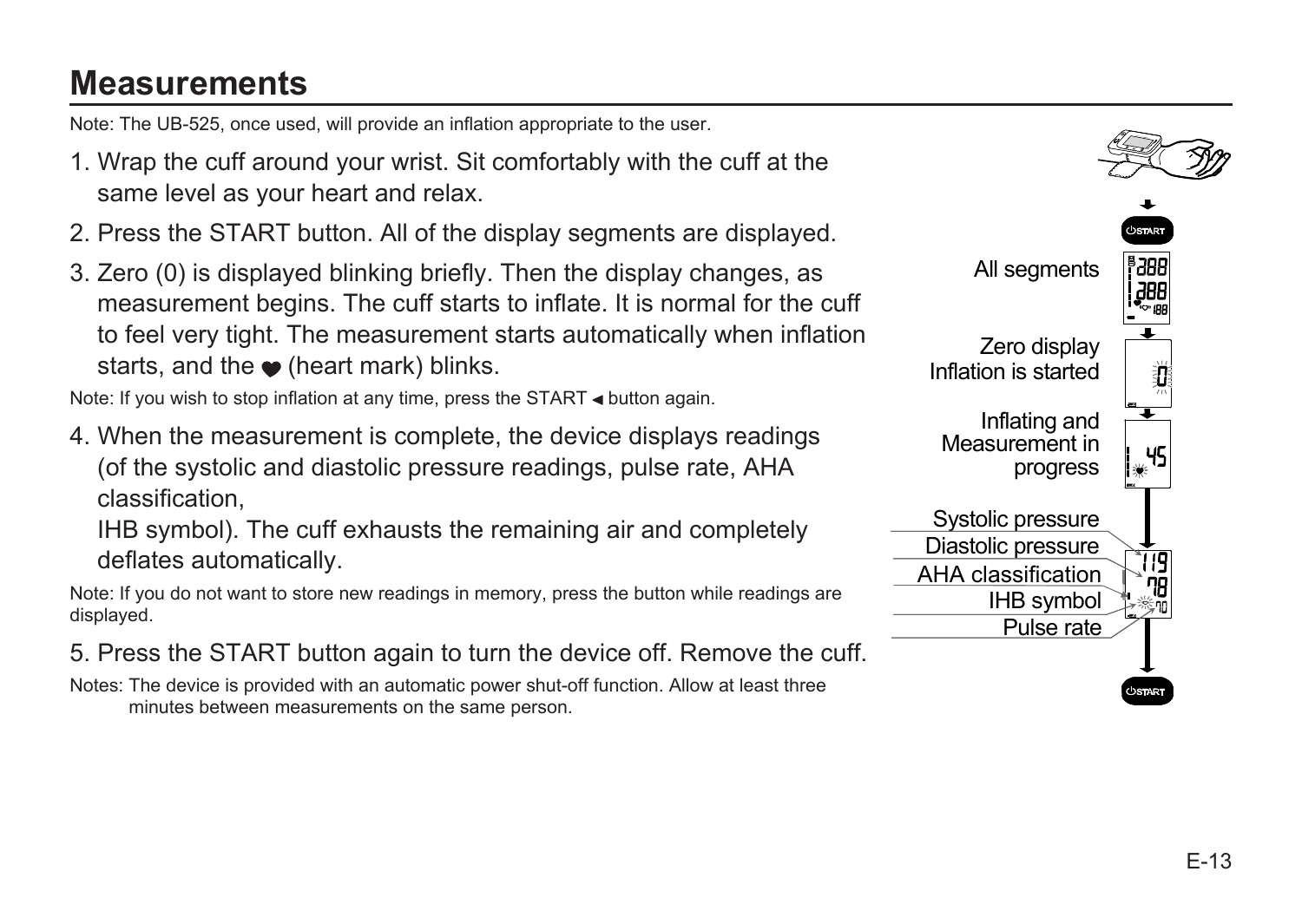# **Recalling the Memory Data**

Note: This device stores the last 60 measurements in memory.

- 1. Press the  $\triangleleft$  button when turning the device off. The average of all measurements and the number of data are displayed. If no data, "0" is displayed. Press the  $\triangleleft$  or START button to turn the device off.
- 2. Use the following buttons to display data (of number and measurement data).
	- The device displays the average of all measurements and the number of data are displayed.
	- Pressing the  $\triangleleft$  button each time, the device displays as follows:
		- Average data of all measurements taken between.



- 3. If you press the  $\triangleleft$  button after oldest data is displayed, the device proceeds to step 1, the average of all measurements and the number ofdata are displayed.
- 4. Press the START button to turn the device off. After one minute of non-operation, the device will turn off automatically.

# **Deleting Data Stored in Memory**

When the device is turned off, press and hold the  $\triangleleft$  button. The device displays the  $\overline{M}$  mark, deletes data stored in memory when the  $\overline{M}$  mark is blinking and turns off automatically.



E-14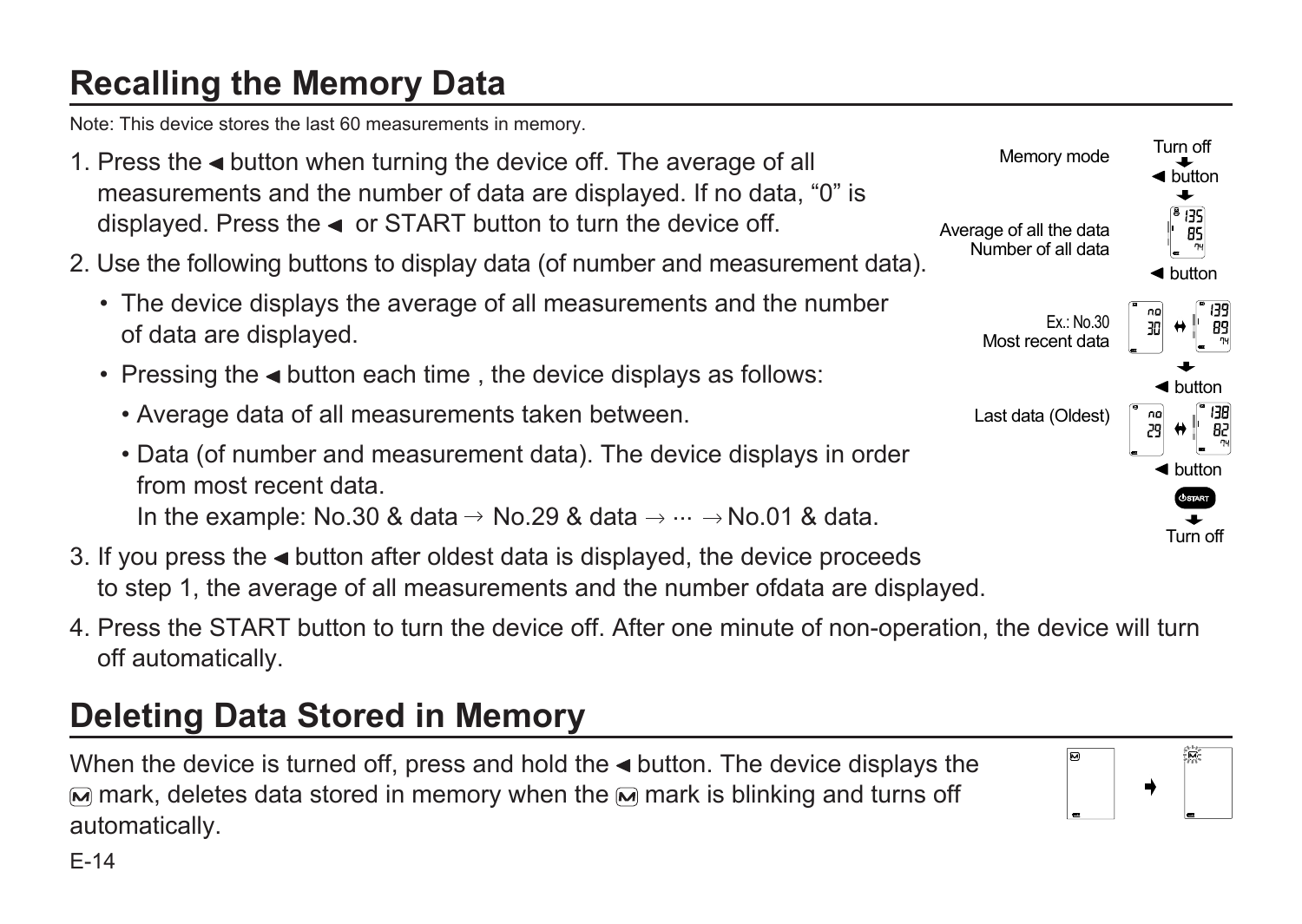# **What is Irregular Heartbeat?**

An irregular heartbeat is defined as a hearbeat that varies +/- 15% from the average of all heartbeats. When the monitor detects an irregular rhythm during the measurements, the IHB indicator will appear on the display with the measurement values.

Note: We recommend contacting your physician if you see this  $\langle \heartsuit \rangle$  IHB indicator frequently.

### **Pressure Bar Indicator**

The indicator monitors the progress of pressure during measurement.

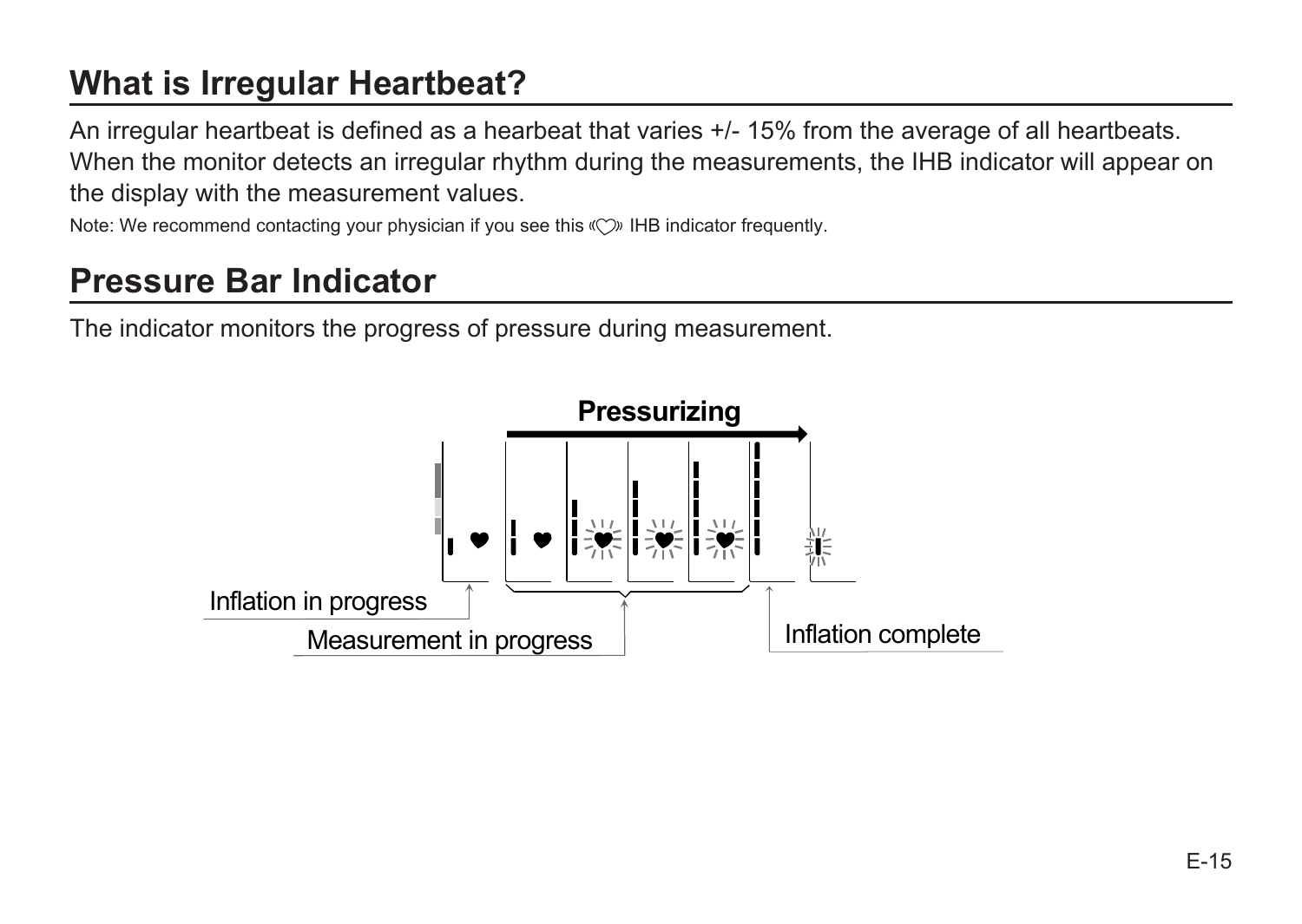# **AHA Classification Indicator**

Each segment of the bar indicator corresponds to the AHA blood pressure classification.



#### **Example AHA Classification Indicator**



| <b>Blood Pressure Classification</b>                            | Systolic (mmHg) |                    | Diastolic (mmHg) |
|-----------------------------------------------------------------|-----------------|--------------------|------------------|
| Normal                                                          | < 120           | and                | < 80             |
| Elevated                                                        | $120 - 129$     | and                | < 80             |
| Hypertension Stage 1 (High Blood Pressure)                      | $130 - 139$     | or                 | $80 - 89$        |
| Hypertension Stage 2 (High Blood Pressure)                      | $\geq 140$      | or                 | $\geq 90$        |
| <b>HYPERTENSIVE CRISIS</b><br>(consult your doctor immediately) | $\geq 180$      | and $\prime$<br>or | $\geq 120$       |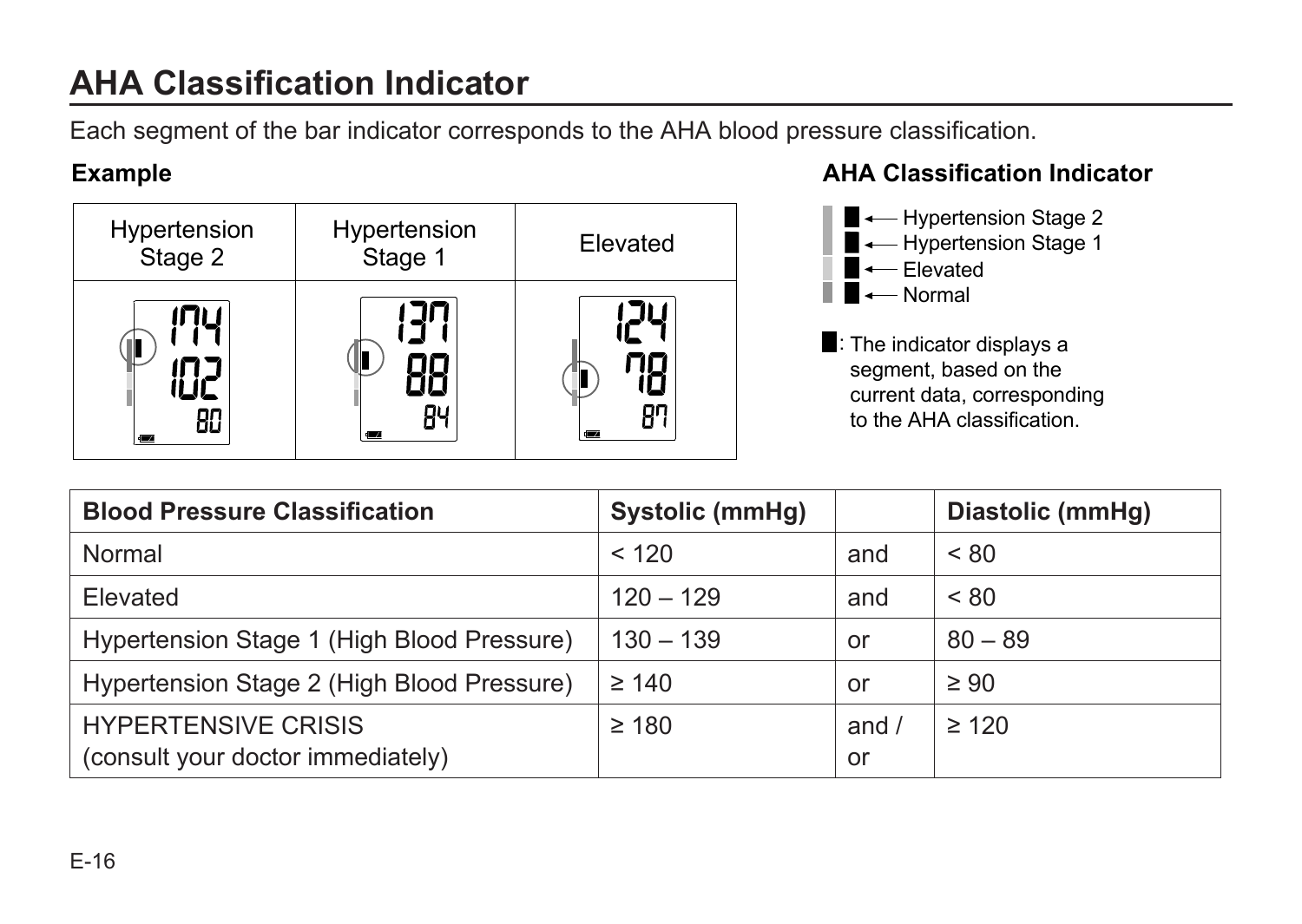# **About Blood Pressure**

### **What is Blood Pressure?**

Blood pressure is the force exerted by blood against the walls of the arteries. Systolic pressure occurs when the heart contracts. Diastolic pressure occurs when the heart expands. Blood pressure is measured in millimeters of mercury (mmHg). One's natural blood pressure is represented by the fundamental pressure, which is measured first thing in the morning while one is still at rest and before eating.

### **What is Hypertension and How is it Controlled?**

Hypertension, an abnormally high arterial blood pressure, if left unattended can cause many health problems including stroke and heart attack. Hypertension can be controlled by altering lifestyle, avoiding stress, and with medication under a doctor's supervision. To prevent hypertension or keep it under control:

• Do not smoke

• Exercise regularly

• Reduce salt and fat intake

• Have regular physical checkups

• Maintain proper weight

### **Why Measure Blood Pressure at Home?**

Blood pressure measured at a clinic or doctor's office may cause apprehension and can produce an elevated reading, 25 to 30 mmHg higher than that measured at home. Home measurement reduces the effects of outside influences on blood pressure readings, supplements the doctor's readings and provides a more accurate, complete blood pressure history.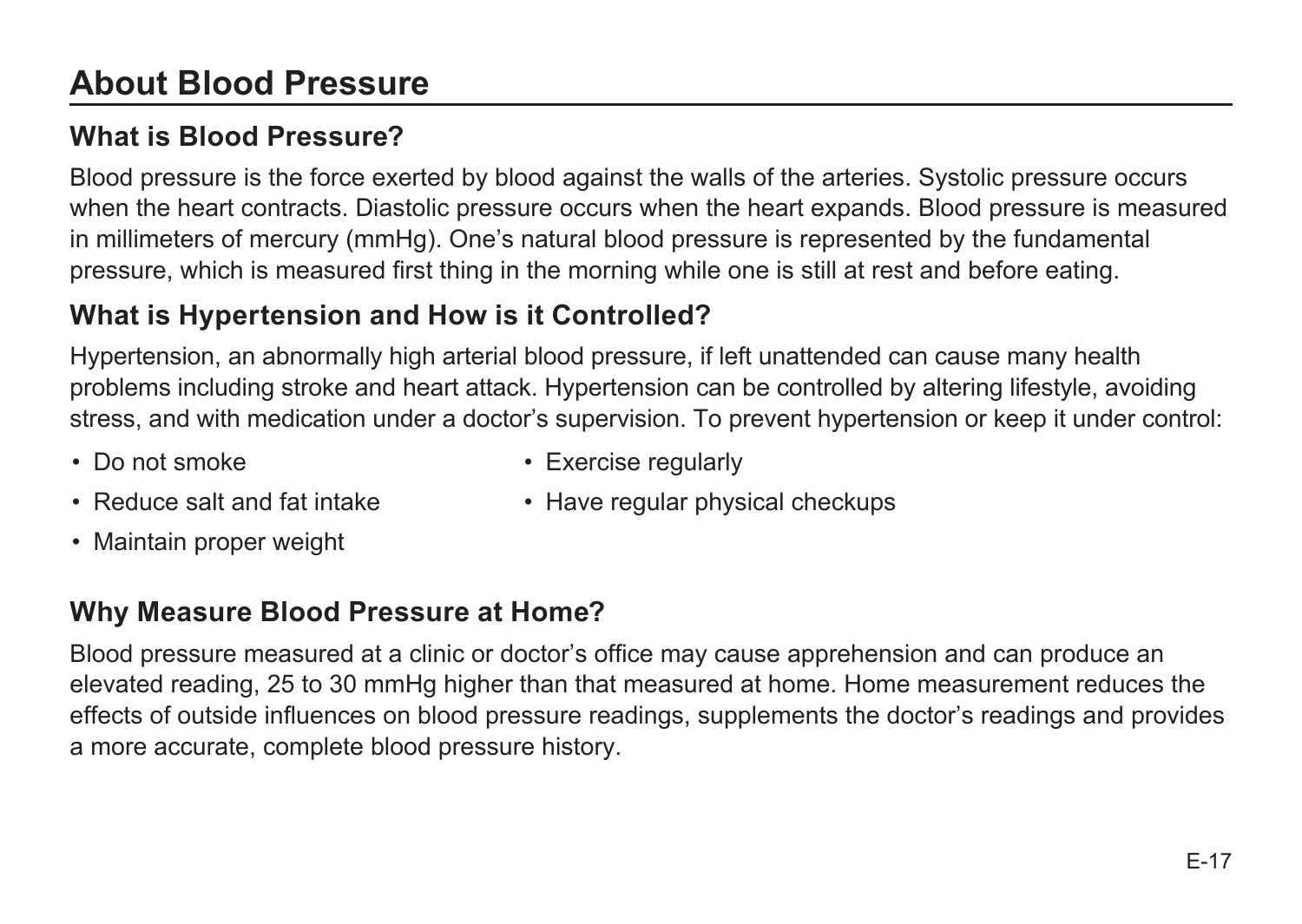# **About Blood Pressure**

### **Blood Pressure Variations**

An individual's blood pressure varies greatly on a daily and seasonal basis. It may vary by 30 to 50 mmHg due to various conditions during the day. In hypertensive individuals variations are even more pronounced. Normally, the blood pressure rises while at work or play and falls to its lowest levels during sleep. So, do not be overly concerned by the results of one measurement.

Take measurements at the same time every day using the procedure described in this manual to get to know your normal blood pressure. Regular readings give a more comprehensive blood pressure history. Be sure to note the date and time when recording your blood pressure. Consult your doctor to interpret your blood pressure data.

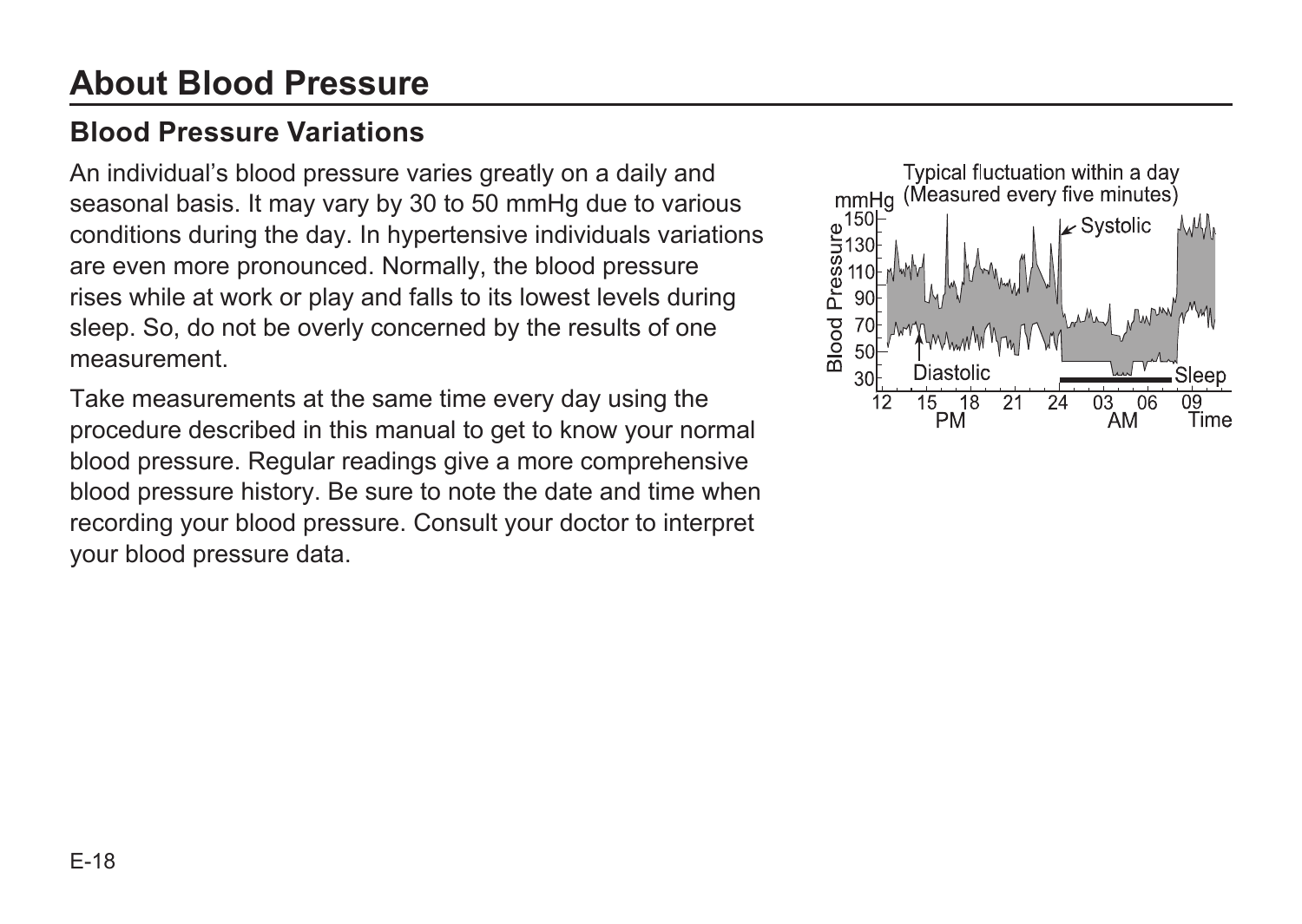# **Troubleshooting**

| Problem                                                                 | <b>Possible Reason</b>                                                                                                                   | <b>Recommended Action</b>                                                                                            |  |
|-------------------------------------------------------------------------|------------------------------------------------------------------------------------------------------------------------------------------|----------------------------------------------------------------------------------------------------------------------|--|
| Nothing appears in                                                      | Batteries are drained.                                                                                                                   | Replace all batteries with new ones.                                                                                 |  |
| the display, even<br>when the device is<br>turned on.                   | Battery terminals are not in the correct<br>position.                                                                                    | Reinstall the batteries with terminals matching<br>those indicated in the battery compartment.                       |  |
| The cuff does not<br>inflate.                                           | Battery voltage is too low. <b>4</b> (Low Battery<br>mark) blinks. If the batteries are drained<br>completely, the mark does not appear. | Replace all batteries with new ones.                                                                                 |  |
|                                                                         | The cuff is not applied properly.                                                                                                        | Apply the cuff correctly.                                                                                            |  |
| The device does<br>not measure.<br>Readings are too<br>high or too low. | You moved your wrist or body during the<br>measurement.                                                                                  | Make sure you remain very still and quiet during<br>the measurement.                                                 |  |
|                                                                         | The cuff position is not correct.                                                                                                        | Sit comfortably and still. Raise your hand so that<br>the cuff is level at the same level as your heart.             |  |
|                                                                         |                                                                                                                                          | If you have a weak or irregular heart beat, the<br>device may have difficulty in determining your<br>blood pressure. |  |
| Other                                                                   | The value is different from that measured<br>at a clinic or doctor's office.                                                             | See "Why Measure Blood Pressure at Home?"                                                                            |  |
|                                                                         |                                                                                                                                          | Remove the batteries. Place them back properly<br>and try measurement again.                                         |  |

Note: If the actions described above do not solve the problem, contact the dealer. Do not attempt to open or repair this product yourself, as any attempt to do so will make your warranty invalid.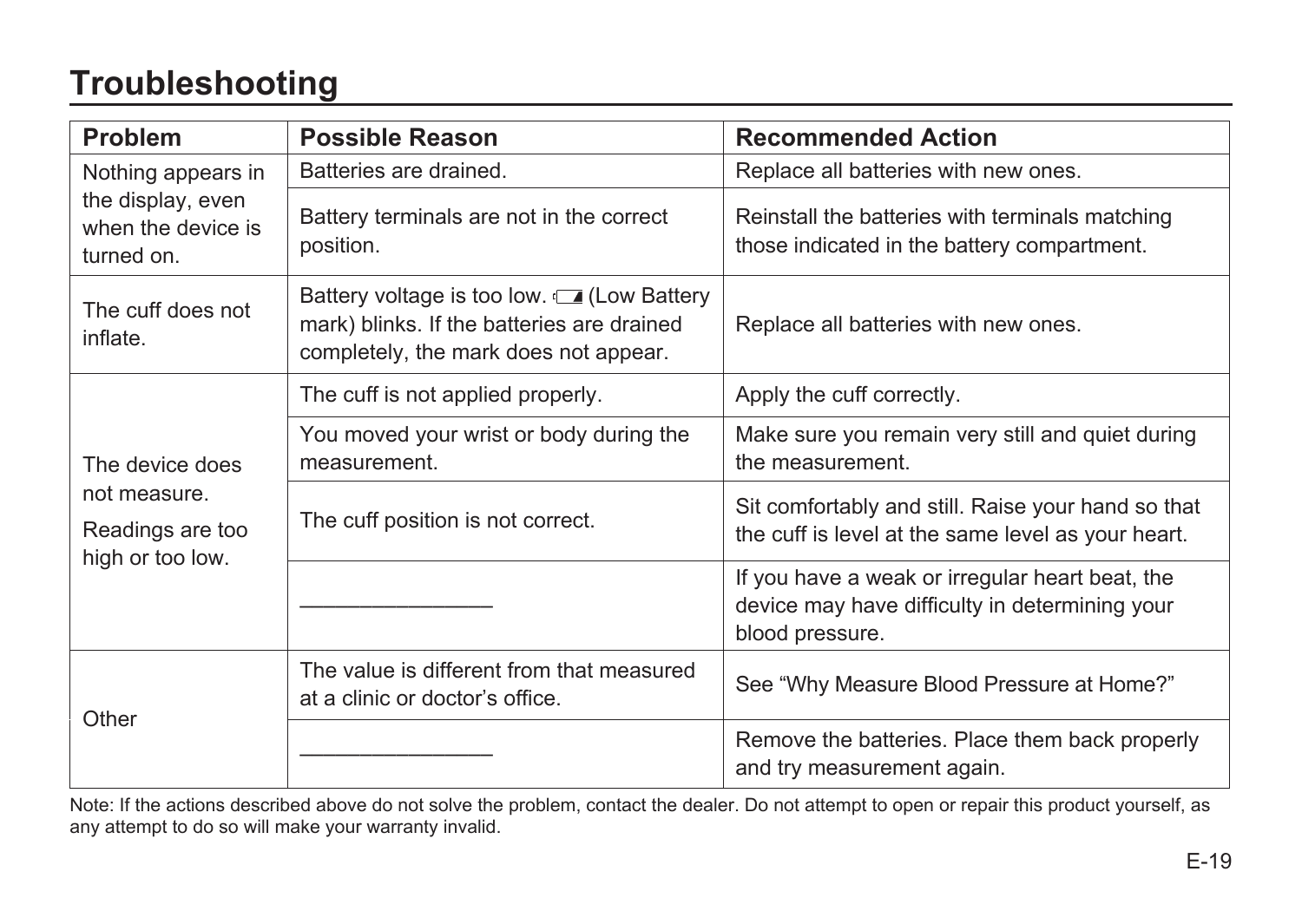# **Maintenance**

Do not open the device. It uses delicate electrical components and an intricate air unit that could be damaged. If you cannot fix the problem using the troubleshooting instructions, contact our customer service department.

### **Technical Data**

| Type                   | <b>UB-525</b>                                                                                                                     |
|------------------------|-----------------------------------------------------------------------------------------------------------------------------------|
| Measurement method     | Oscillometric measurement                                                                                                         |
| Measurement range      | Pressure: 0 - 299 mmHg<br>Systolic pressure: 60 - 279 mmHq<br>Diastolic pressure: 40 - 200 mmHq<br>Pulse: 40 - 180 beats / minute |
| Measurement accuracy   | Pressure: ±3 mmHg<br>Pulse: $±5\%$                                                                                                |
| Power supply           | 2 x 1.5V alkaline batteries (LR03 or AAA)                                                                                         |
| Number of measurements | Approx. 250 measurements, when AAA alkaline batteries are used, with pressure<br>value of 170 mmHq at room temperature of 23 °C.  |
| Wrist circumference    | $13.5 - 21.5$ cm $(5.3^{\circ} - 8.5^{\circ})$                                                                                    |
| Classification         | Internally powered ME equipment (Continuous operation mode)                                                                       |
| Applied part           | Cuff Type BF $ \hat{\mathbf{\pi}} $                                                                                               |
| Useful life            | Device: 5 years (when used six times a day)                                                                                       |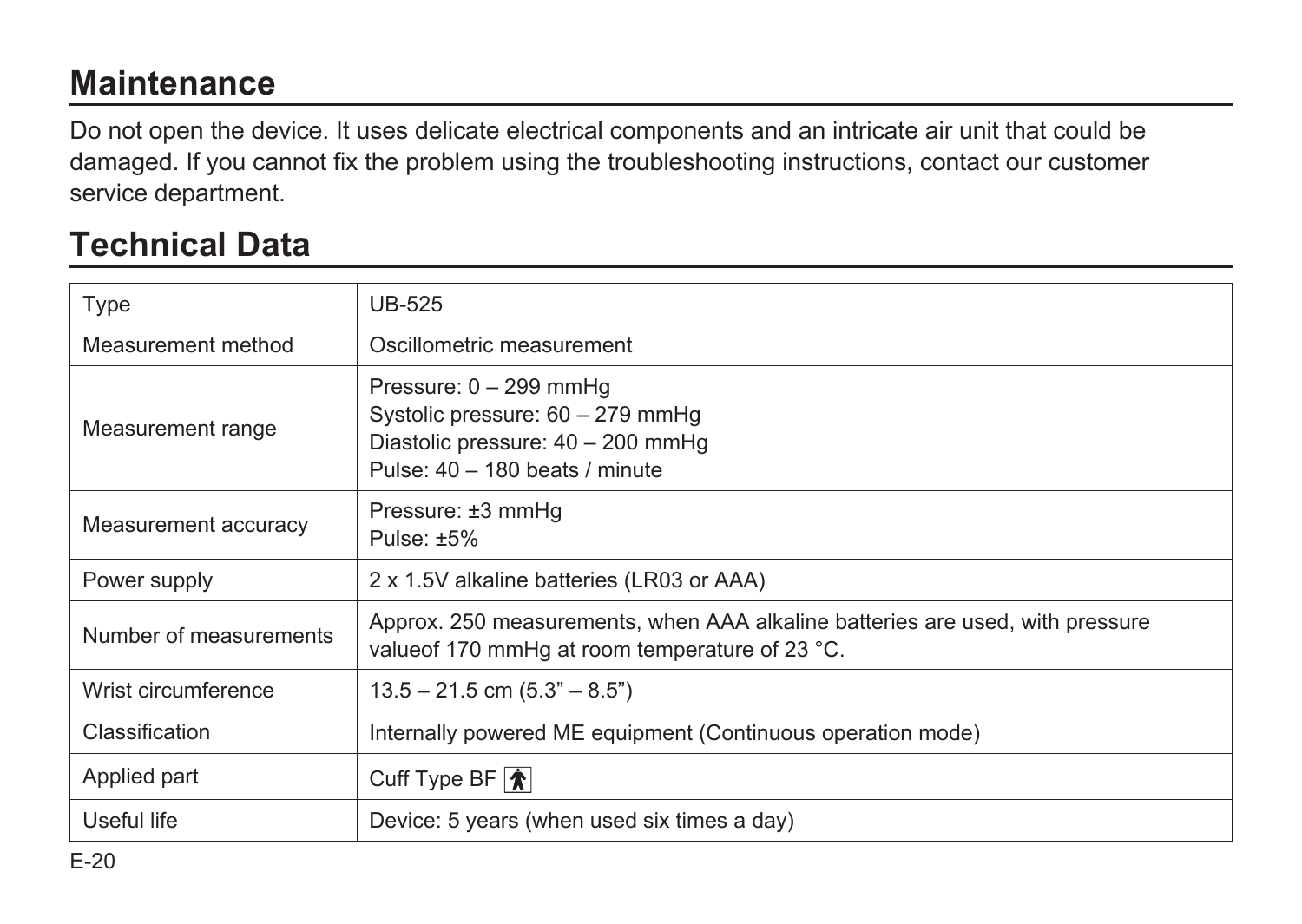## **Technical Data**

| Clinical test                     | According to ISO81060-2:2013                           |
|-----------------------------------|--------------------------------------------------------|
| <b>EMC</b>                        | IEC 60601-1-2: 2014                                    |
| Memory                            | Last 60 measurements                                   |
| Operating conditions              | 10°C to 40°C / 15% RH to 85% RH / 800 hPa to 1060 hPa  |
| Transport / storage<br>conditions | -20°C to 60°C / 10% RH to 95% RH / 700 hPa to 1060 hPa |
| Dimensions                        | Approx. 56 [W] x 88 [H] x 21.5 [D] mm                  |
| Weight                            | Approx. 90 q, excluding the batteries                  |
| Ingress protection                | IP20                                                   |

Note: Specifications are subject to change for improvement without prior notice. IP classification is the degrees of protection provided by enclosures in accordance with IEC 60529. This device is protected against solid foreign objects of 12 mm diameter and greater such as a finger. This device is not protected against water.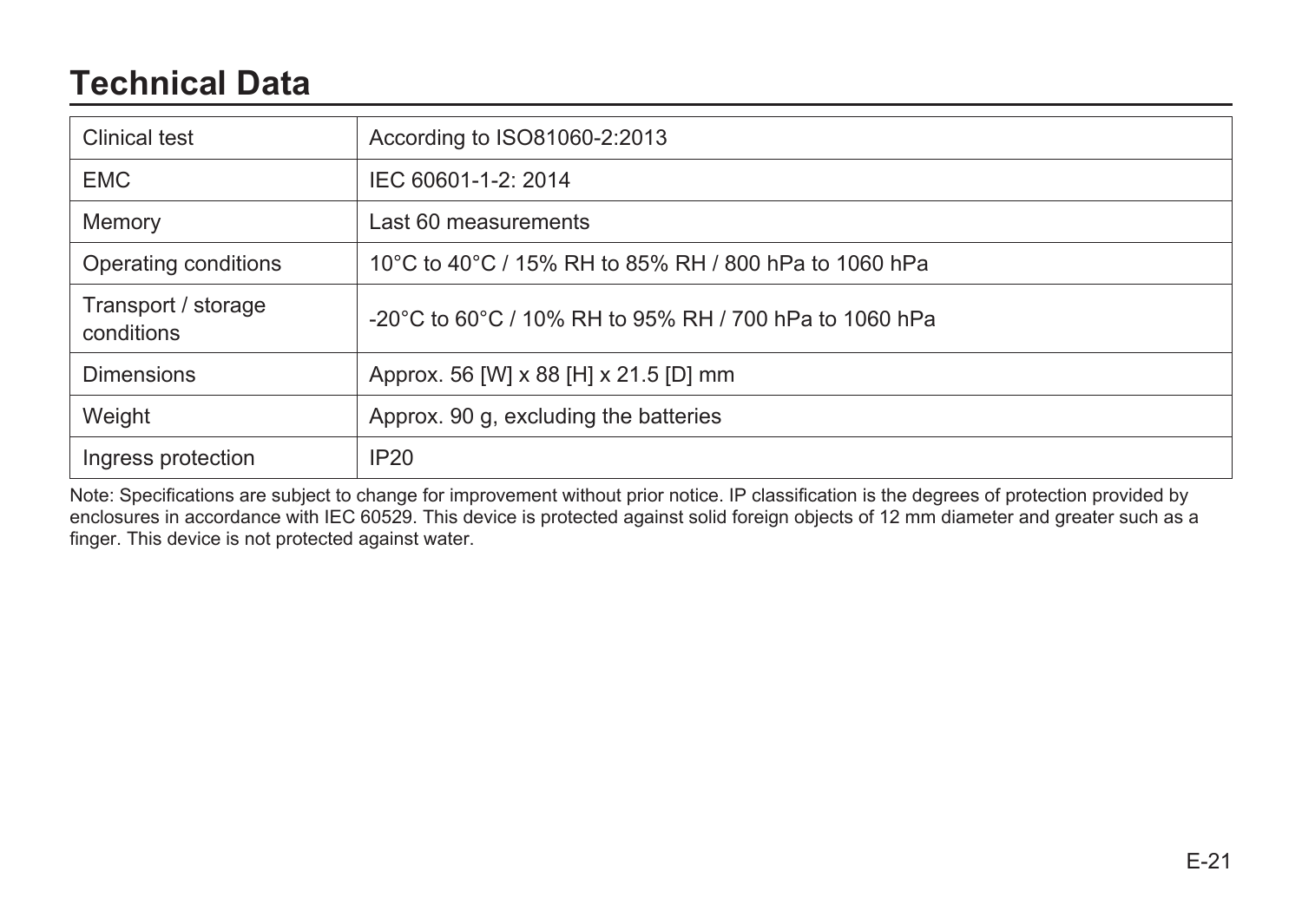# **LIMITED WARRANTY**

A&D Medical

For purchasers within the US only:

| ∣ Product | <b>Consumer Warranty Term</b> |
|-----------|-------------------------------|
| $ UB-525$ | 5 year                        |

*For outside of US, please contact local distributor or dealer.*

#### **Limited Warranty:**

A&D Medical ("A&D") warrants to the first purchaser ("You") that the A&D product You purchased (the "Product") will be free from defects in material, workmanship and design for the applicable Warranty Term stated above from the date You purchased the Product under normal use. This Limited Warranty is personal to You and is not transferable. If the Product is defective, then You return the Product to A&D in accordance with the procedure set forth below. A&D's warranty obligation is limited to the repair or replacement, at A&D's option, of the defective Product that has been returned by You within the warranty period. Such repair or replacement will be at no charge to You. The repaired or replacement Product is warranted here-under for the longer of the remainder of the original warranty period or 90 days from the date of shipment of the repaired or replacement Product. If you return the Product for warranty service to A&D, You must return the Product, freight and insurance prepaid, within the warranty period to the address set forth be-low, together with satisfactory proof of the date of Your purchase and a description of the defect. Returns will not be accepted unless a Return Material Authorization (RMA) Number has been issued from A&D Customer Service Representative.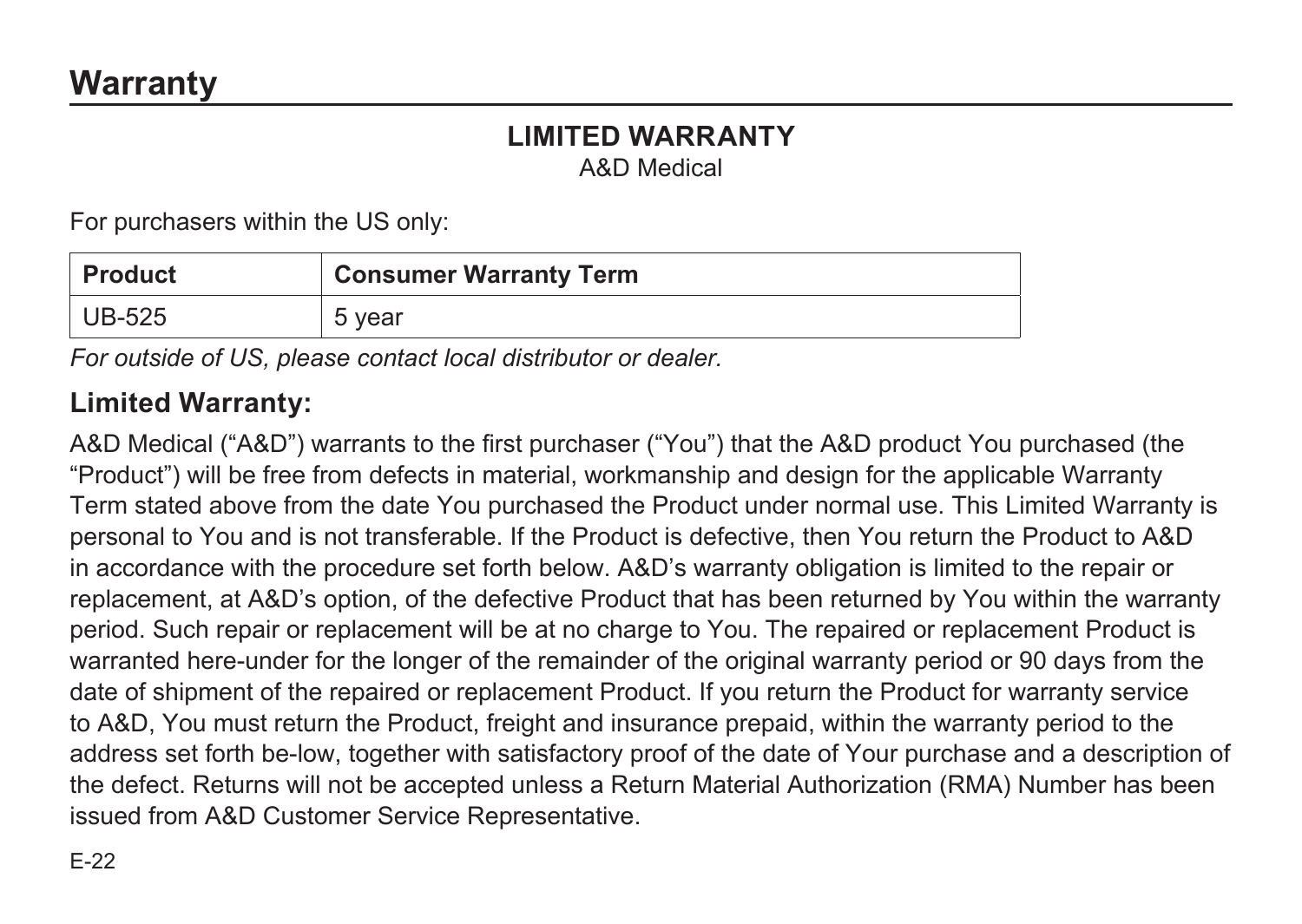# **Warranty**

**In US** A&D Medical Attn.: Warranty Department 1756 Automation Parkway San Jose, CA 95131, U.S.A 1-800-726-3364

#### **In Canada**

Auto Control Medical Attn.: Warranty Department 6695 Millcreek Dr., Unit 6 Mississauga, ON, L5N 5R, Canada 1-800-461-0991

This Limited Warranty does not cover, and A&D will not be liable for (i) any shipment damage, (ii) any dam-age or defect due to misuse, abuse, failure to use reasonable care, failure to follow written instructions en-closed with the Product, accident, subjecting the Product to any voltage other than the specified voltage, improper environmental conditions, or modification, alteration or repair by anyone other than A&D or per-sons authorized by A&D, or (iii) expendable or consumable components.

THIS LIMITED WARRANTY IS THE ONLY WARRANTY PROVIDED BA&D; THERE ARE NO OTHER EXPRESS WARRANTIES. If A&D cannot reasonably repair or replace the Product, A&D will refund the amount You paid for the Product (not including taxes), less a reasonable charge for usage. To receive a refund you must have returned the Product and all associated materials to A&D. The above remedy of repair, replacement or refund is your only and exclusive remedy. IN NO EVENT SHALL A&D BE LIABLE FOR ANY DAMAGES, INCLUDING, WITHOUT LIMITATION, LOST PROFITS, LOST INFORMATION OR REPLACEMENT COSTS, ARISING OUT OF YOUR USE OF OR INABILITY TO USE THE PRODUCT, INCLUDING, WITHOUT LIMITATION, ANY SPECIAL, INCIDENTAL OR CONSEQUENTIAL DAMAGES, EVEN IF A&D HAS BEEN ADVISED OF THE POSSIBILITY OF SUCH DAMAGES. Some states do not allow the exclusion of incidental or consequential damages, so that the above exclusions may not apply to you. This warranty gives you specific legal rights, and you may also have other rights that may vary from state to state.

No distributor, dealer or other party is authorized to make any warranty on behalf of A&D or to modify this warranty, or to assume for A&D any liability with respect to its products.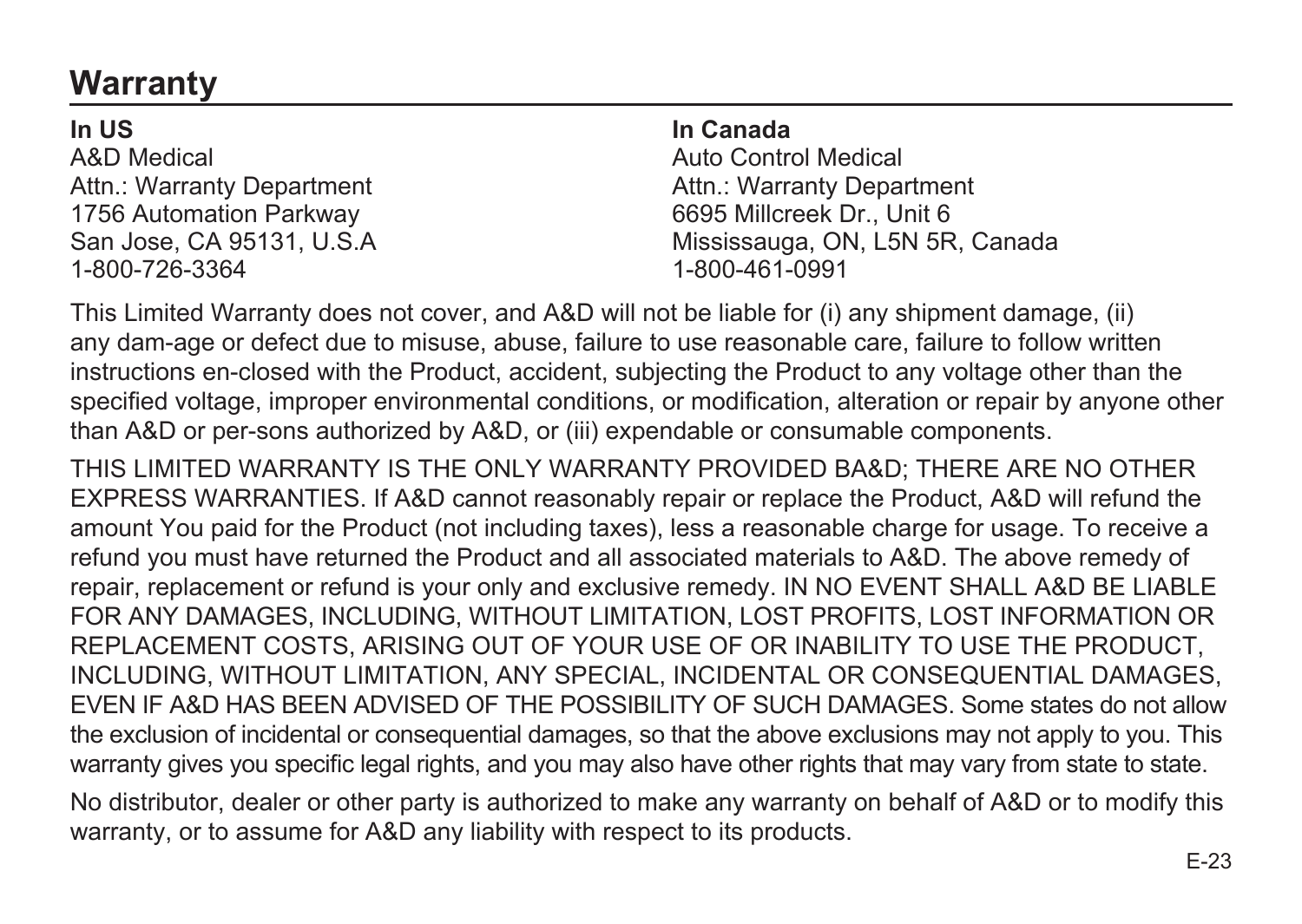

# **ESSENTIAL MONITOR DE PRESIÓN ARTERIAL** MUÑECA **UB-525**

**Manual de Instrucciones**

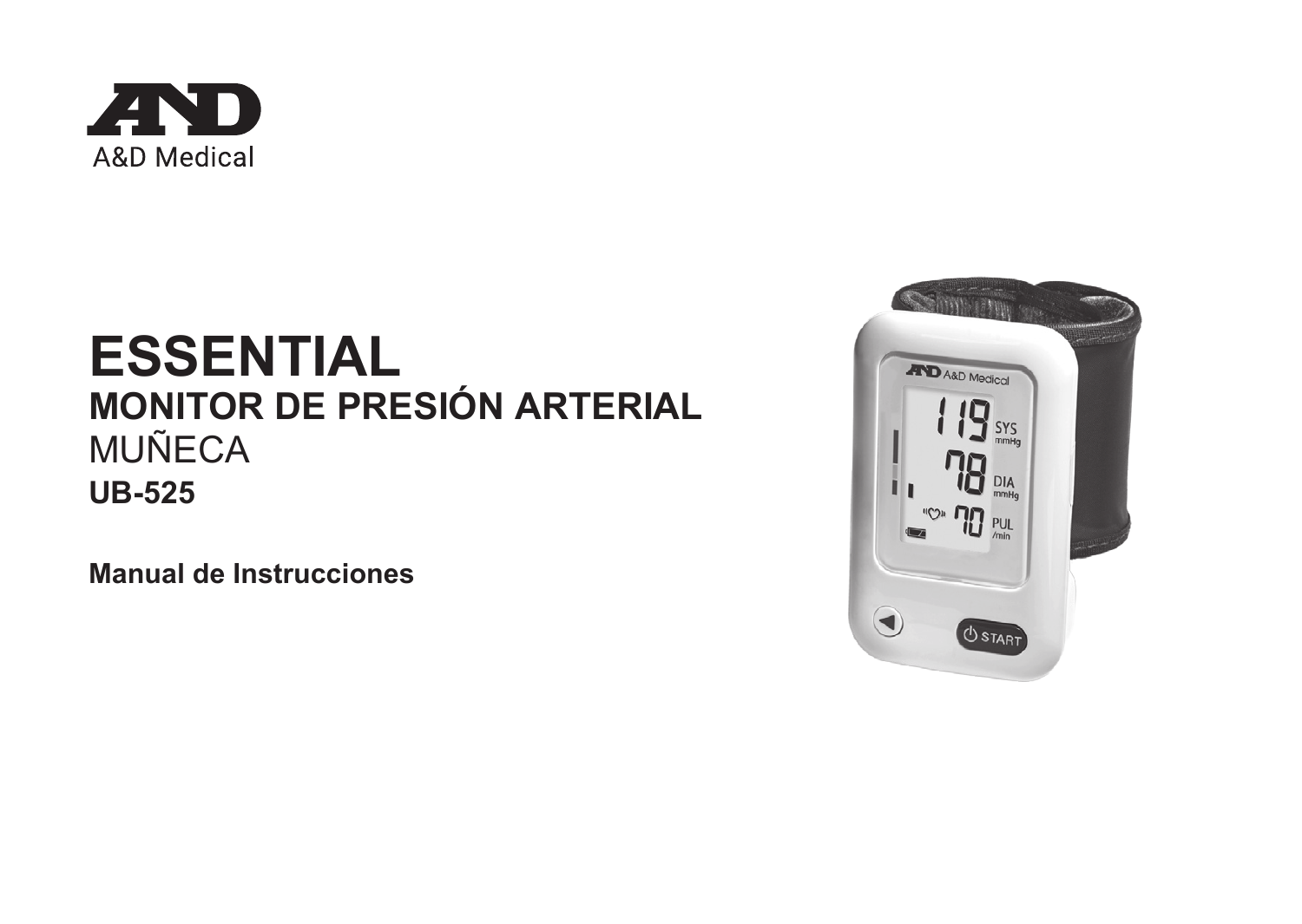# **Estimados clientes**

Enhorabuena. El aparato más avanzado tecnológicamente y con un uso sencillo y práctico para facilitar su régimen de presión arterial diaria. Se recomienda leer este manual de instrucciones detenidamente antes de usarlo por primera vez.

# **Observaciones preliminares**

- Este aparato está diseñado para usarse en adultos, los niños y los recién nacidos no pueden usarlo.
- Ámbito de uso. Este aparato es para que pueda usarlo usted mismo en un entorno doméstico.
- Este aparato se ha diseñado para medir la presión sanguínea y la frecuencia del pulso de las personas para el diagnóstico.

# **Precauciones**

- En la fabricación de este aparato, se han usado componentes de precisión. Deberá evitarse su exposición a temperaturas extremas, ambientes con humedad, rayos solares directos, golpes o polvo.
- Limpie el aparato con un paño seco y suave humedecido con agua y jabón neutro. No utilice nunca alcohol, benceno, diluyentes u otros productos químicos agresivos para limpiar el aparato.
- Evite dejar doblado el brazalete durante períodos largos, ya que este trato podría acortar la duración de los componentes.
- El aparato no es resistente al agua. Por lo tanto, evite que la lluvia, la transpiración y el agua mojen el aparato.
- Las mediciones pueden verse afectadas si el aparato se usa cerca de televisores, hornos microondas, teléfonos móviles, rayos X u otros dispositivos con campos eléctricos fuertes.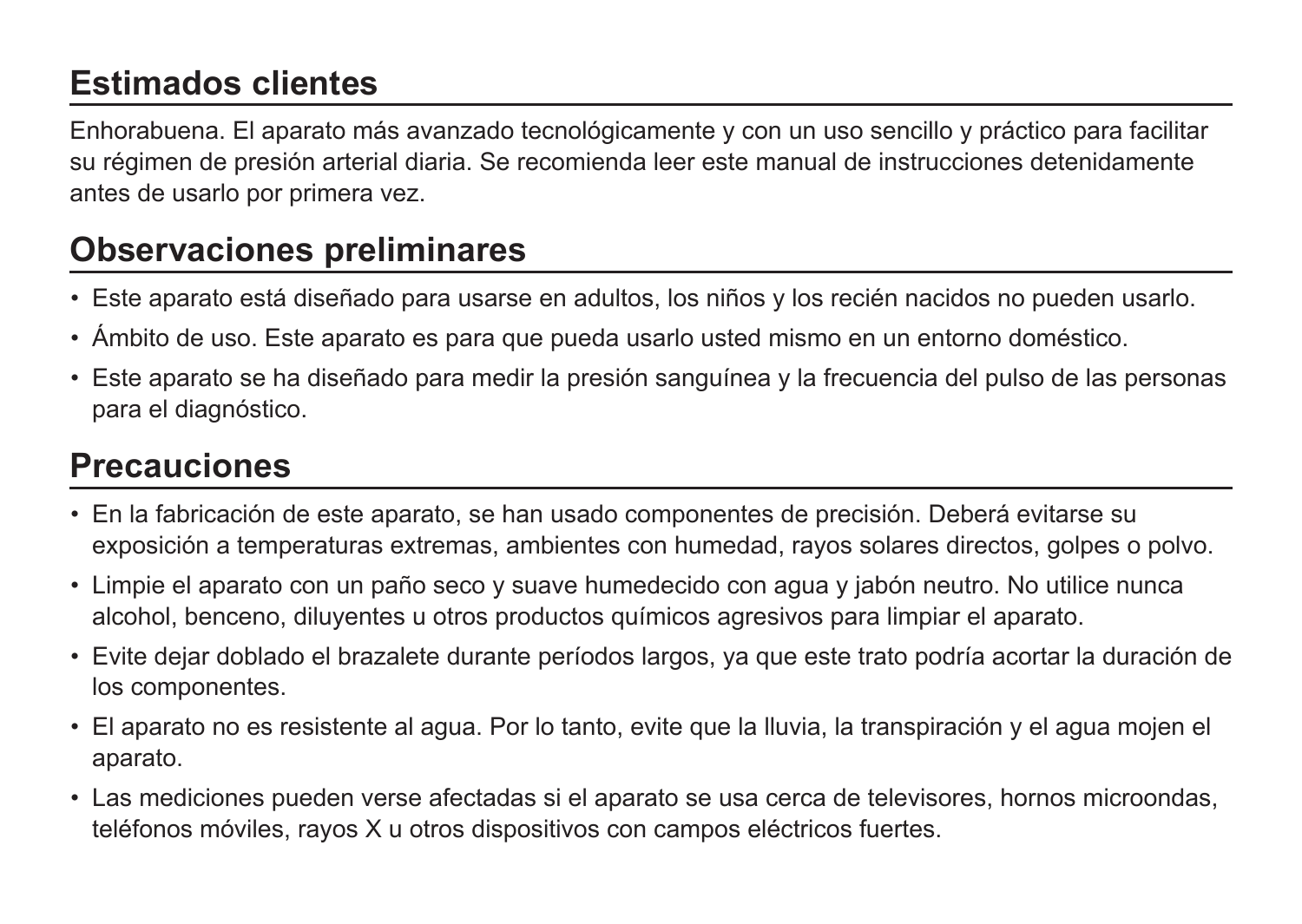# **Precauciones**

- El aparato, sus componentes y pilas no deben considerarse como desperdicios domésticos ordinarios y deberán eliminarse de acuerdo con el reglamento establecido a este respecto.
- Cuando se reutiliza el aparato, confirme que el dispositivo esté limpio.
- No modifique el aparato. Puede provocar accidentes o daños al aparato.
- Para medir la presión sanguínea, la muñeca debe ser apretada por el brazalete lo suficiente como para detener temporalmente el flujo sanguíneo a través de la arteria. Esto puede provocar dolor, entumecimiento o una marca roja temporal en la muñeca. Este estado aparecerá especialmente cuando la medición se repite sucesivamente. Cualquier dolor, entumecimiento o marcas rojas desaparecerán con el tiempo.
- Los aparatos de comunicación inalámbrica, como los dispositivos de red doméstica, teléfonos móviles, teléfonos inalámbricos y sus centrales y walkie-talkies, pueden afectar al monitor de presiones sanguíneas. Por lo tanto, es necesario mantener una distancia de 0.3 metros entre el monitor y dichos aparatos.
- Si la presión sanguínea se mide con demasiada frecuencia, pueden producirse daños debido a la interferencia con el flujo sanguíneo. Si utiliza el aparato de forma repetida, compruebe que su uso no provoca una alteración prolongada de la circulación sanguínea.
- No se han realizado estudios clínicos en bebés recién nacidos o mujeres embarazadas. No lo use en niños recién nacidos o mujeres embarazadas.
- Si le han practicado una mastectomía, consulte con su médico antes de utilizar el aparato.
- No deje que los niños utilicen el dispositivo sin la supervisión de un adulto, ni utilice el dispositivo en un lugar dentro del alcance de los niños. Podría causar accidentes o daños.
- El aparato contiene piezas pequeñas que pueden provocar un atragantamiento si los niños las tragan accidentalmente.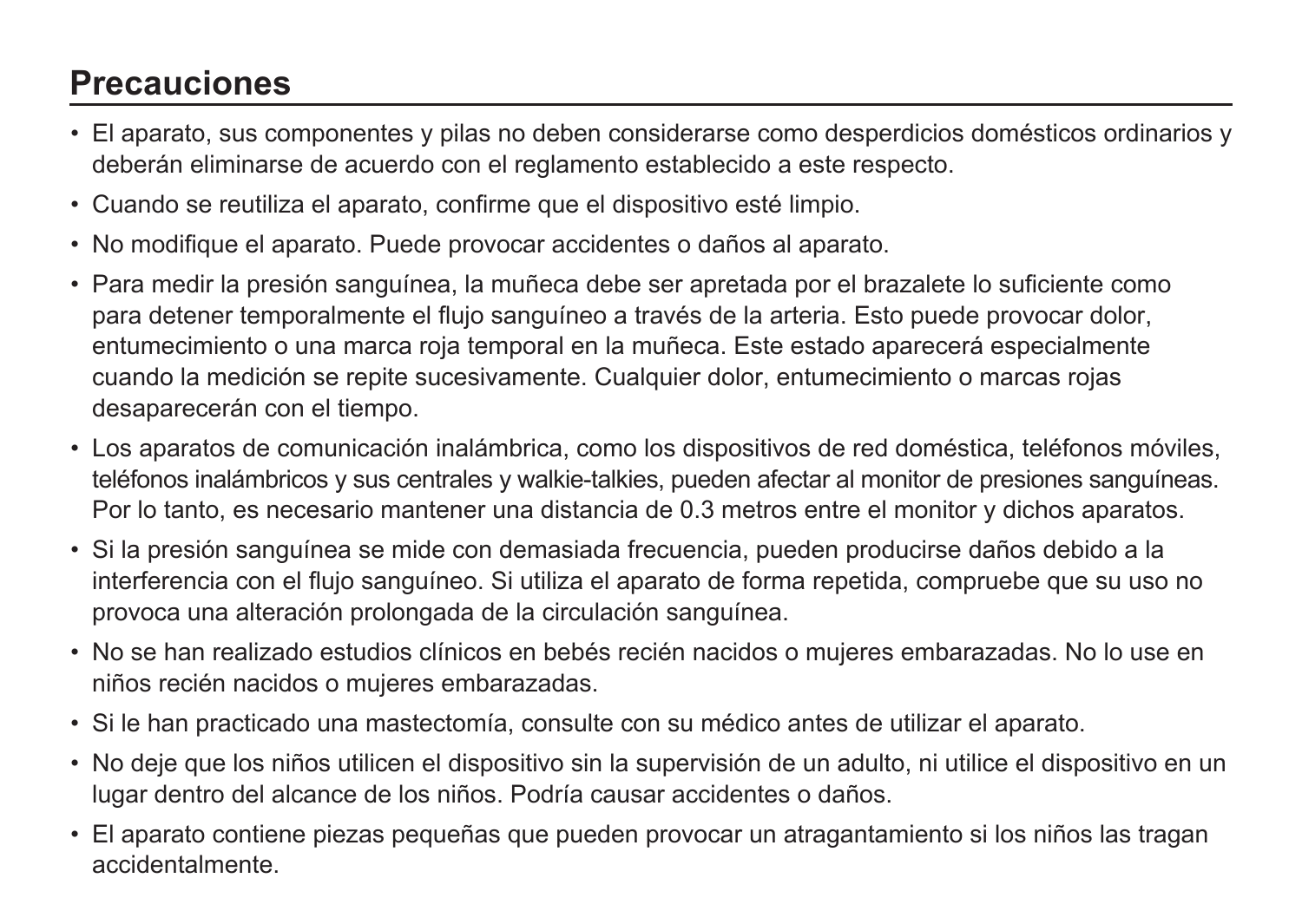# **Precauciones**

- No toque a la vez el paciente y las pilas, puesto que podría producirse una descarga eléctrica.
- En caso de producirse la avería de algún componente, la funda del brazalete podría calentarse y provocar un mal funcionamiento.
- El uso de accesorios no indicados en este manual puede afectar a la seguridad.
- Si se produce un cortocircuito en la pila, puede calentarse y posiblemente causar quemaduras.
- Permita que el aparato se ajuste al entorno circundante antes de usarlo (alrededor de una hora).
- No lo hinche sin colocar el brazalete en la muñeca.
- No aplique el aparato a una muñeca con otro equipo eléctrico médico acoplado. Es posible que el equipo no funcione correctamente.
- Las personas que tienen una deficiencia circulatoria grave en el brazo deben consultar a un médico antes de usar el aparato, para evitar problemas médicos.
- No autodiagnostique los resultados de la medición ni se ponga un tratamiento usted mismo. Consulte siempre a su médico para la evaluación de los resultados y el tratamiento.
- No aplique el aparato a una muñeca con una herida no curada.
- No aplique el aparato a un brazo que está recibiendo un goteo intravenoso o transfusión sanguínea. Puede provocar lesión o accidentes.
- No utilizar el aparato cuando se encuentran presentes gases inflamables como, por ejemplo, gases anestésicos. Puede provocar una explosión.
- No usar el aparato en entornos con alta concentración de oxígeno, como por ejemplo en, cámaras de oxígeno a alta presión o una tienda de oxígeno. Puede provocar un incendio o explosión.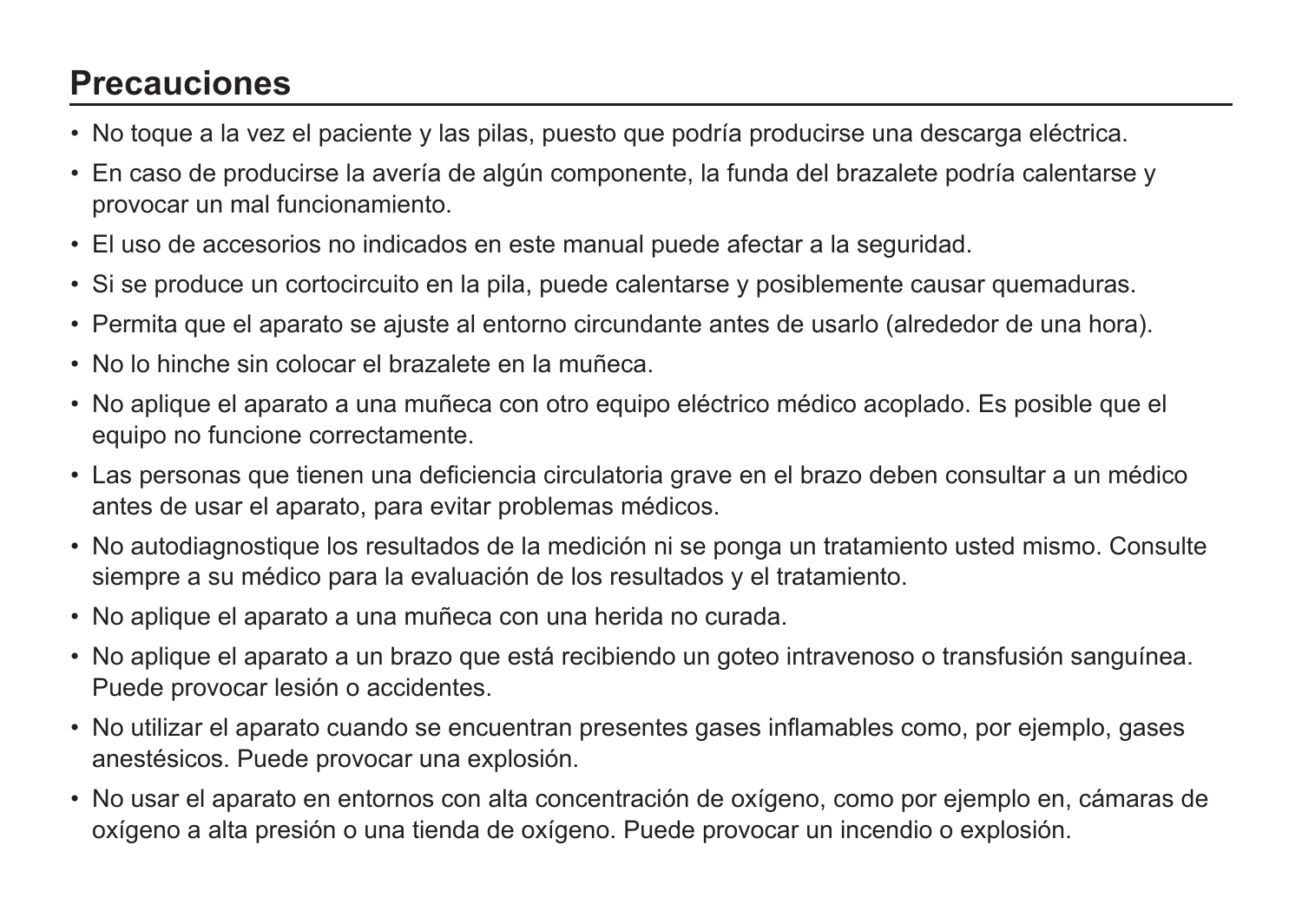# **Índice**

| Mediciones <b>Executive Section</b> S-13 |        |
|------------------------------------------|--------|
|                                          |        |
|                                          |        |
|                                          |        |
|                                          |        |
|                                          |        |
|                                          |        |
|                                          |        |
|                                          | $S-20$ |
|                                          |        |
|                                          |        |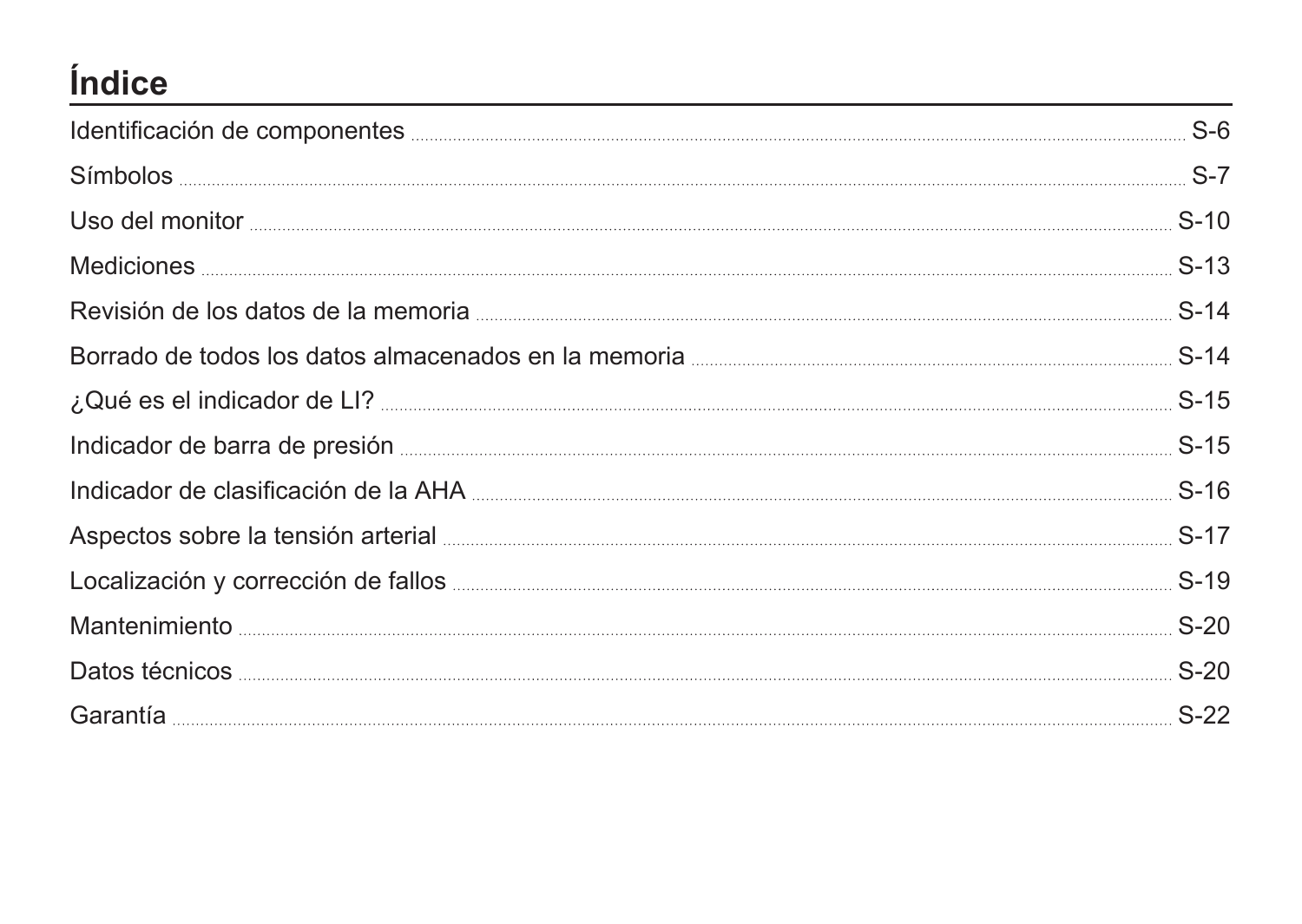### **Identificación de componentes**



#### **Indicación de la pantalla**

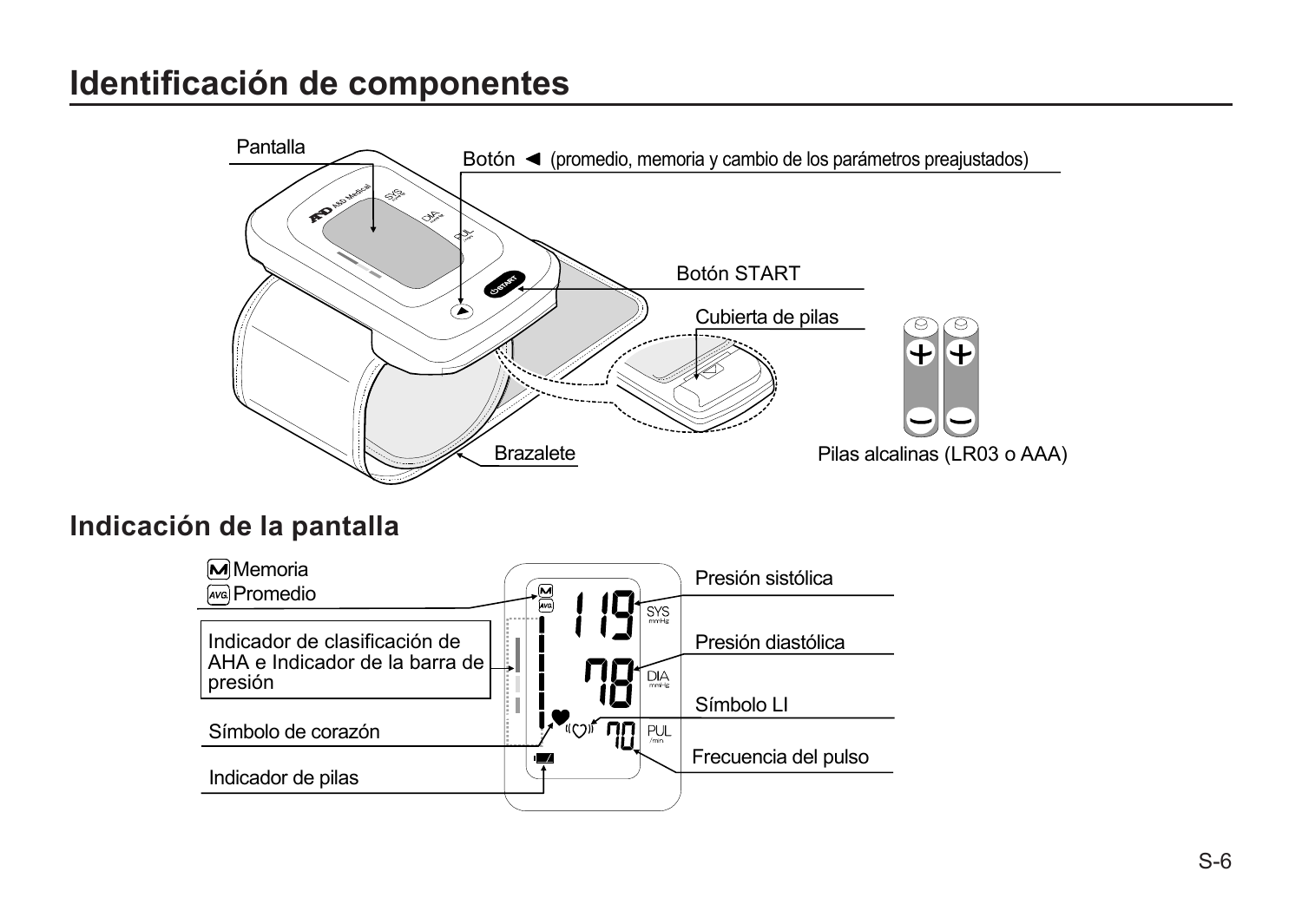# **Símbolos**

Símbolos que aparecen en la pantalla

| <b>Símbolos</b>                      | Función/Significado                                                                                                                                                             | Acción recomendada                                                        |
|--------------------------------------|---------------------------------------------------------------------------------------------------------------------------------------------------------------------------------|---------------------------------------------------------------------------|
|                                      | Aparece cuando la medición está en curso. Este<br>indicador parpadea cuando se detecta el pulso.                                                                                | La medición está en curso. Quédese muy<br>tranquilo durante la medición.  |
|                                      | El símbolo LI aparece cuando se detecta un latido<br>irregular del corazón. Puede iluminarse cuando se<br>detecta una vibración muy ligera, como un escalofrío<br>o un temblor. |                                                                           |
| $\left[\mathsf{M}\right]$            | Las mediciones previas almacenadas en la memoria                                                                                                                                |                                                                           |
| AVG.                                 | Datos medios                                                                                                                                                                    |                                                                           |
| $\mathbf{d} \mathcal{F} \mathcal{F}$ | Indicador de la potencia de las pilas durante la<br>medición.                                                                                                                   |                                                                           |
| ொ                                    | Las pilas son débiles cuando parpadea esta marca.                                                                                                                               | Reemplace todas las pilas con unas nuevas,<br>cuando destelle esta marca. |
| Ε                                    | Presión sanguínea inestable debido al movimiento<br>durante la medición.                                                                                                        | Vuelva a medir otra vez. Permanezca quieto<br>durante la medición.        |
| or<br>$E_{\overline{C}}$             | Los valores sistólico y diastólico se encuentran<br>dentro de 10 mmHg.                                                                                                          | Coloque el brazalete correctamente, y vuelva a<br>medir otra yez.         |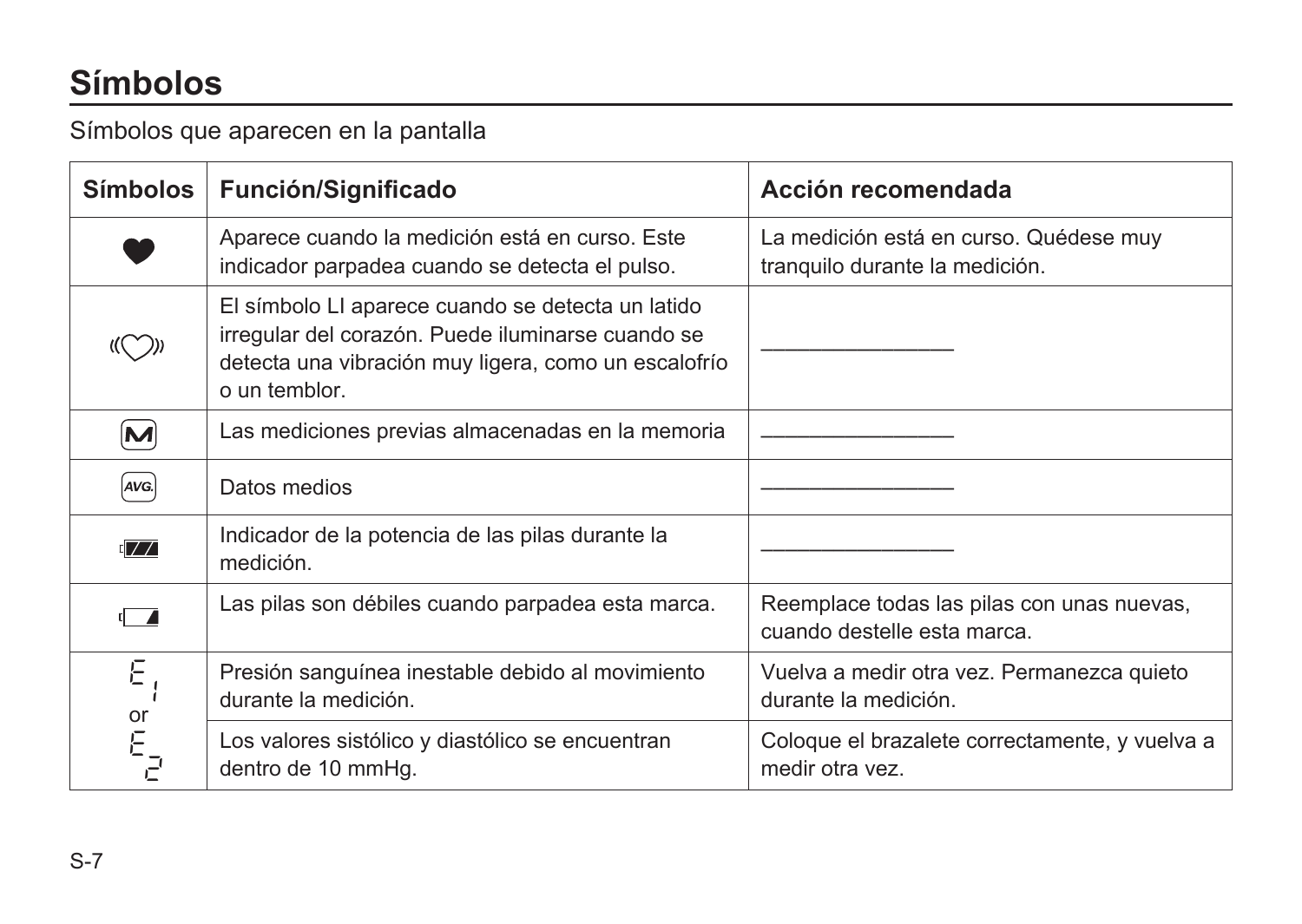# **Símbolos**

| <b>Símbolos</b> | Función/Significado                                                              | Acción recomendada                                                                                |  |
|-----------------|----------------------------------------------------------------------------------|---------------------------------------------------------------------------------------------------|--|
| 5               | El valor de presión no ha aumentado durante la<br>inflación.                     | Coloque el brazalete correctamente, y vuelva a<br>medir otra yez.                                 |  |
|                 | El brazalete no está colocado correctamente.                                     |                                                                                                   |  |
| Ε               | ERROR DE VISUALIZACIÓN DEL IMPULSO<br>El pulso no se ha detectado correctamente. |                                                                                                   |  |
| E<br>E          |                                                                                  | Extraiga las pilas, presione el botón START y<br>a continuación vuelva a colocar las pilas. Si el |  |
| E<br>9          | Error interno del monitor de presiones sanguíneas                                | error sigue apareciendo, póngase en contacto<br>con su distribuidor.                              |  |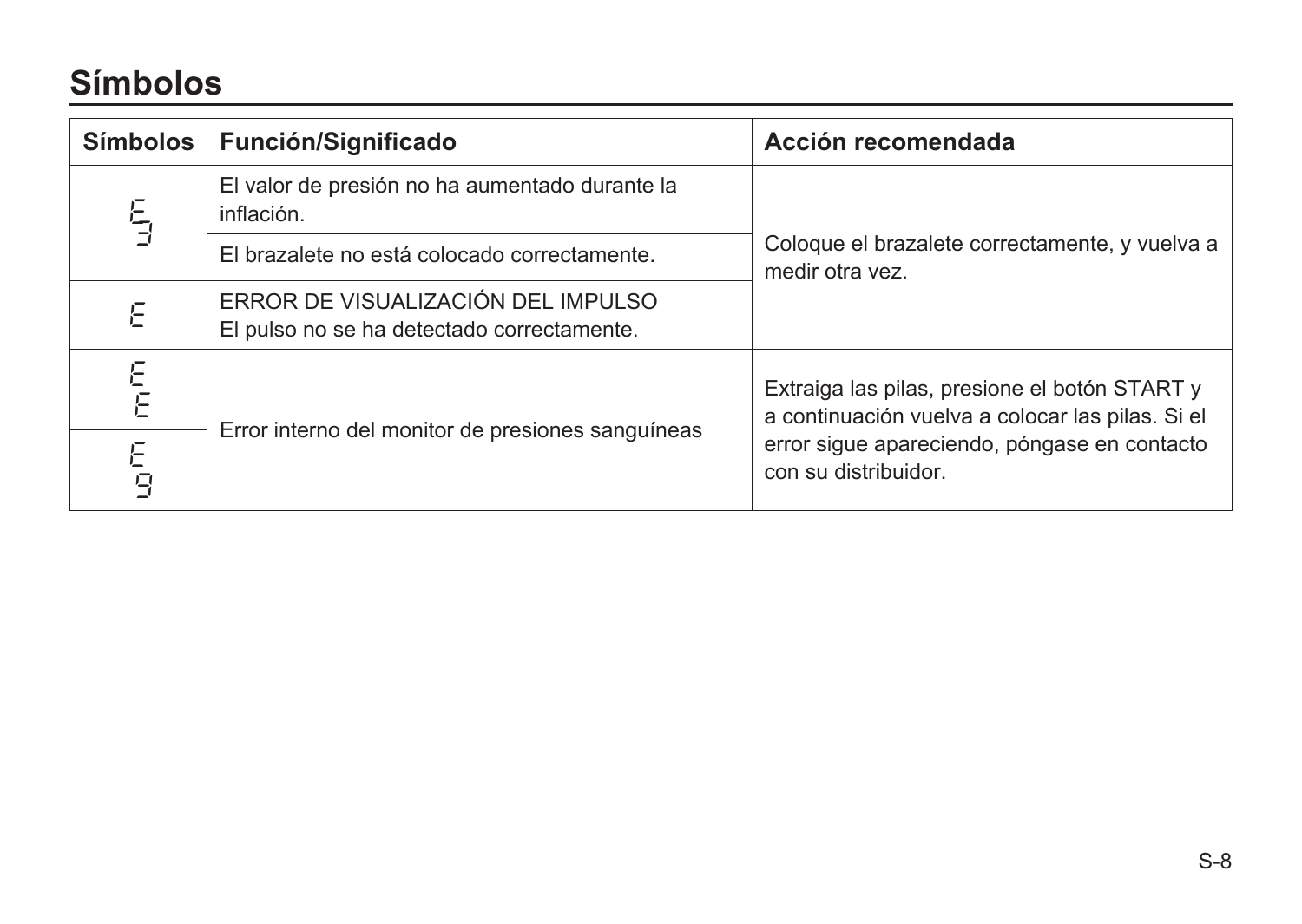# **Símbolos**

#### Símbolos impresos en la carcasa del aparato

| <b>Símbolos</b>                    | Función/Significado                                                                                                |
|------------------------------------|--------------------------------------------------------------------------------------------------------------------|
| (ካ                                 | Interruptor de espera y encendido                                                                                  |
| <b>SYS</b>                         | Presión sanguínea sistólica indicada en mmHg                                                                       |
| <b>DIA</b>                         | Presión sanguínea diastólica indicada en mmHg                                                                      |
| <b>PUL</b>                         | Frecuencia del pulso por minuto                                                                                    |
| $\bigoplus$ CLR03(AAA) $\bigoplus$ | Guía para instalación de pilas                                                                                     |
|                                    | Corriente continua                                                                                                 |
| $\hat{\mathbf{x}}$                 | Tipo BF: El aparato y el brazalete están diseñados para proporcionar protección especial contra<br>electrochoques. |
| <b>SN</b>                          | Número de serie                                                                                                    |
| (?)                                | Consulte el manual/folleto de instrucciones                                                                        |
| IP                                 | Símbolo internacional de protección                                                                                |
|                                    | Mantener seco                                                                                                      |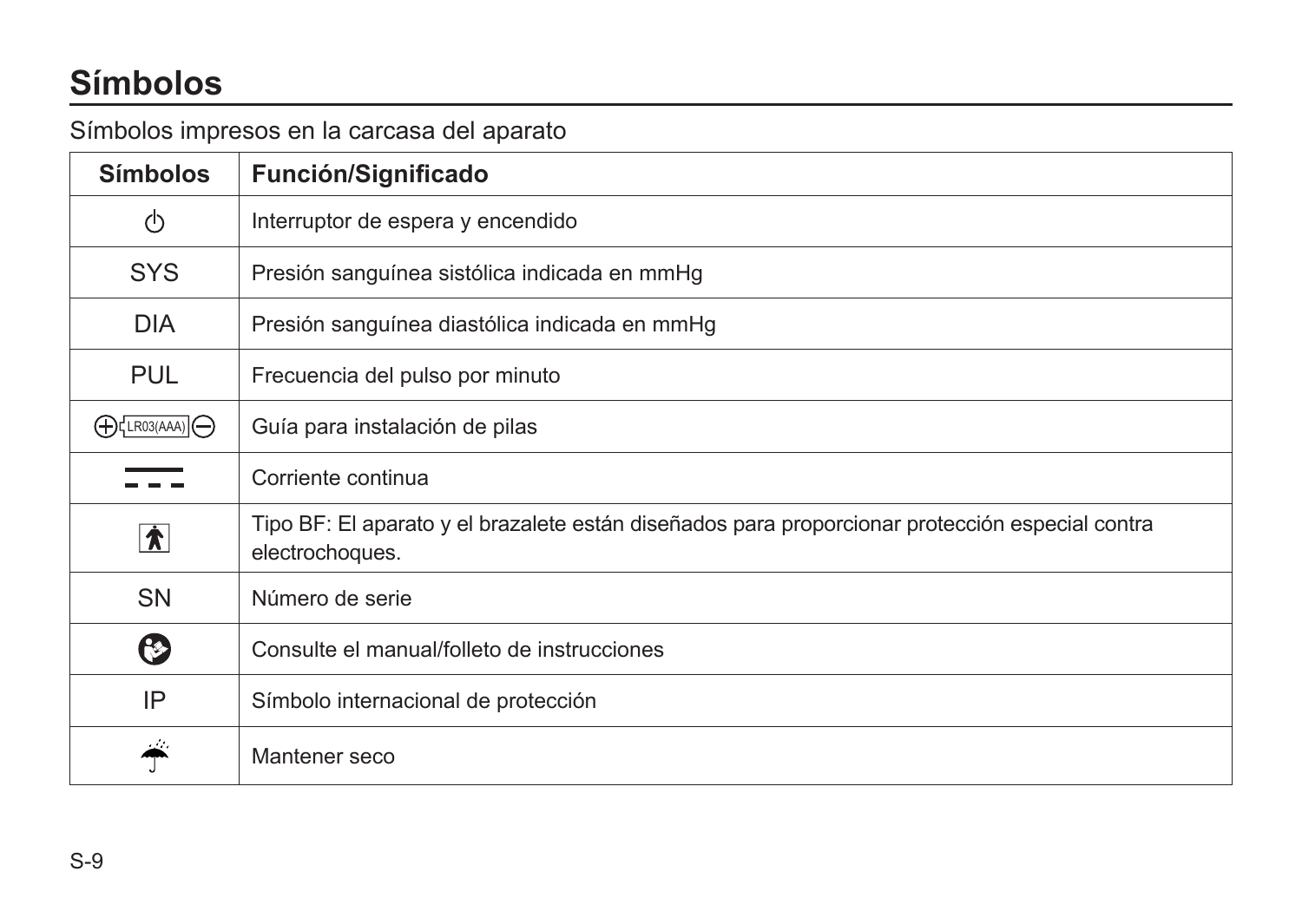# **Uso del monitor**

### **Instalación/cambio de pilas**

- 1. Retire la cubierta de pilas.
- 2. Retire las pilas usadas e inserte las nuevas en el compartimiento tal como se describe, respetando las polaridades (+ y -) de las pilas. Utilice solo las pilas LR03 o AAA.
- 3. Cierre la cubierta de pilas.



### **PRECAUCIÓNES**

- Inserte las pilas como se muestra en el compartimiento. De lo contrario, el aparato no funcionará.
- Cuando la marca (marca de PILAS GASTADA) parpadea en la pantalla, reemplace todas las pilas por las nuevas. No mezcle pilas viejas con las nuevas, dado que esto puede acortar la vida útil de las mismas o causar un mal malfuncionamiento del aparato.
- (marca de PILAS GASTADA) no aparece cuando las pilas están totalmente agotadas.
- La vida útil de las pilas varía con la temperatura ambiental y puede acortarse a temperatura baja. Por lo general, dos pilas LR03 / AAA nuevas duran aproximadamente cuatro meses si se usan para realizar mediciones dos veces al día.
- Utilice sólo las pilas especificadas. Las pilas suministradas con el aparato son para probar el funcionamiento del monitor y pueden tener una vida útil más corta.
- Retire las pilas cuando no vaya a usar el aparato durante un período prolongado. Las pilas pueden tener fugas y causar un malfuncionamiento.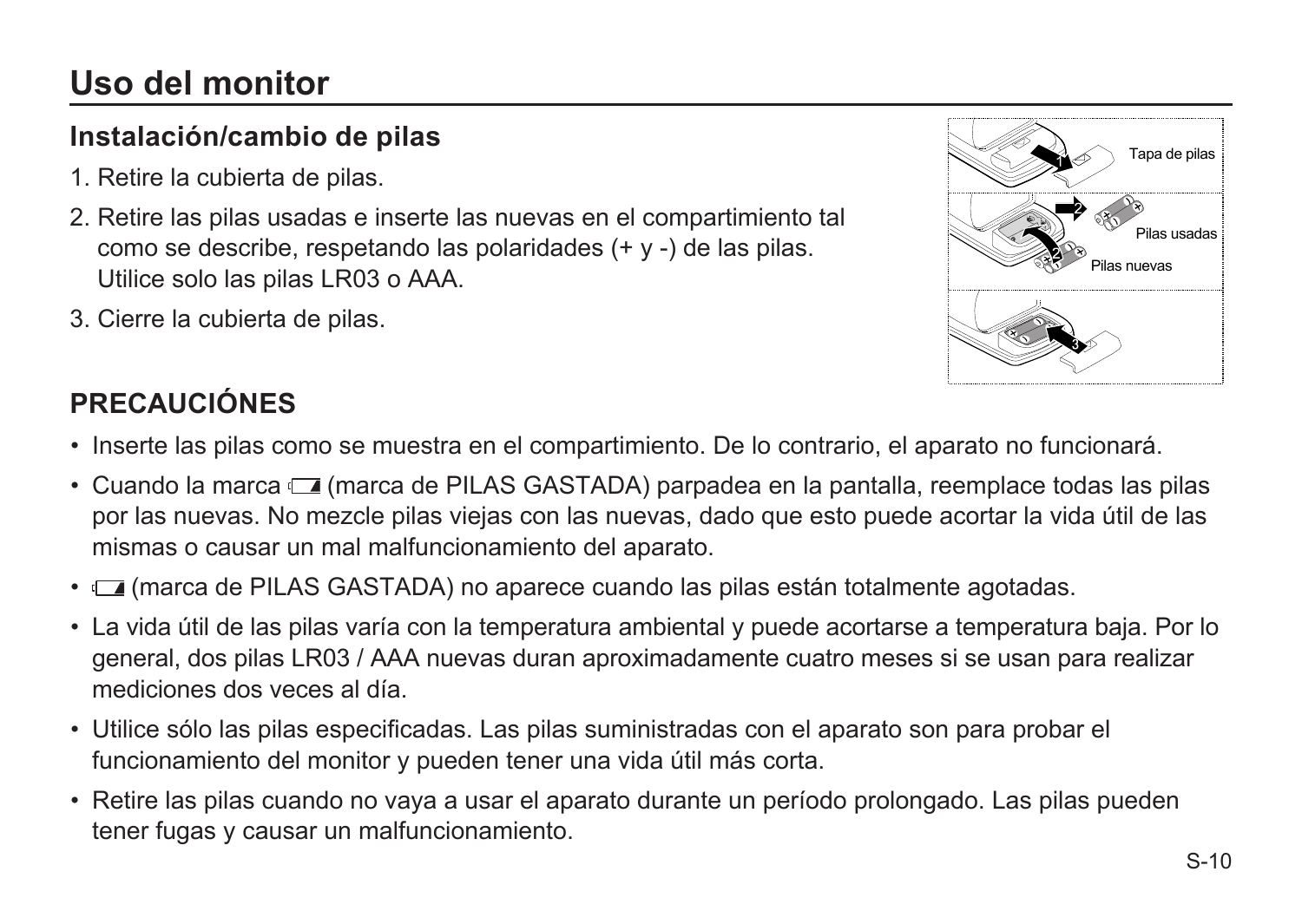# **Uso del monitor**

### **Cómo colocar el brazalete**

1. Envuelva el brazalete alrededor de su muñeca aproximadamente 1 cm más arriba de su mano tal como se muestra en la figura de la derecha.

2. Ajuste el brazalete fuerte utilizando la cinta Velcro.

Nota: Para una medición adecuada, ajuste el brazalete en su muñeca desnuda.

### **Para efectuar mediciones correctas**

• Permanezca quieto y en silencio durante la medición.



- Siéntese cómodamente. Coloque el codo sobre una mesa con la palma hacia arriba y el brazalete al mismo nivel que el corazón
- Relájese 5 10 minutos antes de la medición. Si se encuentra exaltado o deprimido debido a un estrés emocional, la medición reflejará este estrés con una lectura mayor (o menor) que la de su tensión arterial normal y la lectura del pulso generalmente será más rápida que la normal.
- Trate de medir la tensión arterial a la misma hora todos los días.
- La presión arterial de una persona varia constantemente dependiendo de lo que hace, lo que ha comido o lo que beba podrá tener un efecto muy fuerte y rápido sobre su tensión arterial.
- No efectúe la medición inmediatamente después de un ejercicio físico o baño. Descanse unos 20 ó 30 minutos antes de la medición.
- No cruce las piernas. Mantenga los pies en el suelo y enderece la espalda.
- Las mediciones de este aparato se basan en el latido del corazón. Si Ud. Tiene un latido muy débil o irregular, este aparato podría tener dificultad en determinar su tensión arterial.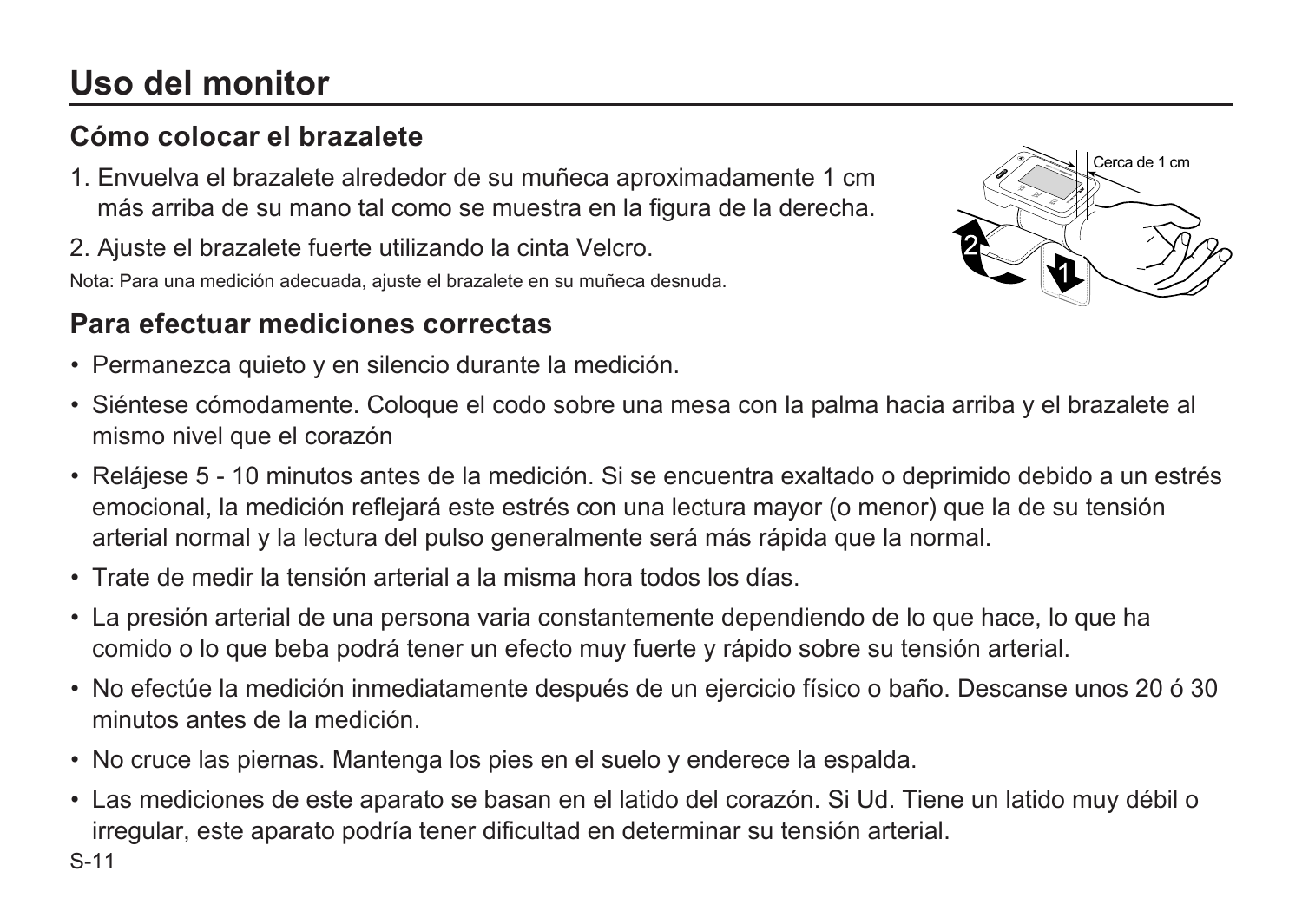# **Uso del monitor**

- En caso de que el aparato detecte una condición anormal, el mismo detendrá la medición e indicará un símbolo de error en la pantalla. Véase página 7 para la descripción de los símbolos.
- Este aparato está diseñado para su uso en adultos. Consulte a su médico antes de usar este aparato en un niño. Un niño no debe usar este aparato sin la atención de un adulto.
- Las mediciones del monitor de presiones sanguíneas pueden verse afectadas por una temperatura o humedadexcesivas o por la altitud.

### **Medición**

• Durante la medición, es normal que sienta el brazalete muy apretado.

### **Después de la medición**

- Mientras se muestran las lecturas, si pulsa el botón START para apagar el aparato, se guardan las nuevas lecturas en la memoria.
- Mientas se muestran las lecturas, si pulsa el botón  $\triangleleft$  para apagar el aparato, no se guardan las lecturas. Quite el brazalete y registre sus datos.

Nota: El aparato cuenta con la función de desconexión automática de la alimentación que guarda los datos actuales en la memoria y que desconecta la alimentación automáticamente un minuto después de la medición. Deje que transcurran por lo menos tres minutos si las mediciones se realizan en la misma persona.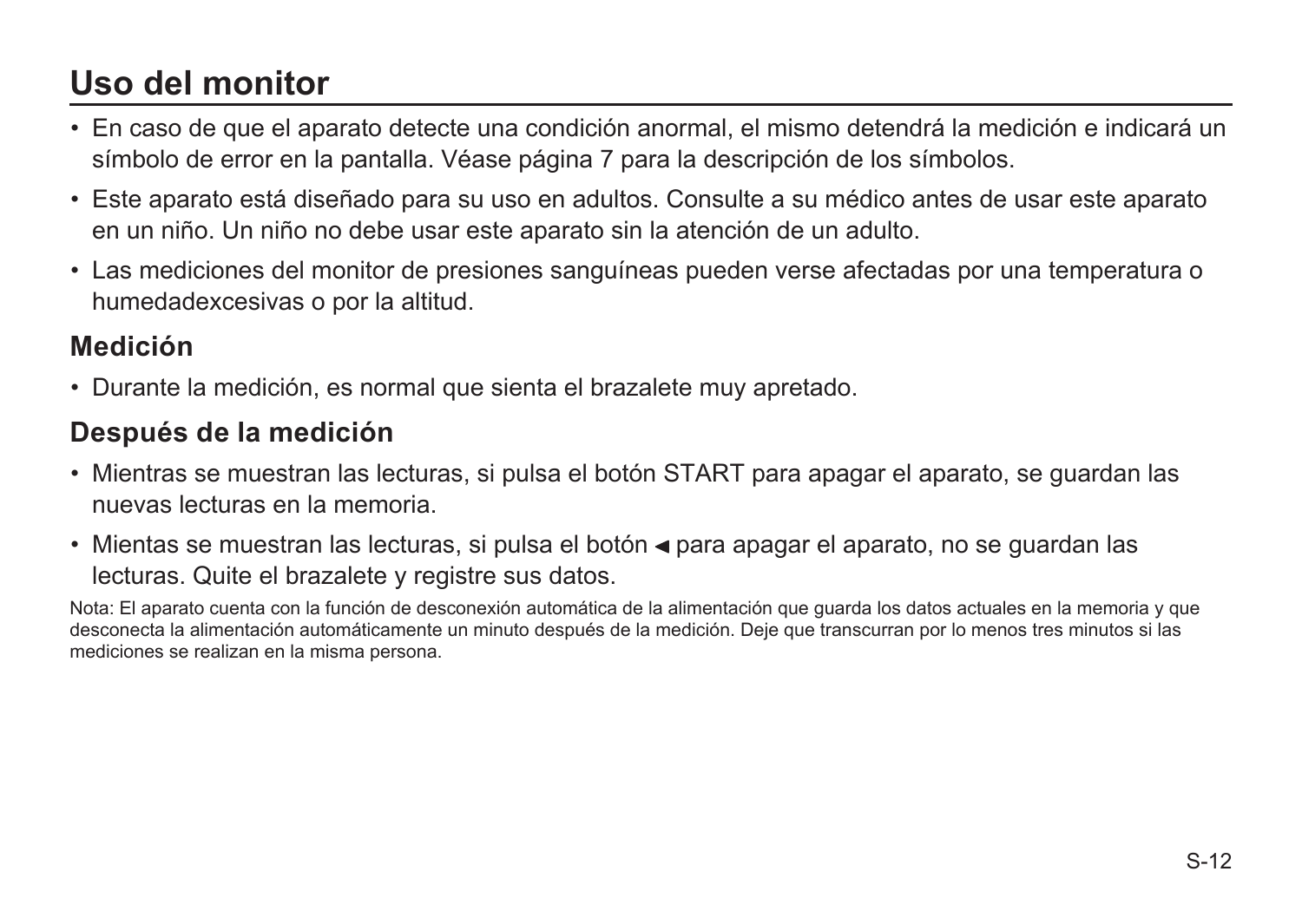# **Mediciones**

Nota: El UB-525 una vez usado, para la siguiente medición proveerá al usuario una inflación apropiada basada en la medición anterior.

- 1. Enrolle el brazalete alrededor de su muñeca. Siéntase cómodo con el brazalete situado al mismo nivel que su corazón y relájese.
- 2. Presione el botón START. Aparecen brevemente todas las secciones de la pantalla.
- 3. A continuación, aparece cero (0) parpadeando brevemente. Cuando cambie la visualización como se indica en la figura de la derecha, la medición habrá comenzado. El brazalete se comenzará a inflar. Es normal sentir que el brazalete aprieta. La medición se iniciará automáticamente cuando comience la presurización, y el corazón (la marca del corazón) comience a parpadear.

Nota: Si desea detener el inflado en cualquier momento, presione el botón START de nuevo.

4. Cuando se haya completado la medición, el aparato muestra las lecturas (la presión sistólica y diastólica, frecuencia del pulso, clasificación de AHA, símbolo LI) Mientras se muestran las lecturas, la fecha y la hora se muestran alternativamente. El brazalete extraerá el aire remanente y se desinflará totalmente en forma automática.

Nota: Si no desea guardar las nuevas lecturas en la memoria, pulse el botón « mientras se muestran las lecturas.



5. Presione el botón START nuevamente para apagar el aparato. Quítese el brazalete.

Nota: El aparato cuenta con la función de desconexión automática de la alimentación. Deje por lo menos tres minuto antes de medirlo en una misma persona.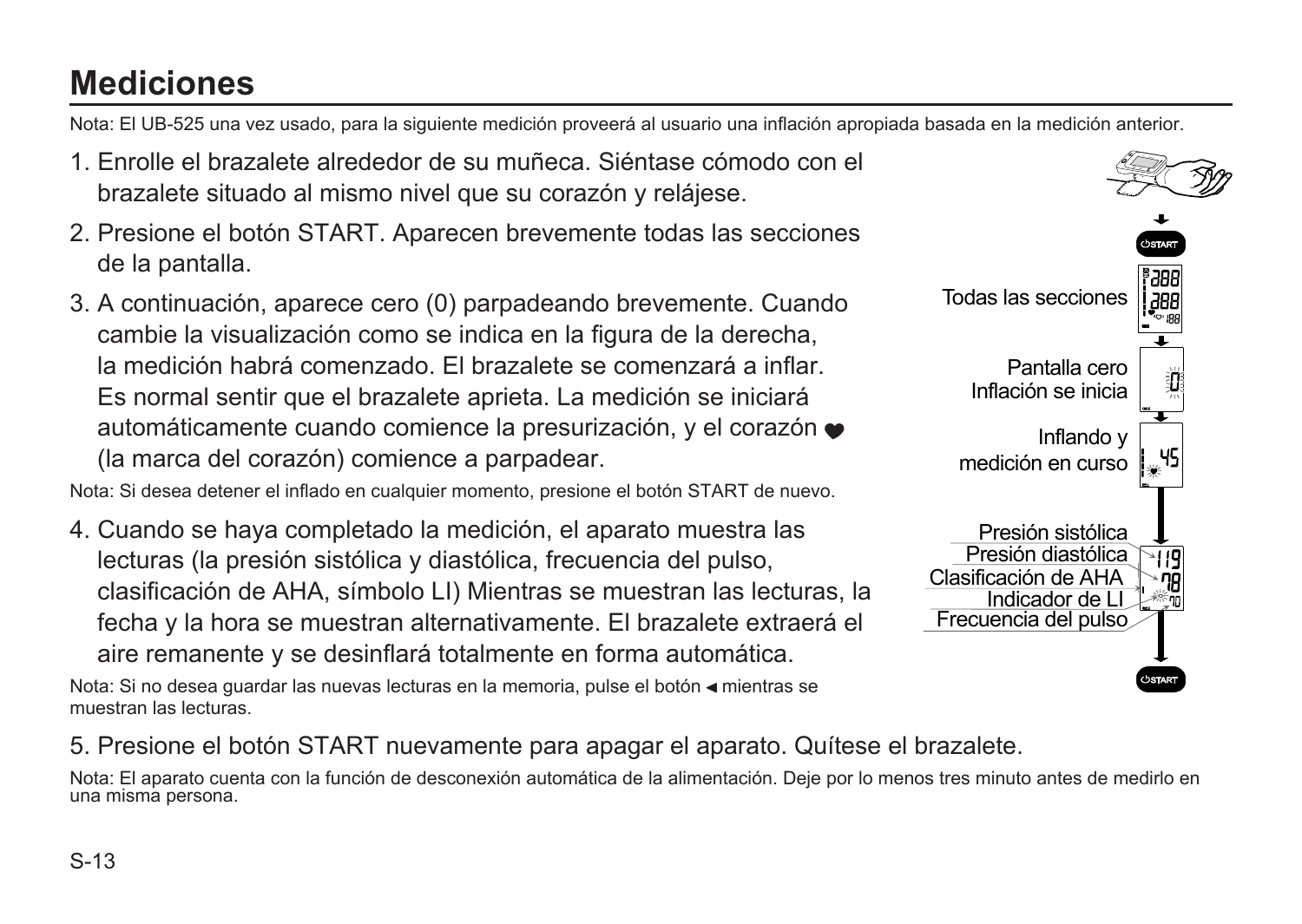# **Revisión de los datos de la memoria**

Nota: Este aparato almacena en la memoria las últimas 60 mediciones.

- 1. Presione el botón < cuando apague el aparato. Aparece el promedio de datos de todas las mediciones y el número de datos. Si no hay datos, aparece "0". Presione el botón < para apagar el aparato.
- 2. Use los siguientes botones para mostrar datos (de número y datos de medición).
	- El aparato muestra el promedio de todas las mediciones y el número de datos se muestra.
	- Pulsando el botón < cada vez, el aparato muestra lo siguiente:
		- Promedio de datos de todas las mediciones. En el ejemplo, si no hay datos, se visualiza.
		- Datos (número y datos de medición). El aparato muestra en orden desde los datos más recientes. En el ejemplo: Nº 30 y datos Nº 29 y datos Nº 01 y datos.
- 3. Si presiona el botón ◄ después de que se haya mostrado el dato más antiguo, el aparato continúa al paso 1, se muestran el promedio de todas las mediciones y el número de datos.
- 4. Presione el botón START para apagar el aparato. Después de un minuto de inactividad, el aparato se apaga automáticamente.

### **Borrado de todos los datos almacenados en la memoria**

Presione y mantenga presionado el botón « hasta que se apague el aparato automáticamente. El aparato muestra un icono de usuario y la marca  $\overline{M}$ , borra los datos guardados en la memoria mientras parpadea la marca  $\overline{M}$  v se apaga automáticamente.



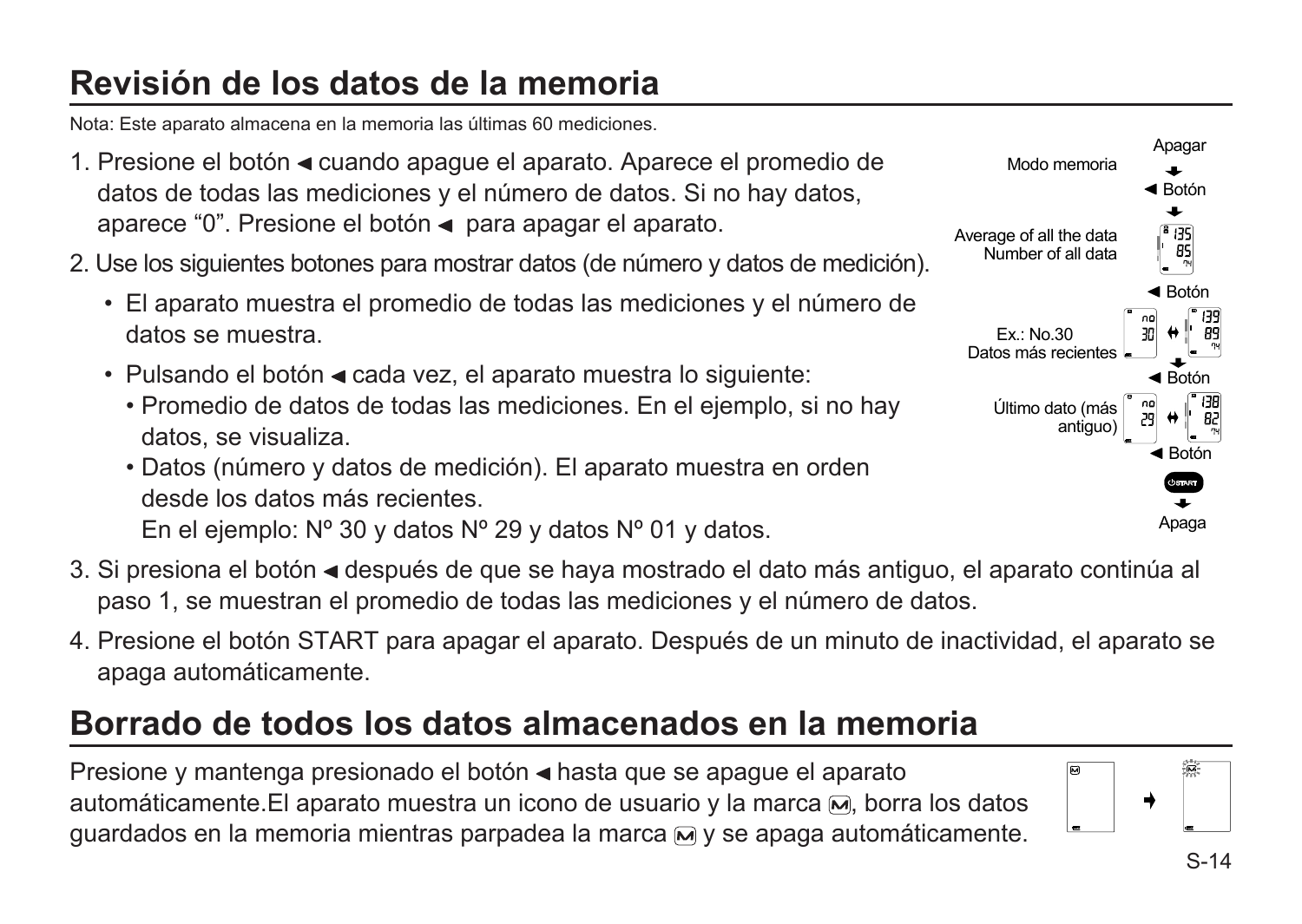# **¿Qué es el latido irregular del corazón?**

El latido irregular del corazón se define como aquel que varía +/- 15% del promedio setipulado de latidos del corazón.

Nota: Le recomendamos consultar con a su médico cuando vea este indicador « $\heartsuit$ » con frecuencia.

# **Indicador de barra de presión**

El indicador monitoriza el progreso de la presión durante la medición.

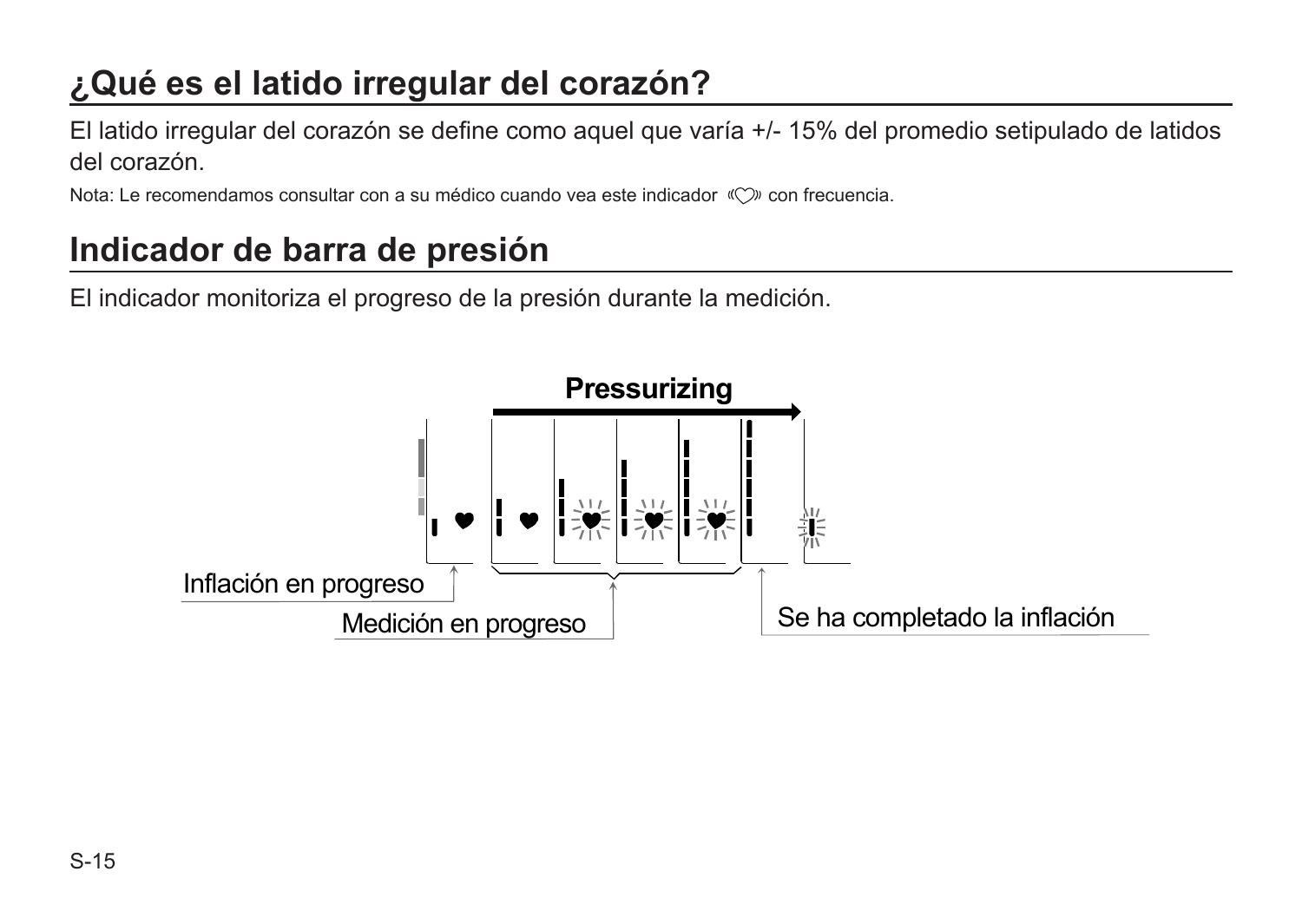# **Indicador de clasificación de la AHA**

Cada segmento del indicador de barra corresponde a la clasificación de tensión arterial de la AHA.



#### **Ejemplo Indicador de clasificación de la AHA**



| Clasificación de la presión arterial                              | Sistólica (mmHg) |          | Diastólica (mmHg) |
|-------------------------------------------------------------------|------------------|----------|-------------------|
| Normal                                                            | < 120            | v        | < 80              |
| Elevado                                                           | $120 - 129$      | v        | < 80              |
| Hipertensión leve 1 (Alta Presión Sanguinea)                      | $130 - 139$      | $\Omega$ | $80 - 89$         |
| Hipertensión leve 2 (Alta Presión Sanguinea)                      | $\geq 140$       | $\Omega$ | $\geq 90$         |
| <b>CRISIS HIPERTENSIVA</b><br>(consulte a su médico de inmediato) | $\geq 180$       | V/O      | $\geq 120$        |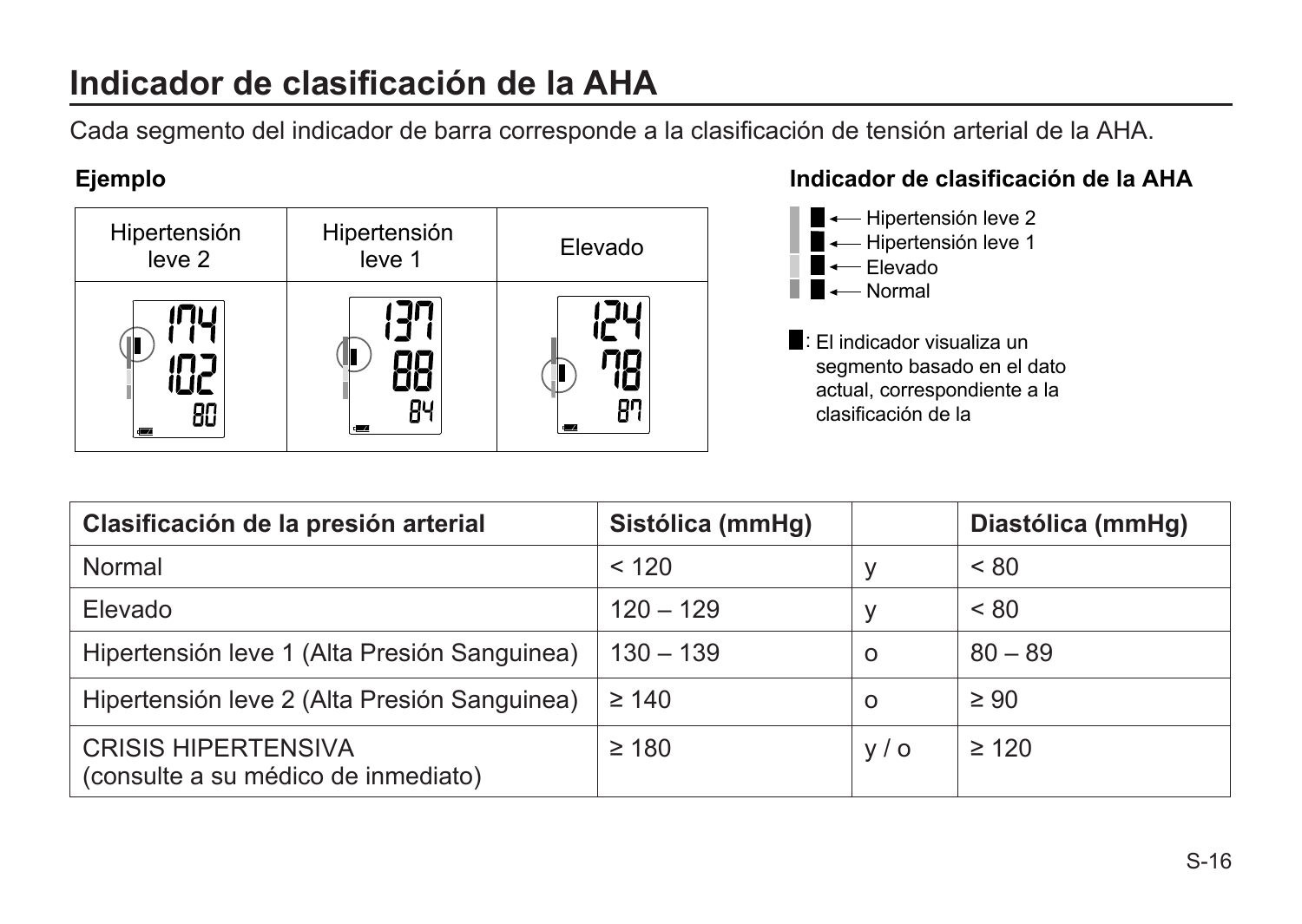### **¿Qué es la tensión arterial?**

La tensión arterial es la fuerza que ejerce la sangre contra las paredes de las arteriales. La tensión sistólica ocurre cuando el corazón se contrae, y la tensión diastólica ocurre cuando el corazón se expande. La tensión arterial se mide en milímetros de mercurio (mmHg). La presión arterial de una persona está representada por la tensión fundamental, que es la que se mide primero por la mañana cuando la persona está aún descansada y antes de haber ingerido alimentos.

### **¿Qué es la hipertensión y cómo controlarla?**

La hipertensión es la tensión arterial anormalmente alta, si no se corrige, puede causar muchos problemas de salud, incluyendo ataques al corazón y apoplejía. La hipertensión puede controlarse cambiando el estilo de vida, evitando el estrés y con medicamentos siempre bajo supervisión médica. Para evitar la hipertensión o para mantenerla bajo control:

- No fume
- Reduzca la ingestión de sal y grasa
- Realice ejercicio con regularidad
- Sométase a exámenes físicos con regularidad

• Mantenga un peso apropiado

### **¿Por qué debe medirse la tensión arterial en la casa?**

La medición de la tensión arterial en una clínica o una consulta médica puede causar temor y, por lo tanto producir una lectura elevada, de 25 a 30 mmHg mayor que medirlo en casa. La medición en casa reduce los efectos de influencias externas en la lectura de tensión arterial, se recomienda que informe a su médico afín de proporcionar un historial más completo y exacto de la tensión arterial.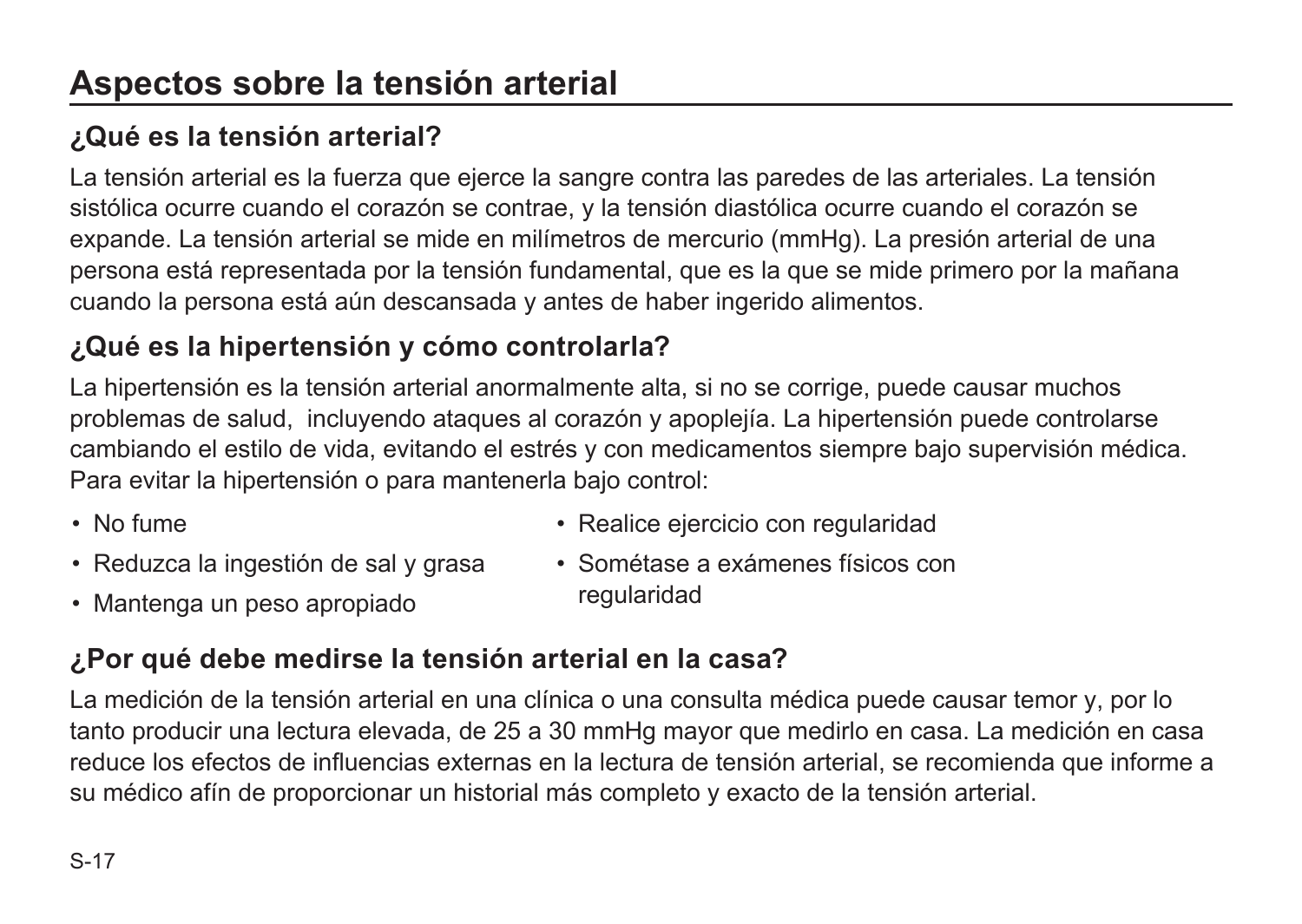# **Aspectos sobre la tensión arterial**

#### **Variaciones de la tensión arterial**

La tensión arterial de una persona varía considerablemente en base diaria y estacional. La misma puede variar en 30 a 50 mmHg dependiendo de diversas condiciones durante el día. En personas hipertensas, estas variaciones son aun más notables. La tensión arterial normalmente se eleva cuando se está trabajando o jugando y baja a sus niveles más bajos durante el sueño. Por lo tanto, no se preocupe demasiado de los resultados realizados en una sola medición.

Mídase la tensión arterial a la misma hora todos los días usando el procedimiento descrito en este manual y sea consciente de su tensión normal. Un cuadro de lecturas múltiples proporcionarán un historial de tensión arterial más completo. Asegúrese de anotar la fecha y hora al registrar su tensión arterial. Consulte a su médico para interpretar los resultados.

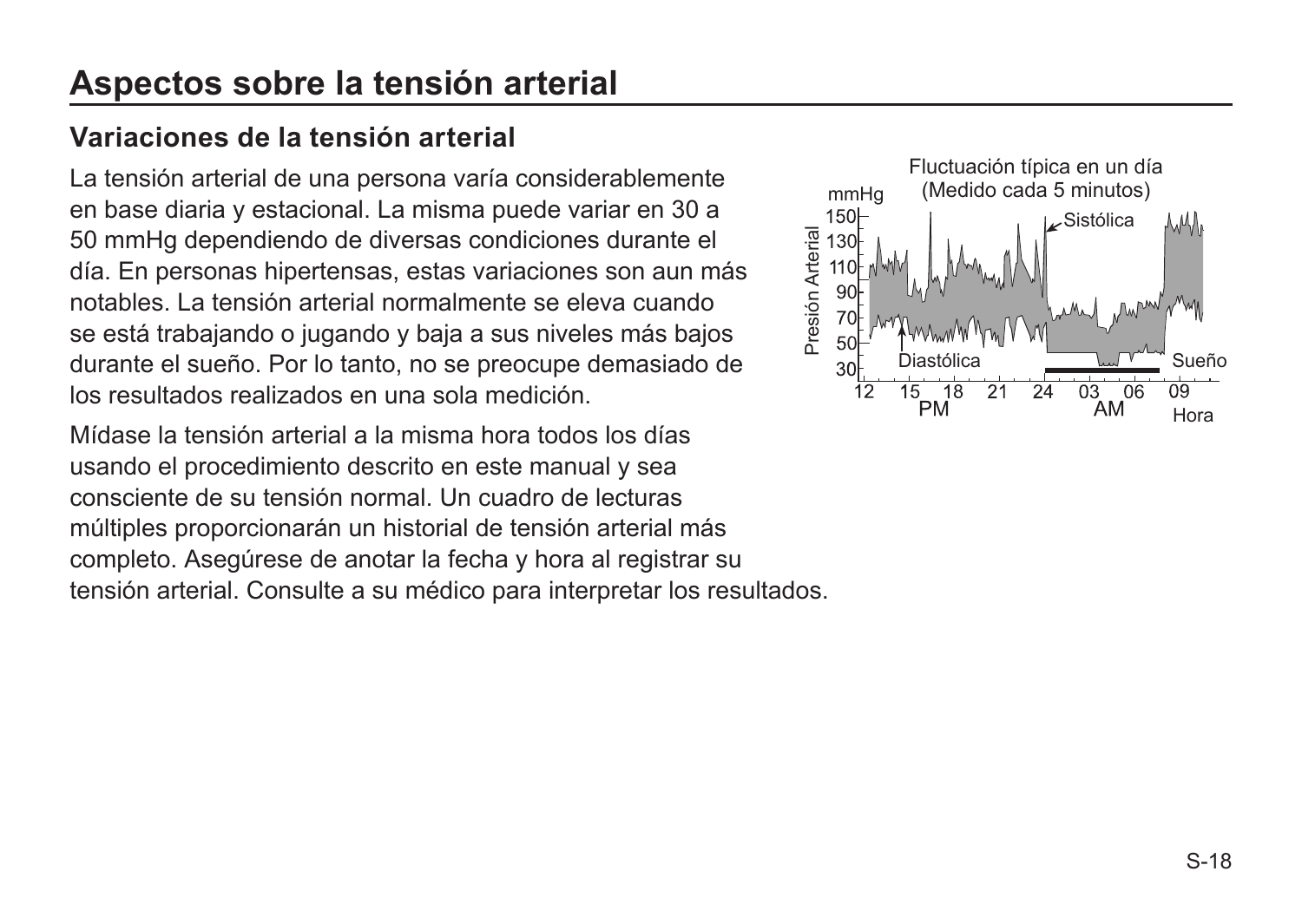# **Localización y corrección de fallos**

| Problema                                                                                                                                                                                      | Causa probable                                                                    | Acción recomendada                                                                                                                    |
|-----------------------------------------------------------------------------------------------------------------------------------------------------------------------------------------------|-----------------------------------------------------------------------------------|---------------------------------------------------------------------------------------------------------------------------------------|
| No aparece nada                                                                                                                                                                               | Las pilas se han agotado.                                                         | Reemplace ambas pilas con unas nuevas.                                                                                                |
| en lapantalla, aun<br>cuando se conecta<br>la alimentación.                                                                                                                                   | Los terminales de las pilas no están en<br>posición correcta.                     | Coloque las pilas con sus terminales negativo<br>y positivo coincidiendo con los indicados en el<br>compartimiento.                   |
| El voltaje de las pilas están bajos. Destella la<br>El brazalete no se<br>marca a (marca de PILAS GASTADA). Si<br>las pilas están agotadas completamente, no<br>infla.<br>aparece esta marca. |                                                                                   | Reemplace ambas pilas con unas nuevas.                                                                                                |
|                                                                                                                                                                                               | El brazalete no está ajustado debidamente.                                        | Ajuste el brazalete correctamente.                                                                                                    |
| El aparato no mide                                                                                                                                                                            | Movió su muñeca o cuerpo durante la<br>medición.                                  | Asegúrese de permanecer quieto y en silencio<br>durante la medición.                                                                  |
| la presión arterial.<br>Las lecturas so<br>demasiado altas o                                                                                                                                  | El brazalete no está posicionado<br>correctamente.                                | Siéntese cómodamente y manténgase quito.<br>Eleve su mano de tal modo que el brazalete se<br>encuentre al mismo nivel que su corazón. |
| demasiado bajas.                                                                                                                                                                              |                                                                                   | Si el latido de su corazón es muy débil o<br>irregular, el aparato tendrá dificultad en<br>determinar su tensión arterial.            |
|                                                                                                                                                                                               | El valor se diferencia de aquel medido en<br>una clínica o en consultorio médico. | Consulte el capitulo, ¿Por qué debe medirse la<br>tensión arterial en la casa?                                                        |
| Otros                                                                                                                                                                                         |                                                                                   | Retire las pilas. Cológuelas nuevamente<br>de forma correcta e intente la medición<br>nuevamente.                                     |

Nota: Si las acciones descritas anteriormente no solucionarán el problema, póngase en contacto con su distribuidor. No intente abrir o repara este producto Ud. mismo, pues cualquier intento de hacerlo invalidará su garantía.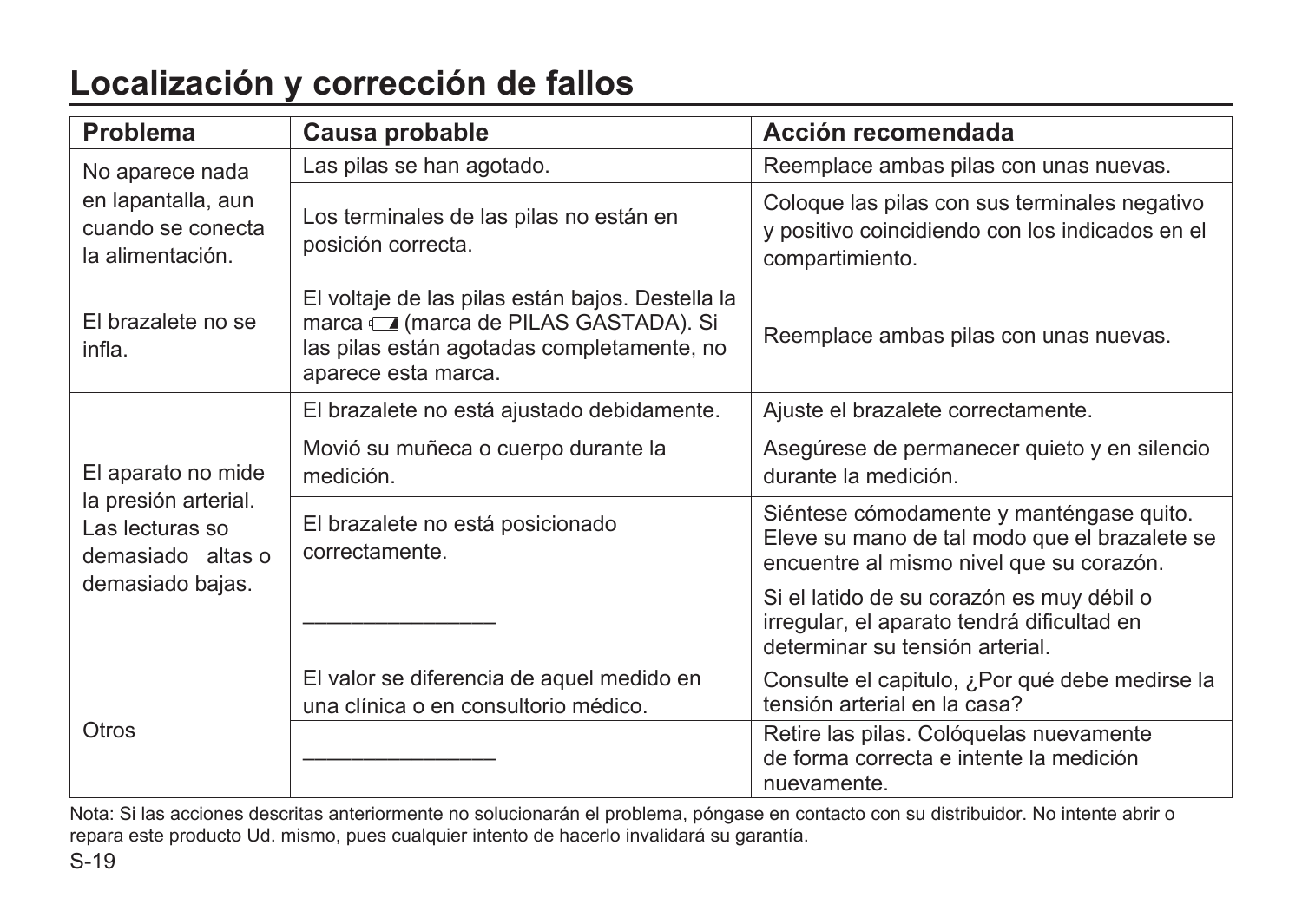# **Mantenimiento**

No abra el aparato, ya que éste contiene componentes eléctricos delicados y una unidad de aire compleja podrían dañarlo. Si no puede solucionar el problema aplicando las instrucciones de localización y corrección de averías, solicite el servicio de reparación al grupo de servicio de A&D.

### **Datos técnicos**

| Tipo                           | <b>UB-525</b>                                                                                                                    |
|--------------------------------|----------------------------------------------------------------------------------------------------------------------------------|
| Método de medición             | Medición oscilométrica                                                                                                           |
| Gama de medición               | Tensión: 0 – 299 mmHq<br>Presión sistólica: 60 - 279 mmHq<br>Presión diastólica: 40 - 200 mmHg<br>Pulso: 40 - 180 beats / minute |
| Precisión de medición          | Tensión: ±3 mmHq<br>Pulso: $±5\%$                                                                                                |
| Alimentación                   | 2 pilas alcalinas de 1.5 V (LR03 o AAA)                                                                                          |
| Número de mediciones           | Aprox. 250 mediciones, cuando se usan pilas alcalinas AAA, con valor de presión de 170<br>mmHq a temperatura ambiente de 23 °C   |
| Circunferencia de la<br>muñeca | $13.5 - 21.5$ cm $(5.3 - 8.5)$                                                                                                   |
| Clasificación                  | Equipo ME alimentado internamente (Modo de operación continuo)                                                                   |
| Pieza aplicada                 | Brazalete Tip BF $ \hat{\textbf{x}} $                                                                                            |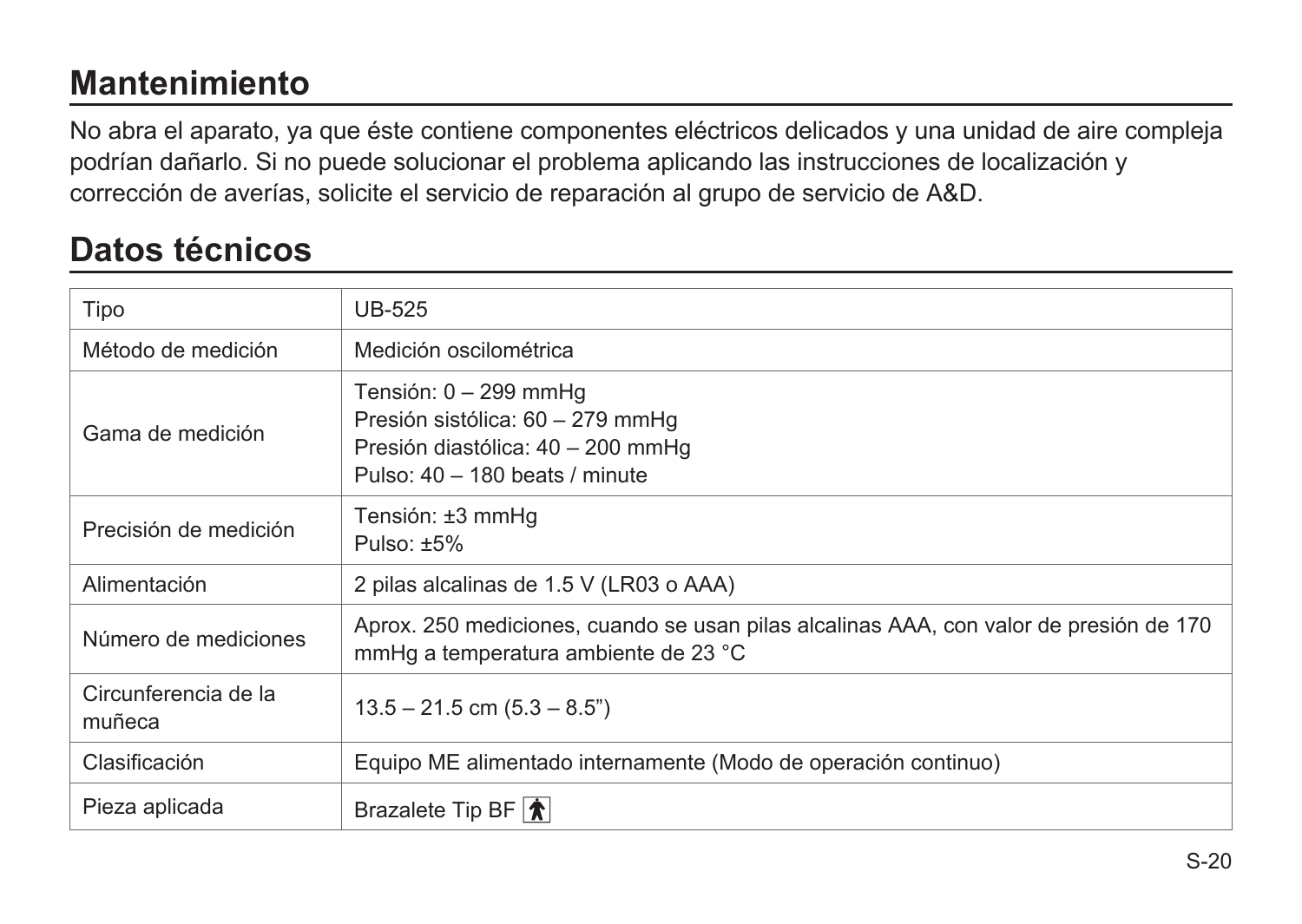### **Datos técnicos**

| Vida útil                                      | Aparato: 5 años (cuando se usa seis veces al día)            |
|------------------------------------------------|--------------------------------------------------------------|
| Prueba clínica                                 | De acuerdo con ISO81060-2: 2013                              |
| <b>EMC</b>                                     | IEC 60601-1-2: 2014                                          |
| Almacenamiento de datos                        | Las últimas 60 medidas                                       |
| Condiciones ambientales<br>de funcionamiento   | Temperatura de +10 a +40°C / RH de 15 a 85% / 800 a 1060 hPa |
| Condiciones ambientales<br>para almacenamiento | Temperatura de -20 a +60°C / RH de 10 a 95% / 700 a 1060 hPa |
| <b>Dimensiones</b>                             | Aprox. 56 [An] x 88 [Al] x 21.5 [Pr] mm                      |
| Peso                                           | Aprox. 90 g, excluyendo las pilas                            |
| Grado de protección                            | IP20                                                         |

Nota: Las especificaciones estarán sujetas a cambios por mejoramiento, sin previo aviso. La clasificación IP hace referencia a los grados de protección otorgados por los materiales contenedores según la norma CEI 60529. Este dispositivo está protegido contra objetos extraños sólidos de 12 mm de diámetro y más, por ejemplo, un dedo. Este dispositivo no está protegido contra el agua.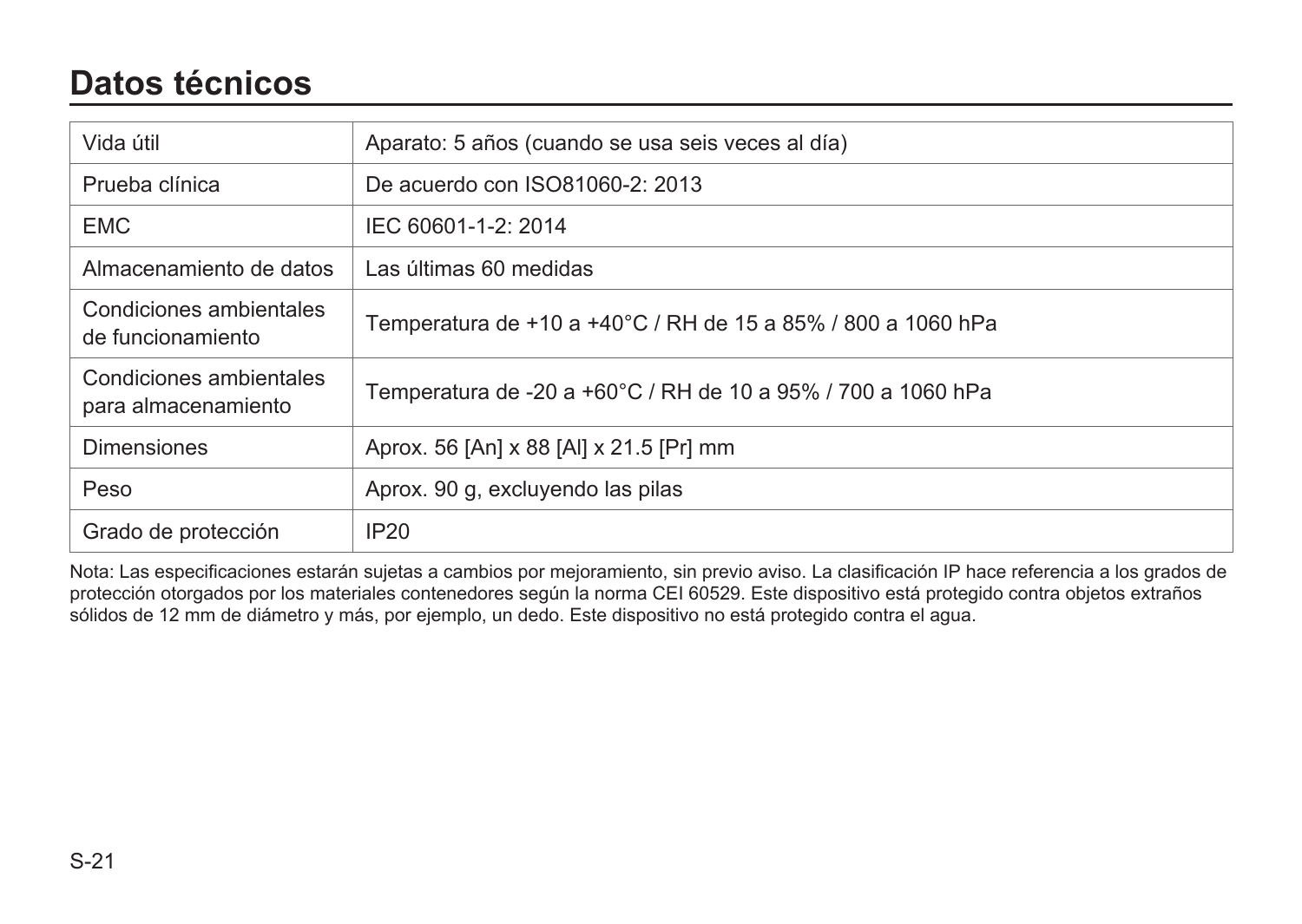#### **GARANTÍA LIMITADA** A&D Medical

Para compradores dentro de los Estados Unidos

| Producto | Validez de la Garantía para el Consumidor |
|----------|-------------------------------------------|
| UB-525   | 5 años                                    |

*Fuera de los Estados Unidos de América, póngase en contacto con el distribuidor local.* 

#### **Garantía limitada:**

A&D Medical ("A&D") garantiza al primer comprador ("Usted") que el Producto A&D (el "Producto") que usted compró ("Usted) está libre de defectos de material, mano de obra y diseño durante la validez de la Garantía arriba estipulada, a partir de la fecha de compra, y en condiciones normales de uso, habiendo seguido las instrucciones del manual. Esta Garantía Limitada es personal y no transferible. Si el producto resulta defectuoso, (i) si usted es un consumidor, devuelva el producto al punto de venta donde lo adquirió o devuélvalo a A&D, de acuerdo con el procedimiento indicado a continuación o (ii) si usted no es un consumidor, devuelva el producto a A&D, de acuerdo con el procedimiento indicado a continuación. La obligación de A&D bajo esta Garantía Limitada es la de reparar o reemplazar el producto, según lo considere A&D. Dicha reparación o sustitución se hará sin costo alguno para usted. El producto reparado o sustituido estará garantizado durante el tiempo más largo que reste a la garantía original o 90 días a partir del día de envío del producto reparado o reemplazado. Si devuelve el producto al servicio de garantía de A&D, este debe ser devuelto con flete y seguro propagados, dentro del período de garantía a la dirección que figura a continuación, junto con una prueba satisfactoria de la fecha de compra (factura de compra o declaración de registro de garantía en línea) y una descripción del defecto.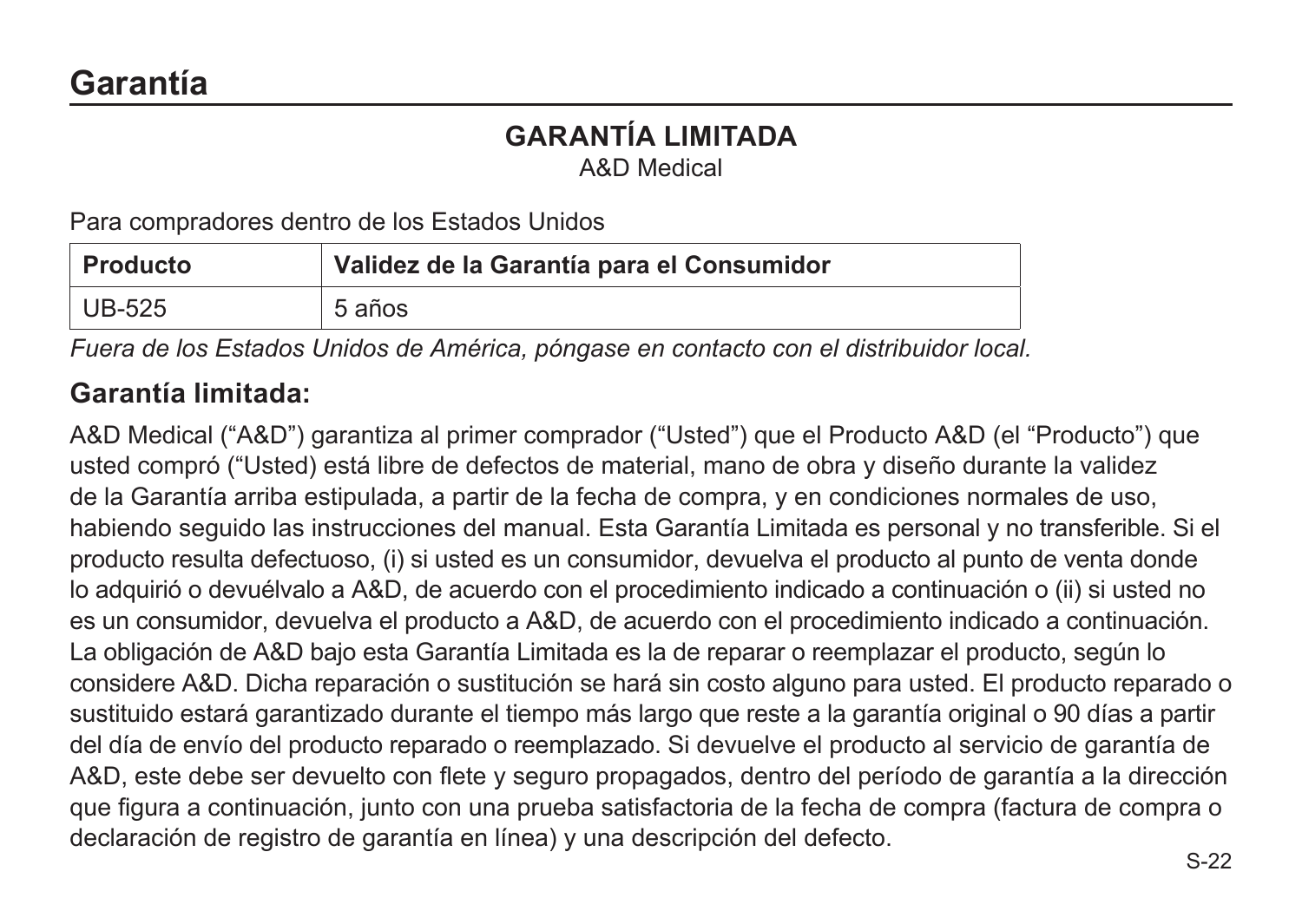# **Garantía**

Las devoluciones no serán aceptadas a menos que un (RMA) Número de Autorización de Devolución haya sido emitido por parte del Representante de Servicio al Cliente de A&D.

| <b>En Estados Unidos</b> |  |
|--------------------------|--|
|--------------------------|--|

A&D Medical Attn.: Warranty Department 1756 Automation Parkway San Jose, CA 95131, U.S.A 1-800-726-3364

#### **En Canadá**

Auto Control Medical Attn.: Warranty Department 6695 Millcreek Dr., Unit 6 Mississauga, ON, L5N 5R, Canada 1-800-461-0991

Esta garantía limitada no cubre, y A&D no será responsable de: (i) cualquier daño durante el envío, (ii) cualquier daño o defecto debido al mal uso, abuso, falta de cuidado razonable, no seguir las instrucciones de uso escritas y suministradas con el producto, accidente, sometimiento del producto a cualquier voltaje que no sea el voltaje especificado, condiciones ambientales inadecuadas, o modificación, alteración o reparación por alguien distinto a A&D o personas autorizadas por A&D, o (iii) componentes o accesorios consumibles.

ESTA GARANTÍA LIMITADA ES LA GARANTÍA PROPORCIONADA POR A&D SOLAMENTE; NO HAY OTRAS GARANTÍAS EXPRESAS. Si A&D no puede reparar o reemplazar el producto razonablemente, A&D reembolsará la cantidad que usted pagó por el producto (sin incluir impuestos), menos un cargo razonable por el uso. Para recibir un reembolso usted debe haber devuelto el producto y todos los materiales asociados a A&D. La solución anterior de reparación, reemplazo o reembolso es su única y exclusivo recurso. EN NINGÚN CASO, A&D SERÁ RESPONSABLE DE CUALQUIER DAÑO, INCLUYENDO PERO NO LIMITADO A PÉRDIDA DE GANANCIAS, PÉRDIDA DE INFORMACIÓN O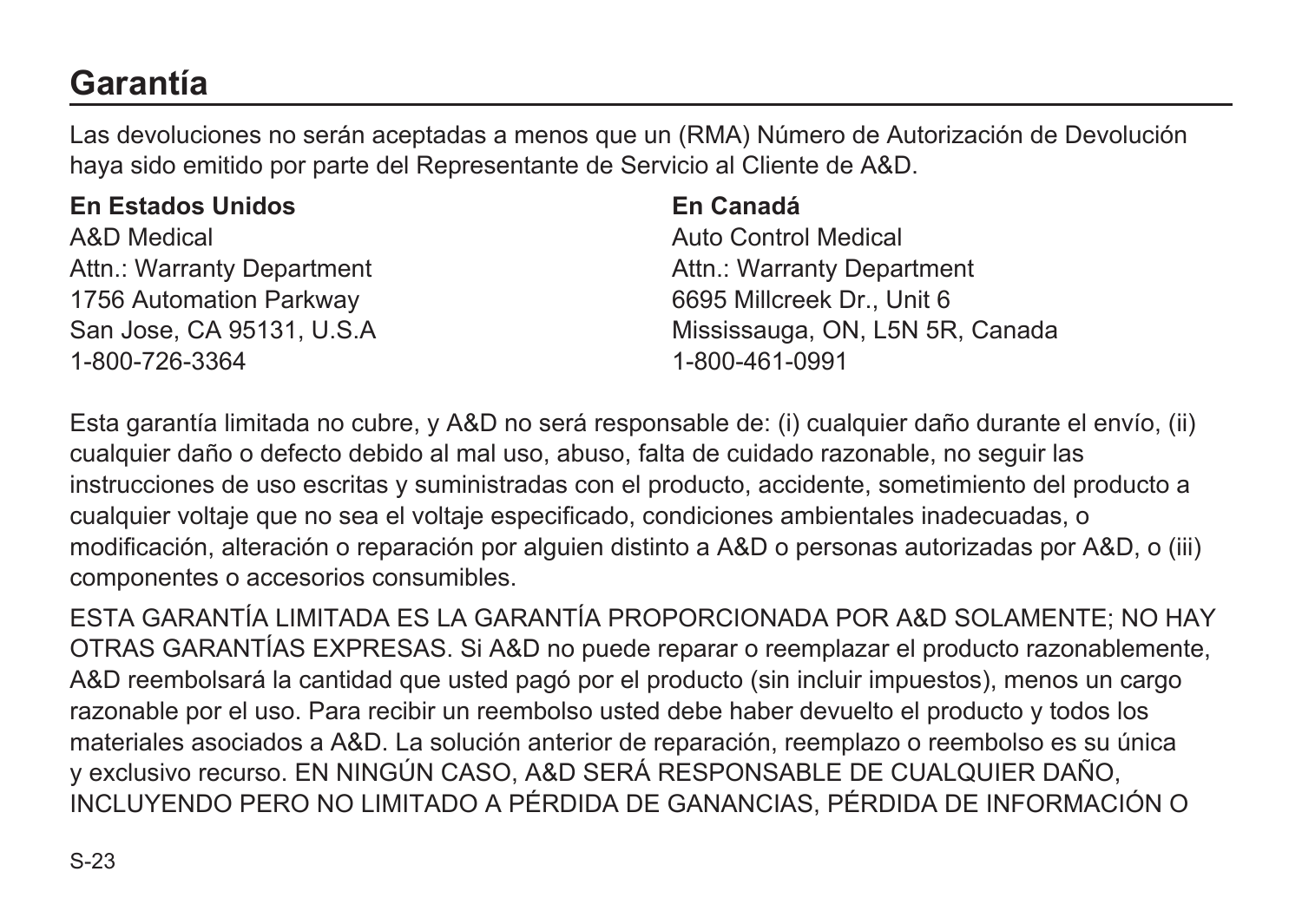### **Garantía**

COSTO DE REPUESTOS, DERIVADOS DE SU USO O INHABILIDAD DE USAR EL PRODUCTO, INCLUYENDO PERO NO LIMITADO, CUALQUIER DAÑO FORTUITO CONSECUENCIAL ESPECIAL, AUNQUE A&D HA SIDO ADVERTIDO DE LA POSIBILIDAD DE DICHOS DAÑOS. Algunos estados no permiten la exclusión de daños incidentales o consecuentes, por lo que las exclusiones anteriores pueden no ser aplicarse en su caso. Esta garantía le otorga derechos legales específicos, y usted también puede tener otros derechos que pueden variar de un estado a otro.

Ningún distribuidor, representante o un tercero está autorizado a hacer ninguna garantía en nombre de A&D o modificar esta garantía, o para asumir cualquier responsabilidad en nombre de A&D con respecto a sus productos.